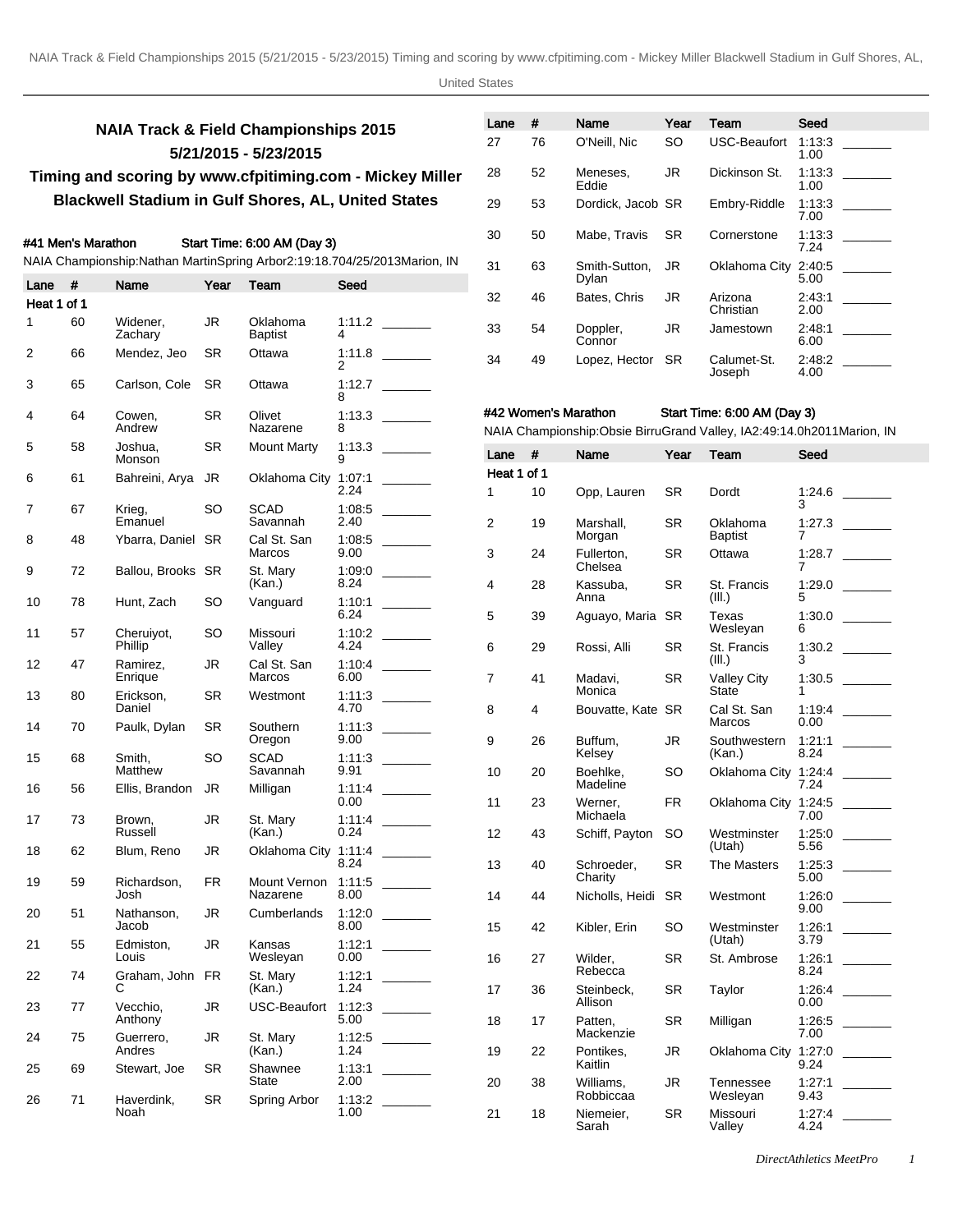United States

| Lane | #                     | Name                 | Year       | Team                                                          | Seed           |                                                           | Lane   | $\pmb{\#}$         | Name                            | Year      | Team                       | Seed  |                                                             |
|------|-----------------------|----------------------|------------|---------------------------------------------------------------|----------------|-----------------------------------------------------------|--------|--------------------|---------------------------------|-----------|----------------------------|-------|-------------------------------------------------------------|
| 22   | 21                    | Harrill, Taylor      | FR         | Oklahoma City 1:27:5                                          | 5.00           |                                                           | 3      | 982                | Edwards III,<br>Harris          | <b>JR</b> | Indiana Tech               | 10.53 |                                                             |
| 23   | 35                    | Richards,<br>Anissa  | JR         | Taylor                                                        | 1:28:0<br>2.00 |                                                           | 4      | 1173               | Vidal,<br>Chadwayne             | FR        | Southern-NO                | 10.63 |                                                             |
| 24   | 33                    | Meng, Lindsey JR     |            | St. Mary<br>(Kan.)                                            | 1:28:1<br>8.24 |                                                           | 5      | 1248               | Scruggs,<br>Justin              | <b>JR</b> | Wayland<br><b>Baptist</b>  | 10.23 |                                                             |
| 25   | 34                    | Holmes,<br>Hannah    | <b>SR</b>  | Tabor                                                         | 0.24           |                                                           | 6      | 831                | Sepulveda,<br>Ezequiel          | FR        | Central<br>Christian       | 10.72 |                                                             |
| 26   | 12                    | Perona, Emily        | <b>JR</b>  | Evangel                                                       | 1:28.2<br>4.00 |                                                           | 7      | 1051               | Franklin.<br>Caleb              | SR        | Midland                    | 10.65 |                                                             |
| 27   | 45                    | Sanders,<br>LeeAnna  | <b>SR</b>  | William Woods 1:28:3                                          | 2.00           |                                                           | 8      | 896                | Miller, Breyan                  | SR.       | Dickinson St.              | 10.49 |                                                             |
| 28   | 1                     | Rietsema,<br>Caitlin | JR         | Aquinas                                                       | 1:28:3<br>5.24 |                                                           | 1      | Heat 2 of 4 Prelim |                                 |           |                            |       |                                                             |
| 29   | 37                    | Chance, Leah         | <b>SO</b>  | Tennessee<br>Wesleyan                                         | 1:28:3<br>9.48 |                                                           | 2      | 1090               | Bartlett, Blake SO              |           | Oklahoma<br><b>Baptist</b> | 10.30 |                                                             |
| 30   | 7                     | Shepherd,<br>Leah    | <b>SR</b>  | Cornerstone                                                   | 1:28.4<br>5.24 |                                                           | 3      | 1277               | Dos Santos,<br>Gabriel          | <b>JR</b> | William Woods 10.74        |       |                                                             |
| 31   | 25                    | Alfaro, Lucia        | SO         | Siena Heights                                                 | 1:28.4         |                                                           | 4      | 980                | Broaden, John JR                |           | Indiana Tech               | 10.45 |                                                             |
| 32   | 31                    | Gamboa, Ana          | <b>SR</b>  | St. Mary                                                      | 8.00<br>1:28:5 |                                                           | 5      | 1279               | Moses III,<br>Joseph            | FR        | Xavier-<br>Louisiana       | 10.65 |                                                             |
|      |                       |                      |            | (Kan.)                                                        | 6.24           |                                                           | 6      | 1125               | Perry, Anthony SR               |           | Ottawa                     | 10.70 | $\mathcal{L}^{\text{max}}$ and $\mathcal{L}^{\text{max}}$   |
| 33   | 9                     | Wyma,                | <b>SR</b>  | Cornerstone                                                   | 1:29:1         |                                                           | 7      | 965                | White, Keonte SR                |           | <b>Grand View</b>          | 10.63 | $\frac{1}{2}$                                               |
| 34   | 5                     | CallyAnne<br>Gracia, | <b>JR</b>  | Cal St. San                                                   | 3.24<br>1:29.2 |                                                           | 8      | 1262               | Ralph, Quinn-<br>Lee            | -SO       | Wiley                      | 10.54 |                                                             |
|      |                       | Bethany              |            | Marcos                                                        | 4.00           |                                                           |        | Heat 3 of 4 Prelim |                                 |           |                            |       |                                                             |
| 35   | 8                     | Tremaine,<br>Sydney  | <b>SR</b>  | Cornerstone                                                   | 1:29:2<br>8.24 |                                                           | 1      |                    |                                 |           |                            |       |                                                             |
| 36   | 13                    | Aitken, Grace        | <b>FR</b>  | Friends                                                       | 1:29:4<br>9.24 |                                                           | 2      | 1092               | Carmichael,<br>T.J.             | <b>JR</b> | Oklahoma<br><b>Baptist</b> | 10.67 |                                                             |
| 37   | 30                    | Gee, Alexis          | SO         | St. Gregory's                                                 | 1:30:0         |                                                           | 3      | 884                | Taylor, Fred                    | SR        | Cumberlands                | 10.62 |                                                             |
|      |                       |                      |            |                                                               | 6.00           |                                                           | 4      | 1216               | Romer, Leslie                   | <b>SO</b> | Taylor                     | 10.61 | $\mathcal{L}^{\text{max}}$ , and $\mathcal{L}^{\text{max}}$ |
| 38   | 6                     | Ovokaitys,<br>Kayla  | <b>JR</b>  | Cornerstone                                                   | 1:30:3<br>5.24 |                                                           | 5      | 1268               | Edward,<br>Mateo                | <b>JR</b> | <b>William Carey</b>       | 10.42 |                                                             |
| 39   | 3                     | Warren, Olivia       | SR.        | <b>Brescia</b>                                                | 1:30:4<br>2.00 | $\mathcal{L}^{\text{max}}$ and $\mathcal{L}^{\text{max}}$ | 6      | 885                | Williams,<br>Wendall            | <b>JR</b> | Cumberlands                | 10.42 |                                                             |
| 40   | 11                    | Gazda, Eliza         | FR         | Embry-Riddle                                                  | 1:30:5<br>6.00 |                                                           | 7<br>8 | 973                | Robnett, Sean SO                |           | Hastings                   | 10.69 |                                                             |
| 41   | 14                    | Roy, Sydney          | SO         | Friends                                                       | 1:31:0<br>2.00 |                                                           |        | Heat 4 of 4 Prelim |                                 |           |                            |       |                                                             |
| 42   | 32                    | Jystad, Amy          | SR         | St. Mary<br>(Kan.)                                            | 1:31:1<br>0.24 |                                                           | 1<br>2 | 1017               | Jones, Ricollis JR              |           | Langston                   | 10.64 |                                                             |
| 43   | 15                    | Brown,<br>Elizabeth  | ${\sf FR}$ | John Brown                                                    | 1:31:1<br>6.00 |                                                           | 3      | 886                | Boomsma,<br>Seth                | JR        | Dakota State               | 10.51 |                                                             |
| 44   | 16                    | Garcia,              | SO         | Kansas                                                        | 1:31:2         |                                                           | 4      | 762                | Grant, Tommy                    | -SO       | Bethel (Ind.)              | 10.64 |                                                             |
|      |                       | Betzabeth            |            | Wesleyan                                                      | 2.24           |                                                           | 5      | 1270               | McGloster,                      | <b>SR</b> | <b>William Carey</b>       |       | 10.72                                                       |
| 45   | $\overline{c}$        | Carson,<br>Chelsea   | SR         | Arizona<br>Christian                                          | 3:19:1<br>1.00 |                                                           | 6      | 1225               | Marquis<br>Hubbard,             | <b>SO</b> | Tennessee                  |       |                                                             |
|      |                       |                      |            |                                                               |                |                                                           |        |                    | Avery                           |           | Wesleyan                   |       |                                                             |
|      |                       |                      |            | #30 Men's 100 Meters Prelim (Top 1 per heat + next 4 advance) |                | Start                                                     | 7      | 1242               | Handsborough JR<br>, Kabroderan |           | Wayland<br>Baptist         | 10.19 |                                                             |
|      | Time: 3:10 PM (Day 2) | 141100024000000      |            |                                                               |                |                                                           | 8      | 736                | Barnett, Andre SR               |           | Bacone                     |       |                                                             |

World: Usain Bolt JAM 9.58 7/16/2009 Berlin, GER

American: Tyson Gay adidas 9.69 8/20/2009 Shanghai, CHN

Collegiate: Ngoni Makusha Florida State 9.89 5/10/2011 Des Moines, IA

NAIA Championship: Davidson Ezinwa Azusa Pacafic, CA 10.05 1992Abbotsford, BC, Canada

| Lane | #                  | Name         | Year | Team                  | Seed  |
|------|--------------------|--------------|------|-----------------------|-------|
|      | Heat 1 of 4 Prelim |              |      |                       |       |
|      |                    |              |      |                       |       |
| 2    | 1222               | Gipson, Edra | - SO | Tennessee<br>Wesleyan | 10.73 |

#28 Women's 100 Meters Prelim (Top 1 per heat + next 4 advance) Start Time: 2:50 PM (Day 2)

World: Florence Griffith-Joyner USA 10.49 6/16/1988 Indianapolis, IN American: Florence Griffith Joyner World Class AC 10.49 6/16/1988 Indianapolis, IN

Collegiate: Dawn Sowell LSU 10.78 5/2/1989 Provo, UT

NAIA Championship: Jura Levy Oklahoma Baptist 11.28 4/24/2014 Gulf Shores, AL

| Lane $#$ |                    | Name | Year | Team | Seed |
|----------|--------------------|------|------|------|------|
|          | Heat 1 of 4 Prelim |      |      |      |      |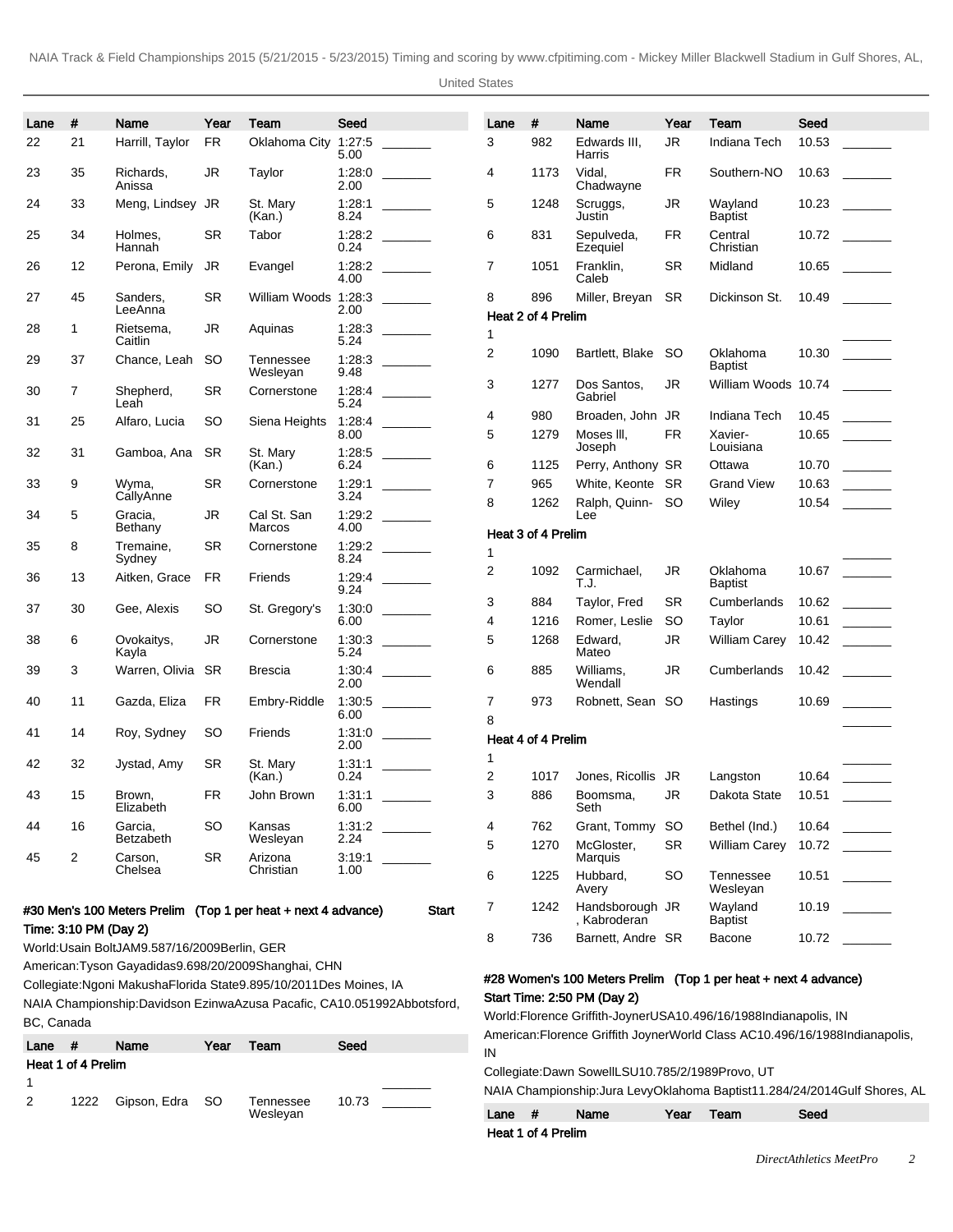| Lane           | $\#$                      | Name                       | Year                   | Team                                                          | Seed           |                                                                                                                                                                                                                                                                                                                                                                                                                        |                |                    |                           |           |                            | NAIA Championship: Innocent Egbunike Azusa Pacific, CA 20.57 1985 Hillsdale, MI                      |
|----------------|---------------------------|----------------------------|------------------------|---------------------------------------------------------------|----------------|------------------------------------------------------------------------------------------------------------------------------------------------------------------------------------------------------------------------------------------------------------------------------------------------------------------------------------------------------------------------------------------------------------------------|----------------|--------------------|---------------------------|-----------|----------------------------|------------------------------------------------------------------------------------------------------|
| 1              |                           |                            |                        |                                                               |                |                                                                                                                                                                                                                                                                                                                                                                                                                        | Lane $#$       |                    | Name                      | Year      | Team                       | Seed                                                                                                 |
| 2              | 702                       | Cooks, Annie               | <b>SO</b>              | <b>William Carey</b>                                          | 11.78          |                                                                                                                                                                                                                                                                                                                                                                                                                        |                | Heat 1 of 4 Prelim |                           |           |                            |                                                                                                      |
| 3              | 358                       | Engle, Natali              | <b>FR</b><br><b>SR</b> | Friends                                                       | 12.12<br>11.42 |                                                                                                                                                                                                                                                                                                                                                                                                                        | 1              |                    |                           |           |                            |                                                                                                      |
| 4              | 666                       | Browner,<br>Alexis         |                        | Wayland<br><b>Baptist</b>                                     |                |                                                                                                                                                                                                                                                                                                                                                                                                                        | 2              | 1116               | Gordon, Zach              | SO.       | Olivet<br>Nazarene         | 21.02                                                                                                |
| 5<br>6         | 437<br>409                | Townsend, Joi<br>Thompson, | <b>SO</b><br><b>SO</b> | Langston<br>Indiana Tech                                      | 12.16<br>11.89 | <b>Contract Contract</b>                                                                                                                                                                                                                                                                                                                                                                                               | 3              | 1090               | Bartlett, Blake           | -SO       | Oklahoma<br><b>Baptist</b> | 21.28<br>$\mathcal{L}^{\text{max}}$ and $\mathcal{L}^{\text{max}}$                                   |
| 7              | 302                       | Patricia<br>Fortuna.       | SO.                    | Dillard                                                       | 11.99          |                                                                                                                                                                                                                                                                                                                                                                                                                        | 4              | 1268               | Edward.<br>Mateo          | JR        | William Carey              | 21.28                                                                                                |
|                |                           | Kaitlyn                    |                        |                                                               |                |                                                                                                                                                                                                                                                                                                                                                                                                                        | 5              | 1242               | Handsborough JR           |           | Wayland                    | 20.92<br>$\mathcal{L}^{\mathcal{L}}$ and $\mathcal{L}^{\mathcal{L}}$ and $\mathcal{L}^{\mathcal{L}}$ |
| 8              | 660<br>Heat 2 of 4 Prelim | Goynes, Joi                | <b>SR</b>              | Vanguard                                                      | 12.08          |                                                                                                                                                                                                                                                                                                                                                                                                                        |                |                    | , Kabroderan              |           | <b>Baptist</b>             |                                                                                                      |
|                |                           |                            |                        |                                                               |                |                                                                                                                                                                                                                                                                                                                                                                                                                        | 6              | 965                | White, Keonte             | SR        | <b>Grand View</b>          | 21.59                                                                                                |
|                | 397                       | France,                    | <b>SR</b>              | Indiana Tech                                                  | 11.91          | $\mathcal{L}^{\text{max}}_{\text{max}}$                                                                                                                                                                                                                                                                                                                                                                                | $\overline{7}$ | 817                | Gipson,<br>Demytreus      | SO        | Campbellsville 21.64       |                                                                                                      |
|                |                           | Shayla                     |                        |                                                               |                |                                                                                                                                                                                                                                                                                                                                                                                                                        | 8              | 1036               | Akinyosoye,               | <b>SO</b> | Marian (Ind.)              | 21.59                                                                                                |
|                | 461                       | Samuels, Rea               | JR                     | McPherson                                                     | 12.11          | $\begin{tabular}{ccccc} \multicolumn{2}{c }{\textbf{1} & \textbf{2} & \textbf{3} & \textbf{4} & \textbf{5} & \textbf{5} & \textbf{6} & \textbf{6} & \textbf{7} & \textbf{8} & \textbf{8} & \textbf{9} & \textbf{10} & \textbf{10} & \textbf{10} & \textbf{10} & \textbf{10} & \textbf{10} & \textbf{10} & \textbf{10} & \textbf{10} & \textbf{10} & \textbf{10} & \textbf{10} & \textbf{10} & \textbf{10} & \textbf{1$ |                | Heat 2 of 4 Prelim | Sogo                      |           |                            |                                                                                                      |
|                | 446                       | Gonzales,<br>Kevia         | <b>FR</b>              | Lindsey<br>Wilson                                             | 12.09          |                                                                                                                                                                                                                                                                                                                                                                                                                        | 1              |                    |                           |           |                            |                                                                                                      |
|                | 679                       | Dawkins,<br>Artisha        | SO.                    | Webber                                                        | 12.17          |                                                                                                                                                                                                                                                                                                                                                                                                                        | $\overline{2}$ | 1248               | Scruggs,<br><b>Justin</b> | JR        | Wayland<br><b>Baptist</b>  | $21.13$ _______                                                                                      |
|                | 671                       | Higgs, Gregria             | <b>SR</b>              | Wayland<br><b>Baptist</b>                                     | 11.61          |                                                                                                                                                                                                                                                                                                                                                                                                                        | 3              | 885                | Williams,<br>Wendall      | JR        | Cumberlands                | 21.15<br><b>Contract Contract</b>                                                                    |
| $\overline{7}$ | 408                       | Thomas,                    | <b>SR</b>              | Indiana Tech                                                  |                |                                                                                                                                                                                                                                                                                                                                                                                                                        | 4              | 980                | Broaden, John             | JR        | Indiana Tech               | 20.73                                                                                                |
|                | 696                       | Jewel<br>Arthur.           | <b>SO</b>              | Wiley                                                         | 11.98          | $\mathcal{L}^{\text{max}}$ , where $\mathcal{L}^{\text{max}}$                                                                                                                                                                                                                                                                                                                                                          | 5              | 1244               | Lewis,<br>Nicholas        | <b>JR</b> | Wayland<br><b>Baptist</b>  | 21.61                                                                                                |
|                |                           | Kenisha                    |                        |                                                               |                |                                                                                                                                                                                                                                                                                                                                                                                                                        | 6              | 884                | Taylor, Fred              | SR        | Cumberlands                | 21.60<br>$\mathcal{L}^{\text{max}}$ and $\mathcal{L}^{\text{max}}$                                   |
|                | Heat 3 of 4 Prelim        |                            |                        |                                                               |                |                                                                                                                                                                                                                                                                                                                                                                                                                        | $\overline{7}$ | 1247               | Sanders,                  | <b>FR</b> | Wayland                    | 21.49                                                                                                |
|                | 713                       | James,<br>Chelsea          | <b>JR</b>              | Xavier-<br>Louisiana                                          |                |                                                                                                                                                                                                                                                                                                                                                                                                                        |                |                    | Devon                     |           | <b>Baptist</b>             |                                                                                                      |
|                | 701                       | Bridges, Mia               | FR                     | William Carey                                                 | 12.19          | $\frac{1}{1}$                                                                                                                                                                                                                                                                                                                                                                                                          | 8              | 737                | Breaux, Justin JR         |           | Bacone                     | 21.49<br><b>Contract Contract</b>                                                                    |
|                | 187                       | Reynolds,                  | <b>FR</b>              | <b>Brenau</b>                                                 | 12.10          |                                                                                                                                                                                                                                                                                                                                                                                                                        |                | Heat 3 of 4 Prelim |                           |           |                            |                                                                                                      |
|                |                           | Yasmine                    |                        |                                                               |                |                                                                                                                                                                                                                                                                                                                                                                                                                        | 1              |                    |                           |           |                            |                                                                                                      |
|                | 188                       | Sokunbi,<br>Olamide        | JR                     | <b>Brenau</b>                                                 | 11.74          |                                                                                                                                                                                                                                                                                                                                                                                                                        | 2              | 1185               | Ohioze.<br>Michael        | SO        | St. Ambrose                |                                                                                                      |
|                | 1282                      | Scott-Goss,<br>Zoe         | <b>FR</b>              | Concordia<br>(Cal.)                                           | 11.92          |                                                                                                                                                                                                                                                                                                                                                                                                                        | 3              | 1263               | Telesford,<br>Dan-Neil    | JR        | Wiley                      | 20.82                                                                                                |
|                | 189                       | Wells,<br>Cheyenne         | <b>SO</b>              | <b>Brenau</b>                                                 | 12.10          |                                                                                                                                                                                                                                                                                                                                                                                                                        | 4              | 1173               | Vidal.<br>Chadwayne       | FR.       | Southern-NO                | 21.60                                                                                                |
| 7              | 593                       | Robinson,                  | JR                     | Southern-NO                                                   | 11.74          |                                                                                                                                                                                                                                                                                                                                                                                                                        | 5              | 911                | Caffee, Xavier            | <b>FR</b> | Dordt                      | 21.07                                                                                                |
|                |                           | Leonie                     |                        |                                                               |                |                                                                                                                                                                                                                                                                                                                                                                                                                        | 6              | 1267               | Draper,<br>Jerodrick      | JR        | <b>William Carey</b>       | 21.50                                                                                                |
| 8              | 400                       | Perry, Brittnee SO         |                        | Indiana Tech                                                  | 11.96          |                                                                                                                                                                                                                                                                                                                                                                                                                        | 7              | 896                | Miller, Breyan            | <b>SR</b> | Dickinson St.              | 21.20                                                                                                |
|                | Heat 4 of 4 Prelim        |                            |                        |                                                               |                |                                                                                                                                                                                                                                                                                                                                                                                                                        | 8              | 1225               | Hubbard,                  | SO        | Tennessee                  | 21.40                                                                                                |
|                | 399                       | Lewis, Katleyn             | <b>SR</b>              | Indiana Tech                                                  | 11.82          |                                                                                                                                                                                                                                                                                                                                                                                                                        |                |                    | Avery                     |           | Wesleyan                   |                                                                                                      |
| $\overline{c}$ | 663                       | King, Kayla                | <b>FR</b>              | Viterbo                                                       | 12.15          |                                                                                                                                                                                                                                                                                                                                                                                                                        |                | Heat 4 of 4 Prelim |                           |           |                            |                                                                                                      |
| 3<br>4         | 592                       | Pennie,                    | <b>FR</b>              | Southern-NO                                                   | 12.15          |                                                                                                                                                                                                                                                                                                                                                                                                                        | 1              |                    |                           |           |                            |                                                                                                      |
| 5              |                           | Chantal                    |                        |                                                               |                |                                                                                                                                                                                                                                                                                                                                                                                                                        | 2              | 1279               | Moses III,<br>Joseph      | FR        | Xavier-<br>Louisiana       |                                                                                                      |
|                | 414                       | Woods,<br><b>Brianna</b>   | SO.                    | Indiana Tech                                                  | 11.87          |                                                                                                                                                                                                                                                                                                                                                                                                                        | 3              | 976                | Hargrove,<br>Wayne        | SO        | Huston-<br>Tillotson       |                                                                                                      |
|                | 677                       | Smith,<br>Rochene          | FR.                    | Wayland<br><b>Baptist</b>                                     | 11.21          |                                                                                                                                                                                                                                                                                                                                                                                                                        | 4              | 973                | Robnett, Sean             | SO.       | Hastings                   | 21.62<br>$\sim 10^{11}$ and $\sim 10^{11}$                                                           |
| 7              | 435                       | Jacobs.<br>Latisha         | <b>JR</b>              | Langston                                                      | 12.06          |                                                                                                                                                                                                                                                                                                                                                                                                                        | 5              | 982                | Edwards III,<br>Harris    | JR        | Indiana Tech               | 20.90                                                                                                |
| 8              | 126                       | Ingersoll,<br>Marissa      | JR                     | Aquinas                                                       | 12.03          |                                                                                                                                                                                                                                                                                                                                                                                                                        | 6              | 778                | Iron Shell,<br>Robert     | SO        | <b>Briar Cliff</b>         | 21.06                                                                                                |
|                |                           |                            |                        |                                                               |                |                                                                                                                                                                                                                                                                                                                                                                                                                        | $\overline{7}$ | 1262               | Ralph, Quinn-<br>Lee      | SO.       | Wiley                      | 21.25                                                                                                |
|                |                           |                            |                        | #36 Men's 200 Meters Prelim (Top 1 per heat + next 4 advance) |                | <b>Start</b>                                                                                                                                                                                                                                                                                                                                                                                                           | 8              | 1058               | Faison, James FR          |           | Mobile                     | 21.33                                                                                                |

#19 Women's 200 Meters Prelim (Top 2 per heat + next 2 advance) Start Time: 5:15 PM (Day 2)

World: Usain Bolt JAM 19.19 7/20/2009 Berlin, GER

Time: 5:30 PM (Day 2)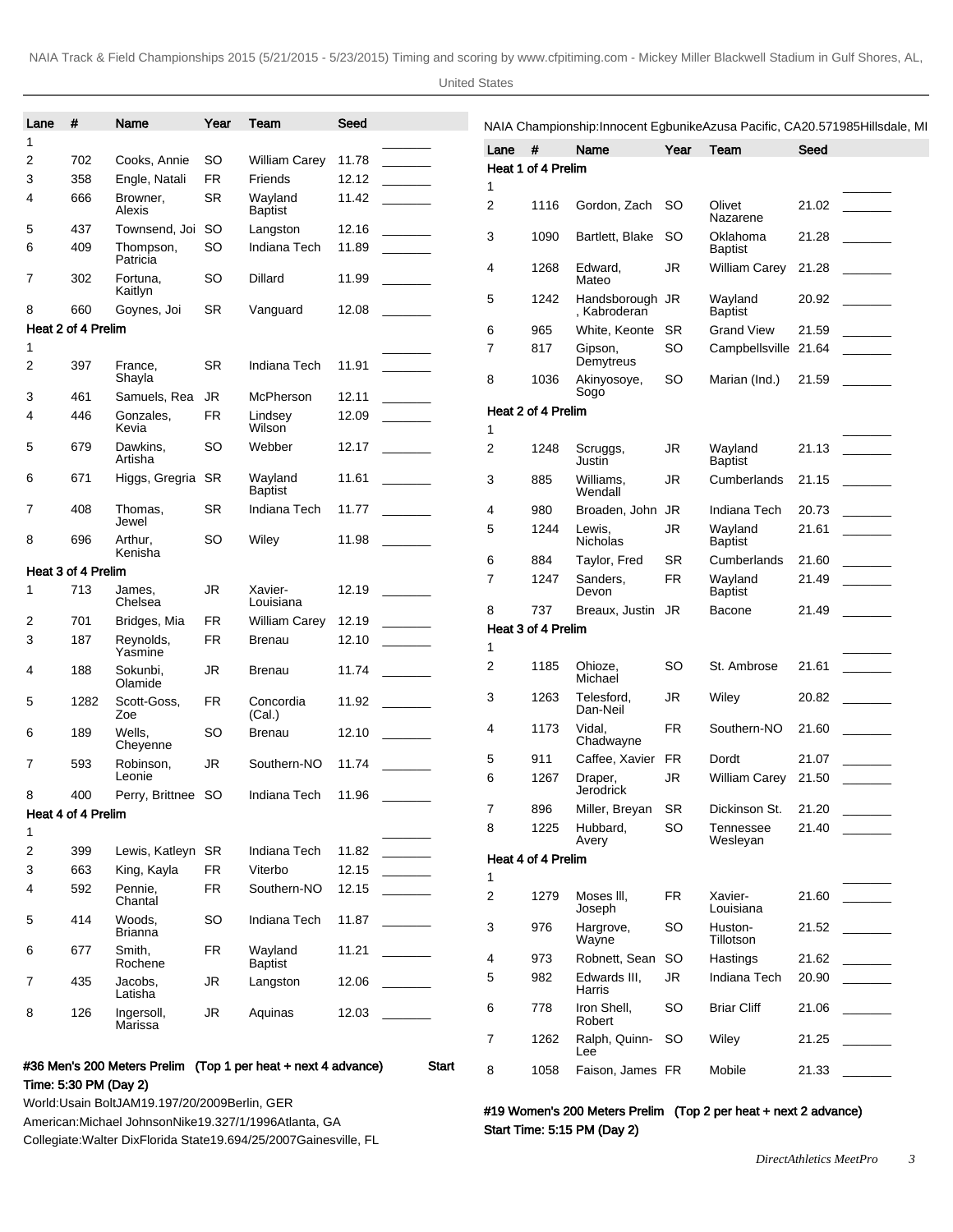United States

|                                                                                                                        |                                                                       | World: Florence Griffith-Joyner USA 21.34 8/29/1988 Seoul, KOR<br>American: Florence Griffith Joyner World Class AC 21.34 8/29/1988 Seoul, KOR |      |                           |       |                                         |  |  |  |
|------------------------------------------------------------------------------------------------------------------------|-----------------------------------------------------------------------|------------------------------------------------------------------------------------------------------------------------------------------------|------|---------------------------|-------|-----------------------------------------|--|--|--|
| Collegiate: Dawn Sowell LSU 22.04 5/2/1989 Provo, UT<br>NAIA Championship: Sevethedn Fynes Southern- New Orleans 23.10 |                                                                       |                                                                                                                                                |      |                           |       |                                         |  |  |  |
| Lane                                                                                                                   | #                                                                     | Name                                                                                                                                           | Year | Team                      | Seed  |                                         |  |  |  |
|                                                                                                                        | Heat 1 of 3 Prelim                                                    |                                                                                                                                                |      |                           |       |                                         |  |  |  |
| 1                                                                                                                      |                                                                       |                                                                                                                                                |      |                           |       |                                         |  |  |  |
| 2                                                                                                                      | 414                                                                   | Woods,<br><b>Brianna</b>                                                                                                                       | SO   | Indiana Tech              | 24.23 |                                         |  |  |  |
| 3                                                                                                                      | 408                                                                   | Thomas,<br>Jewel                                                                                                                               | SR   | Indiana Tech              | 24.29 |                                         |  |  |  |
| 4                                                                                                                      | 660                                                                   | Goynes, Joi                                                                                                                                    | SR   | Vanguard                  | 24.95 |                                         |  |  |  |
| 5                                                                                                                      | 592                                                                   | Pennie,<br>Chantal                                                                                                                             | FR   | Southern-NO               | 24.61 |                                         |  |  |  |
| 6                                                                                                                      | 1282                                                                  | Scott-Goss,<br>Zoe                                                                                                                             | FR   | Concordia<br>(Cal.)       | 24.94 |                                         |  |  |  |
| 7                                                                                                                      | 677                                                                   | Smith,<br>Rochene                                                                                                                              | FR   | Wayland<br><b>Baptist</b> | 23.49 |                                         |  |  |  |
| 8                                                                                                                      | 302                                                                   | Fortuna,<br>Kaitlyn                                                                                                                            | SO   | Dillard                   | 24.73 |                                         |  |  |  |
| 1                                                                                                                      | Heat 2 of 3 Prelim                                                    |                                                                                                                                                |      |                           |       |                                         |  |  |  |
| 2                                                                                                                      | 435                                                                   | Jacobs,<br>Latisha                                                                                                                             | JR   | Langston                  | 24.74 |                                         |  |  |  |
| 3                                                                                                                      | 666                                                                   | Browner,<br>Alexis                                                                                                                             | SR   | Wayland<br><b>Baptist</b> | 23.58 |                                         |  |  |  |
| 4                                                                                                                      | 236                                                                   | DeGrange,<br>Nichole                                                                                                                           | JR   | College of<br>Idaho       | 24.96 |                                         |  |  |  |
| 5                                                                                                                      | 613                                                                   | Smith, Molly<br>Jo                                                                                                                             | SO   | St. Ambrose               | 24.52 |                                         |  |  |  |
| 6                                                                                                                      | 702                                                                   | Cooks, Annie                                                                                                                                   | SO   | William Carey             | 24.91 |                                         |  |  |  |
| 7                                                                                                                      | 409                                                                   | Thompson,<br>Patricia                                                                                                                          | SO   | Indiana Tech              | 24.35 |                                         |  |  |  |
| 8                                                                                                                      | 671                                                                   | Higgs, Gregria                                                                                                                                 | SR   | Wayland<br>Baptist        | 24.17 |                                         |  |  |  |
|                                                                                                                        | Heat 3 of 3 Prelim                                                    |                                                                                                                                                |      |                           |       |                                         |  |  |  |
| 1                                                                                                                      | 395                                                                   | Cooper, Tyra                                                                                                                                   | JR   | Indiana Tech              | 24.50 |                                         |  |  |  |
| 2                                                                                                                      | 593                                                                   | Robinson.<br>Leonie                                                                                                                            | JR   | Southern-NO               | 24.48 |                                         |  |  |  |
| 3                                                                                                                      | 187                                                                   | Reynolds,<br>Yasmine                                                                                                                           | FR   | Brenau                    | 24.74 |                                         |  |  |  |
| 4                                                                                                                      | 181                                                                   | Smiley, Kate                                                                                                                                   | JR   | <b>Biola</b>              | 25.03 |                                         |  |  |  |
| 5                                                                                                                      | 469                                                                   | Cooperwood,<br>Neeia                                                                                                                           | SR.  | Morningside               | 23.85 | <u>and the state</u>                    |  |  |  |
| 6                                                                                                                      | 695                                                                   | Ajanga, Ethel                                                                                                                                  | JR   | Wiley                     | 24.83 | <b>Contract Contract</b>                |  |  |  |
| 7                                                                                                                      | 436                                                                   | Johnson,<br>Darion                                                                                                                             | SO   | Langston                  | 25.04 | $\mathcal{L}^{\text{max}}_{\text{max}}$ |  |  |  |
| 8                                                                                                                      | 397                                                                   | France,<br>Shayla                                                                                                                              | SR.  | Indiana Tech              | 24.14 |                                         |  |  |  |
|                                                                                                                        | #4 Men's 400 Meters Prelim (Top 2 per heat + next 2 advance)<br>Start |                                                                                                                                                |      |                           |       |                                         |  |  |  |
| Time: 3:50 PM (Day 2)                                                                                                  |                                                                       |                                                                                                                                                |      |                           |       |                                         |  |  |  |
|                                                                                                                        |                                                                       | World: Michael Johnson USA 43.18 7/26/1999 Seville, ESP                                                                                        |      |                           |       |                                         |  |  |  |

|                                           | World: Michael Johnson USA 43.18 7/26/1999 Seville, ESP                       |  |  |  |  |  |  |  |  |  |
|-------------------------------------------|-------------------------------------------------------------------------------|--|--|--|--|--|--|--|--|--|
|                                           | American: Michael Johnson Nike 43.18 7/26/1999 Seville, SPA                   |  |  |  |  |  |  |  |  |  |
|                                           | Collegiate: Quincy Watts So. California 44.00 5/6/1992 Austin, TX             |  |  |  |  |  |  |  |  |  |
|                                           | NAIA Championship: Devon Morris Wayland Baptist, TX 45.07 1986 Russell ville, |  |  |  |  |  |  |  |  |  |
| AR.                                       |                                                                               |  |  |  |  |  |  |  |  |  |
| Name<br>Seed<br>Lane<br>Year<br>#<br>Team |                                                                               |  |  |  |  |  |  |  |  |  |
| Heat 1 of 3 Prelim                        |                                                                               |  |  |  |  |  |  |  |  |  |

|  |  |  | 1171 Smith, Brian FR Southern-NO 48.06 |  |  |  |  |  |  |  |  |  |
|--|--|--|----------------------------------------|--|--|--|--|--|--|--|--|--|

| Lane | #                  | Name                   | Year      | Team                       | Seed  |  |
|------|--------------------|------------------------|-----------|----------------------------|-------|--|
| 2    | 1245               | Pierre, Kelson         | <b>FR</b> | Wayland<br><b>Baptist</b>  | 47.86 |  |
| 3    | 778                | Iron Shell,<br>Robert  | SO        | <b>Briar Cliff</b>         | 47.37 |  |
| 4    | 1018               | Wright,<br>Matthew     | JR        | Langston                   | 48.19 |  |
| 5    | 878                | Trofimchik,<br>Michael | SO        | Corban                     | 48.35 |  |
| 6    | 912                | Eckels, Josiah         | SO        | Dordt                      | 48.36 |  |
| 7    | 774                | Cowan,<br>Augustus     | SR        | <b>Briar Cliff</b>         | 48.45 |  |
| 8    | 1278               | Zink, Nick             | SR        | William Woods 48.46        |       |  |
|      | Heat 2 of 3 Prelim |                        |           |                            |       |  |
| 1    |                    |                        |           |                            |       |  |
| 2    | 1286               | Moore, Tyler           | JR        | Westmont                   | 47.96 |  |
| 3    | 1202               | Powell,<br>Quinton     | <b>FR</b> | St. Gregory's              | 48.44 |  |
| 4    | 825                | Nickol, Kyle           | FR        | Carroll                    | 48.25 |  |
| 5    | 1263               | Telesford,<br>Dan-Neil | JR        | Wiley                      | 48.00 |  |
| 6    | 1246               | Reynolds,<br>Andrew    | <b>FR</b> | Wayland<br>Baptist         | 48.41 |  |
| 7    | 1276               | Cook, Rhett            | JR        | William Woods 48.33        |       |  |
| 8    | 1096               | Hinton, Travis         | SR        | Oklahoma<br><b>Baptist</b> | 47.05 |  |
|      | Heat 3 of 3 Prelim |                        |           |                            |       |  |
| 1    |                    |                        |           |                            |       |  |
| 2    | 877                | Swanson,<br>Nathan     | SR        | Corban                     | 48.34 |  |
| 3    | 853                | Muller, CJ             | SO        | Concordia<br>(Neb.)        | 48.44 |  |
| 4    | 1275               | Watts, CJ              | JR        | William Penn               | 48.37 |  |
| 5    | 780                | Lorenzen,<br>Kyle      | <b>FR</b> | <b>Briar Cliff</b>         | 48.02 |  |
| 6    | 985                | Hester, John           | SO        | Indiana Tech               | 47.86 |  |
| 7    | 1086               | Thermidor.<br>Edens    | SO        | Northwood<br>(Fla.)        | 47.28 |  |
| 8    | 1249               | Simpson,<br>De'Vion    | SO        | Wayland<br><b>Baptist</b>  | 48.20 |  |
|      |                    |                        |           |                            |       |  |

# #12 Women's 400 Meters Prelim (Top 2 per heat + next 2 advance) Start Time: 3:30 PM (Day 2)

World: Marita Koch GDR 47.60 9/6/1985 Canberra, AUS American: Sandi Richards Nike 48.70 8/17/2006 Athens, GRE Collegiate: Courtney Okolo Texas 50.03 4/18/2014 Lubbock, TX NAIA Championship: Fatimat Yusuf Azusa Pacific, CA 51.44 1996Marietta, GA

| Lane | #                  | Name                         | Year      | Team                      | Seed  |  |  |  |  |  |  |  |  |
|------|--------------------|------------------------------|-----------|---------------------------|-------|--|--|--|--|--|--|--|--|
|      | Heat 1 of 3 Prelim |                              |           |                           |       |  |  |  |  |  |  |  |  |
| 1    |                    |                              |           |                           |       |  |  |  |  |  |  |  |  |
| 2    | 412                | Wilson, April                | SO        | Indiana Tech              | 56.67 |  |  |  |  |  |  |  |  |
| 3    | 216                | Barth, Kara                  | SO        | Carroll                   | 55.92 |  |  |  |  |  |  |  |  |
| 4    | 348                | Metcalfe.<br>Kristen         | <b>FR</b> | Embry-Riddle              | 55.45 |  |  |  |  |  |  |  |  |
| 5    | 670                | Gittens.<br>Kesley           | JR.       | Wayland<br><b>Baptist</b> | 56.70 |  |  |  |  |  |  |  |  |
| 6    | 669                | Farrington,<br><b>Bianca</b> | JR        | Wayland<br><b>Baptist</b> | 53.17 |  |  |  |  |  |  |  |  |
|      | 498                | Spranger,<br>Lauren          | JR        | Northwestern<br>(lowa)    | 57.32 |  |  |  |  |  |  |  |  |
|      |                    |                              |           |                           |       |  |  |  |  |  |  |  |  |

8 \_\_\_\_\_\_\_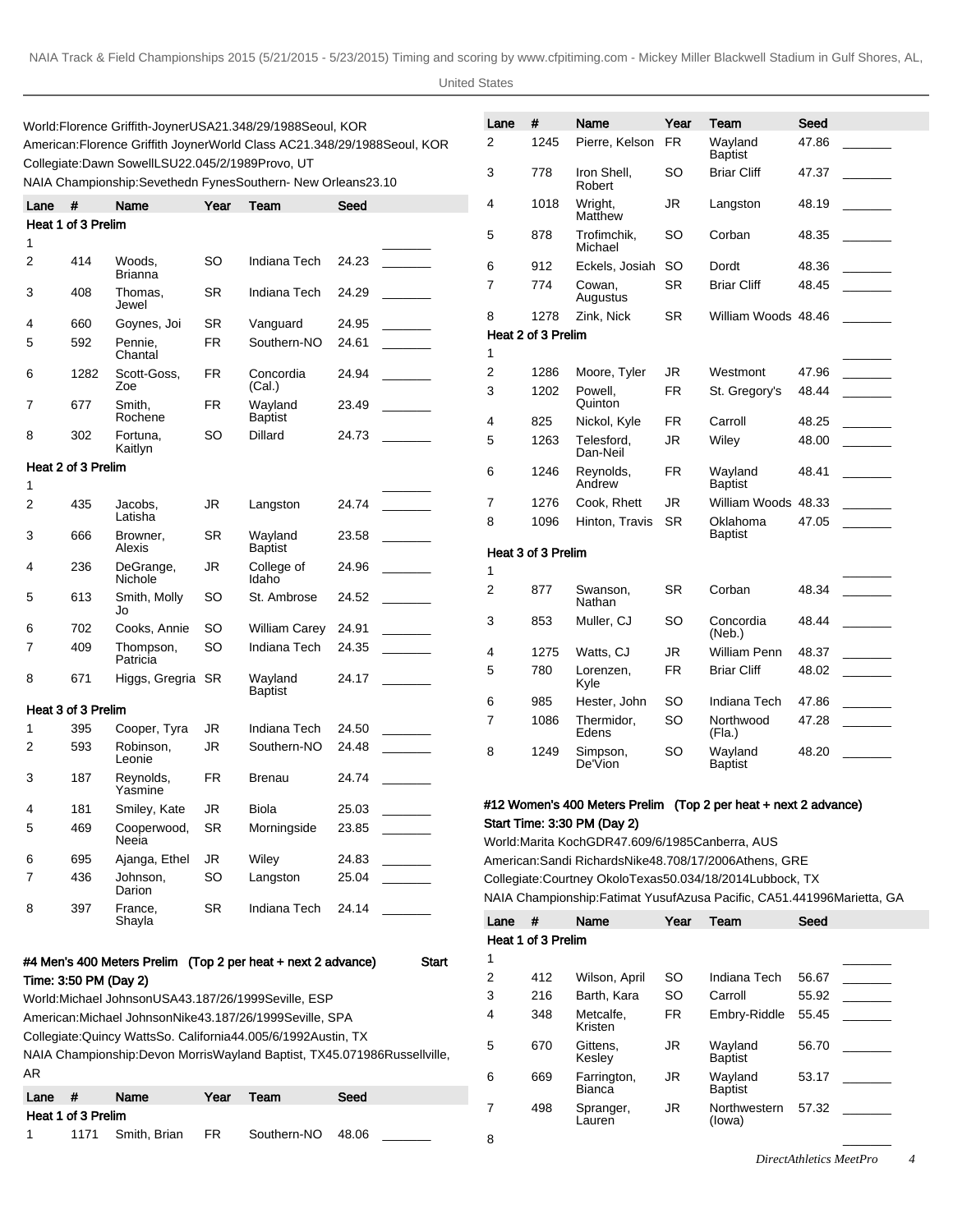United States

| Lane | #                  | Name                   | Year      | Team                       | Seed  |                          |
|------|--------------------|------------------------|-----------|----------------------------|-------|--------------------------|
|      | Heat 2 of 3 Prelim |                        |           |                            |       |                          |
| 1    |                    |                        |           |                            |       |                          |
| 2    | 406                | Smith,<br>Chauntiel    | <b>SR</b> | Indiana Tech               | 56.48 |                          |
| 3    | 690                | Mitchell, Elysia SR    |           | Westmont                   | 53.93 | $\sim 10^{11}$ m $^{-1}$ |
| 4    | 678                | mcpherson,<br>monique  | FR.       | Wayland<br><b>Baptist</b>  | 55.23 |                          |
| 5    | 539                | Goedhart,<br>Kamaria   | <b>SR</b> | Olivet<br>Nazarene         | 56.81 | <b>Contract Contract</b> |
| 6    | 695                | Ajanga, Ethel          | JR        | Wiley                      | 55.98 |                          |
| 7    | 383                | Parnell.<br>Porche     | <b>SR</b> | Hastings                   | 57.32 |                          |
| 8    |                    |                        |           |                            |       |                          |
|      | Heat 3 of 3 Prelim |                        |           |                            |       |                          |
| 1    |                    |                        |           |                            |       |                          |
| 2    | 588                | Bennett.<br>Orenthia   | JR.       | Southern-NO                | 54.94 |                          |
| 3    | 297                | Veneklase, Alli SR     |           | Davenport                  | 56.97 | <u> Tanzania (</u>       |
| 4    | 450                | Birks,<br>Lateefah     | FR.       | Marian (Ind.)              | 56.22 |                          |
| 5    | 469                | Cooperwood,<br>Neeia   | <b>SR</b> | Morningside                | 54.89 |                          |
| 6    | 526                | Mayfield, Abby SO      |           | Oklahoma<br><b>Baptist</b> | 56.03 |                          |
| 7    | 336                | Velgersdyk,<br>Miranda | FR        | Dordt                      | 57.05 |                          |
| 8    |                    |                        |           |                            |       |                          |

| Lane | #                  | Name                  | Year      | Team                       | Seed        |  |
|------|--------------------|-----------------------|-----------|----------------------------|-------------|--|
| 5    | 843                | Blackwell,<br>Robert  | JR.       | Concordia<br>(Cal.)        | 1:51.6<br>0 |  |
| 6    | 1101               | Shepperson,<br>Clay   | <b>SR</b> | Oklahoma<br><b>Baptist</b> | 1:48.3<br>9 |  |
| 7    | 988                | Marrow,<br>Devon      | SO        | Indiana Tech               | 1:53.4<br>3 |  |
| 8    |                    |                       |           |                            |             |  |
|      | Heat 3 of 3 Prelim |                       |           |                            |             |  |
| 1    |                    |                       |           |                            |             |  |
| 2    | 1212               | Daugherty,<br>Garrett | SR        | Tabor                      | 1:52.3<br>4 |  |
| 3    | 921                | Roelle, Hans          | <b>SR</b> | Eastern<br>Oregon          | 1:50.6<br>6 |  |
| 4    | 1231               | Wint, Oraine          | JR.       | Texas<br>Wesleyan          | 1:53.0<br>8 |  |
| 5    | 1170               | Saunders,<br>Alex     | SO        | Southern-NO                | 1:51.6<br>3 |  |
| 6    | 1069               | Anderson,<br>Kyle     | JR        | Northwestern<br>(lowa)     | 1:51.4<br>5 |  |
| 7    | 1106               | Swink, Hunter         | JR        | Oklahoma City              | 1:53.3<br>9 |  |
| 8    |                    |                       |           |                            |             |  |

## #14 Women's 800 Meters Prelim (Top 1 per heat + next 4 advance) Start Time: 2:00 PM (Day 2)

World: Jarmila Kratochvilova TCH 1:53.28 6/26/1983 Munich, GER American: Jearl Miles Clark Reebok 1:56.40 7/11/1999 Zurich, SWI Collegiate: Suzy Favor Wisconsin 1:59.11 5/1/1990 Durham, NC NAIA Championship: Helen Crofts Simon Fraser, BC 2:02.12 2011Marion, IN

| Lane           | #                  | Name                 | Year      | Team                         | Seed        |  |
|----------------|--------------------|----------------------|-----------|------------------------------|-------------|--|
|                | Heat 1 of 4 Prelim |                      |           |                              |             |  |
| 1              |                    |                      |           |                              |             |  |
| $\overline{2}$ | 460                | Hermansson,<br>Hanna | JR.       | Marymount<br>(Ca.)           | 2:08.9<br>1 |  |
| 3              | 398                | Gaines,<br>Cherie    | <b>SR</b> | <b>Indiana Tech</b>          | 2:11.7<br>2 |  |
|                | 659                | Estell, Marline      | <b>SR</b> | Vanguard                     | 2:12.1<br>7 |  |
| 5              | 462                | Segrave,<br>Hannah   | SO        | Milligan                     | 2:07.8<br>8 |  |
| 6              | 297                | Veneklase, Alli SR   |           | Davenport                    | 2:13.3<br>1 |  |
| $\overline{7}$ | 138                | Wolfe, Katie         | <b>SR</b> | Arizona<br>Christian         | 2:15.8<br>3 |  |
| 8              | 154                | Wondra.<br>Hannah    | JR        | <b>Benedictine</b><br>(Kan.) | 2:13.5<br>8 |  |
|                | Heat 2 of 4 Prelim |                      |           |                              |             |  |
| 1              |                    |                      |           |                              |             |  |
| $\overline{2}$ | 203                | White, Sarah         | JR        | Bryan                        | 2:15.2<br>2 |  |
| 3              | 196                | Harris,<br>Tamara    | JR        | <b>British</b><br>Columbia   | 2:10.4<br>7 |  |
| 4              | 353                | Staker, Ellie        | SR.       | Embry-Riddle                 | 2:04.4<br>3 |  |
| 5              | 238                | Pfaff, Amy           | <b>FR</b> | College of<br>Idaho          | 2:12.7<br>2 |  |
| 6              | 441                | Jensen, Ariel        | <b>FR</b> | Lewis-Clark                  | 2:12.5<br>7 |  |
| $\overline{7}$ | 209                | Lane, Cristen        | <b>SO</b> | Cal St. San<br>Marcos        | 2:14.6<br>5 |  |
|                |                    |                      |           |                              |             |  |

# #21 Men's 800 Meters Prelim (Top 2 per heat + next 2 advance) Start Time: 2:20 PM (Day 2)

World: David Rudisha KEN 1:40.91 7/9/2012 London, GBR American: Johnny Gray Santa Monica TC 1:42.60 7/28/1985 Koblenz, GER Collegiate: Julius Achon George Mason 1:44.55 4/4/1996 Fairfax, VA NAIA Championship: Kenneth Koech McKendree, IL 1:46.10 1999Palm Bch Gardens, FL

| Lane | #                  | Name                  | Year      | Team                       | Seed        |  |
|------|--------------------|-----------------------|-----------|----------------------------|-------------|--|
|      | Heat 1 of 3 Prelim |                       |           |                            |             |  |
| 1    |                    |                       |           |                            |             |  |
| 2    | 944                | Peace, Aaron          | JR        | Evangel                    | 1:53.3<br>5 |  |
| 3    | 887                | Moeller, Mark         | JR        | Dakota State               | 1:53.1<br>0 |  |
| 4    | 808                | Washington,<br>Justin | SO        | Cal St. San<br>Marcos      | 1:51.3<br>9 |  |
| 5    | 1156               | Boyd-Helm,<br>Zach    | <b>SR</b> | Southern<br>Oregon         | 1:50.9<br>2 |  |
| 6    | 862                | Collins, Austin       | <b>SR</b> | Concordia<br>(Ore.)        | 1:51.8<br>1 |  |
| 7    | 871                | Rhodes,<br>Demetrius  | JR        | Concordia<br>(Ore.)        | 1:52.1<br>3 |  |
| 8    |                    |                       |           |                            |             |  |
|      | Heat 2 of 3 Prelim |                       |           |                            |             |  |
| 1    |                    |                       |           |                            |             |  |
| 2    | 992                | Runyan, Luke          | FR        | Indiana Tech               | 1:52.8<br>8 |  |
| 3    | 1152               | Muessig,<br>Dominic   | SO        | Siena Heights              | 1:53.0<br>3 |  |
| 4    | 792                | Jarron, Lukas         | SO        | <b>British</b><br>Columbia | 1:51.6<br>0 |  |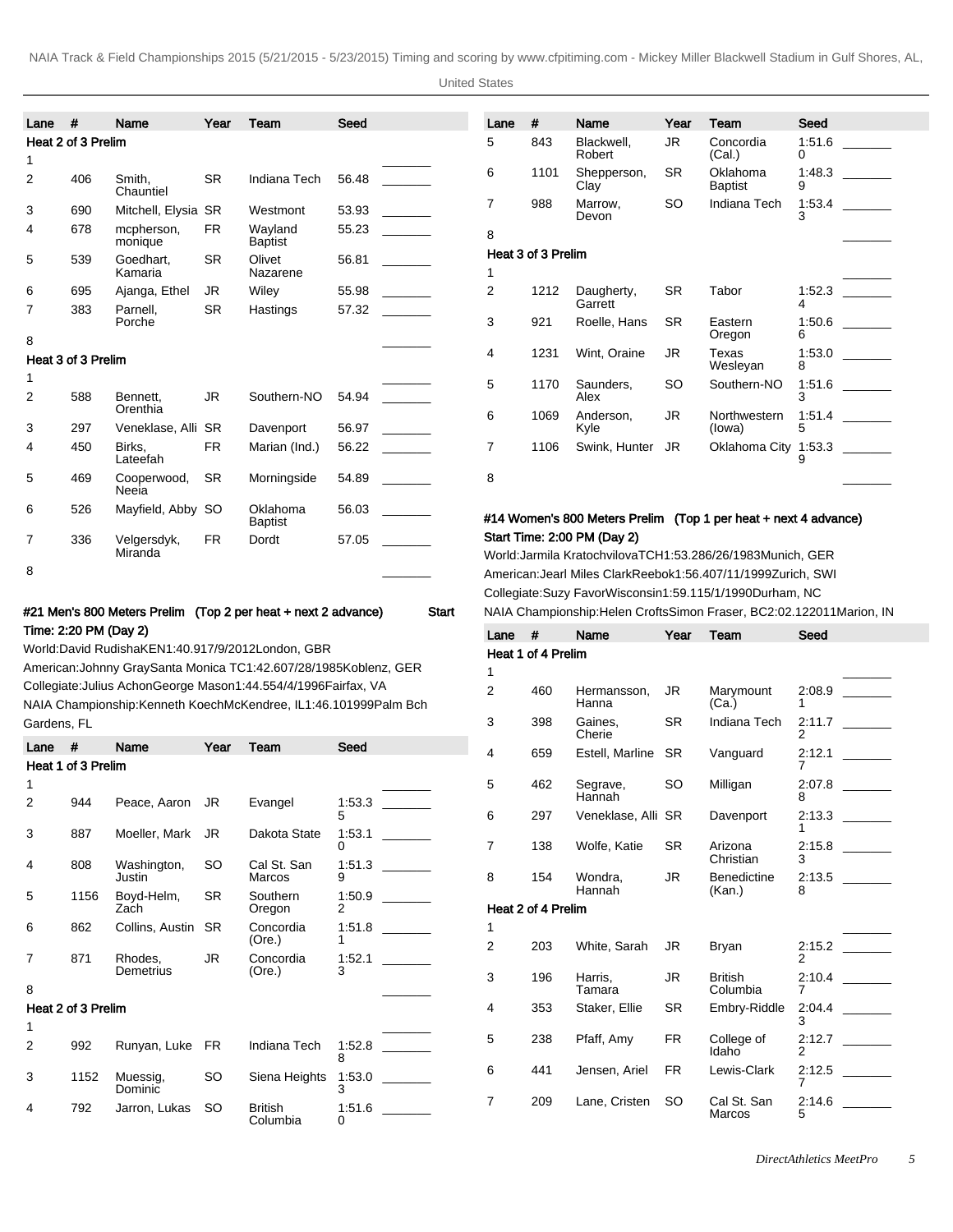United States

| Lane | #                     | Name                  | Year      | Team                                                                                                                                              | Seed        |       | Lane                                                                | #                  | Name                         | Year      | Team                                                      | Seed                                                                       |  |
|------|-----------------------|-----------------------|-----------|---------------------------------------------------------------------------------------------------------------------------------------------------|-------------|-------|---------------------------------------------------------------------|--------------------|------------------------------|-----------|-----------------------------------------------------------|----------------------------------------------------------------------------|--|
| 8    | 694                   | Abu, Agnes            | <b>SO</b> | Wiley                                                                                                                                             | 2:10.6<br>6 |       | 10                                                                  | 763                | Hartman, Joel                | <b>SO</b> | Bethel (Ind.)                                             | 3:55.7<br>6                                                                |  |
|      | Heat 3 of 4 Prelim    |                       |           |                                                                                                                                                   |             |       |                                                                     | Heat 2 of 3 Prelim |                              |           |                                                           |                                                                            |  |
| 1    |                       |                       |           |                                                                                                                                                   |             |       | 1                                                                   | 826                | Pocha, Lyle                  | JR        | Carroll                                                   |                                                                            |  |
| 2    | 691                   | Phipps, Taryn         | SO.       | Westmont                                                                                                                                          | 2:10.8      |       |                                                                     |                    |                              |           |                                                           | 6                                                                          |  |
|      |                       |                       |           |                                                                                                                                                   | 3           |       | $\overline{c}$                                                      | 1052               | Brewer,<br>Christian         | <b>SR</b> | Milligan                                                  | 9                                                                          |  |
| 3    | 325                   | Sughroue,             | SR        | Doane                                                                                                                                             | 2:10.2      |       | 3                                                                   | 1232               | Mikesell,                    | <b>FR</b> |                                                           |                                                                            |  |
|      |                       | Jessa<br>Dacre.       | <b>JR</b> |                                                                                                                                                   | 3<br>2:12.3 |       |                                                                     |                    | Skyler                       |           | The Masters                                               | 3:55.0<br>5                                                                |  |
| 4    | 195                   | Stephanie             |           | British<br>Columbia                                                                                                                               | 9           |       | 4                                                                   | 1107               | Vercoe-Curtis, JR<br>Michael |           | Oklahoma City 3:52.9                                      | 8                                                                          |  |
| 5    | 513                   | Fields,<br>Hannah     | SR        | Oklahoma<br><b>Baptist</b>                                                                                                                        | 2:04.9<br>0 |       | 5                                                                   | 823                | Hyatt, Chance FR             |           | Carroll                                                   | $3.53.7$                                                                   |  |
| 6    | 653                   | Kalous,               | SO        | Trinity                                                                                                                                           | 2:14.5      |       |                                                                     |                    |                              |           |                                                           | 9                                                                          |  |
|      |                       | Courtney              |           | Christian                                                                                                                                         |             |       | 6                                                                   | 861                | Clowes,<br>Matthew           | <b>SR</b> | Concordia<br>(Ore.)                                       | 4                                                                          |  |
| 7    | 263                   | Collmer,<br>Christa   | <b>SR</b> | Concordia<br>(Ore.)                                                                                                                               | 2:12.9<br>4 |       | $\overline{7}$                                                      | 934                | Hernandez,                   | <b>SR</b> | Embry-Riddle                                              |                                                                            |  |
| 8    | 657                   | Douglas,              | FR.       | USC-Beaufort                                                                                                                                      | 2:15.7      |       |                                                                     |                    | Alec                         |           |                                                           | 6                                                                          |  |
|      |                       | <b>Betsy</b>          |           |                                                                                                                                                   | 3           |       | 8                                                                   | 868                | Prettyman,                   | <b>SR</b> | Concordia                                                 |                                                                            |  |
|      | Heat 4 of 4 Prelim    |                       |           |                                                                                                                                                   |             |       |                                                                     |                    | <b>Brad</b>                  |           | (Ore.)                                                    | 1                                                                          |  |
| 1    |                       |                       |           |                                                                                                                                                   |             |       | 9                                                                   | 1284               | Kramer, Evan                 | JR        | Westmont                                                  | 3:55.1<br>4                                                                |  |
| 2    | 363                   | Godar, Tayler JR      |           | Georgetown<br>(Ky.)                                                                                                                               | 2:15.7<br>4 |       | 10                                                                  | 1115               | Drake, Caleb                 | FR        | Olivet<br>Nazarene                                        | 1                                                                          |  |
| 3    | 201                   | Wiebe, Devan SR       |           | <b>British</b>                                                                                                                                    | 2:06.5      |       | 11                                                                  | 1230               | Kimaiyo,                     | <b>SO</b> | Texas                                                     |                                                                            |  |
|      |                       |                       |           | Columbia                                                                                                                                          | 3           |       |                                                                     |                    | Antony                       |           | Wesleyan                                                  | 1                                                                          |  |
| 4    | 285                   | Oosterhouse,<br>Julie | <b>SR</b> | Cornerstone                                                                                                                                       | 2:11.4<br>4 |       |                                                                     | Heat 3 of 3 Prelim |                              |           |                                                           |                                                                            |  |
| 5    | 228                   | Torres, Sandy         | JR        | Carroll                                                                                                                                           | 2:13.2<br>2 |       | 1                                                                   | 1053               | Tafelsky,<br>Taylor          | <b>SO</b> | Milligan                                                  | $3.52.8$<br>5                                                              |  |
| 6    | 549                   | Garza, Susie          | <b>FR</b> | Oregon Tech                                                                                                                                       | 2:13.9      |       | 2                                                                   | 1067               | Ferguson,<br>Jonathan        | JR        | Northwest U.                                              |                                                                            |  |
|      |                       |                       |           |                                                                                                                                                   | 2           |       | 3                                                                   | 1108               | Wahpepah-                    | FR.       |                                                           | Oklahoma City 3:50.2                                                       |  |
| 7    | 259                   | Wood,<br>Kimberly     | JR        | Concordia<br>(Neb.)                                                                                                                               | 2:09.6<br>6 |       |                                                                     |                    | Harris,                      |           |                                                           | 6                                                                          |  |
| 8    | 132                   | Sigafoose,            | <b>FR</b> | Aquinas                                                                                                                                           |             |       |                                                                     |                    | Mackenzie                    |           |                                                           |                                                                            |  |
|      |                       | Adri                  |           |                                                                                                                                                   | 5           |       | 4                                                                   | 1124               | Webb,<br>Dakotah             | <b>SO</b> | Oregon Tech                                               | 7                                                                          |  |
|      |                       |                       |           |                                                                                                                                                   |             |       | 5                                                                   | 1065               | Welp, Jay                    | <b>SR</b> | Morningside                                               |                                                                            |  |
|      |                       |                       |           | #7 Men's 1500 Meters Prelim (Top 3 per heat + next 3 advance)                                                                                     |             | Start |                                                                     |                    |                              |           |                                                           | 1                                                                          |  |
|      | Time: 3:40 PM (Day 1) |                       |           |                                                                                                                                                   |             |       | 6                                                                   | 1035               | Williamson,<br>John-Paul     | <b>JR</b> | Lindsey<br>Wilson                                         | 5                                                                          |  |
|      |                       |                       |           | World: Hicham El Guerrouj MAR 3:26.00 6/14/1998 Rome, ITA                                                                                         |             |       | 7                                                                   | 1137               | Liston, Brad                 | SR        | Shawnee                                                   |                                                                            |  |
|      |                       |                       |           | American: Bernard Lagat Nike 3:29.30 7/28/2005 Rieti, ITA                                                                                         |             |       |                                                                     |                    |                              |           | State                                                     | 8                                                                          |  |
|      |                       |                       |           | Collegiate: Sydney Maree Villanova 3:35.30 5/6/1981 Baton Rouge, LA<br>NAIA Championship: Silas Kisorio Oklahoma Christian 3:41.39 2012Marion, IN |             |       | 8                                                                   | 797                | Williams, Jack SR            |           | <b>British</b><br>Columbia                                | 5                                                                          |  |
|      | $\#$                  | Name                  | Year      | <b>Team</b>                                                                                                                                       | Seed        |       | 9                                                                   | 1024               | Larson, Cody JR              |           | Lewis-Clark                                               |                                                                            |  |
| Lane |                       |                       |           |                                                                                                                                                   |             |       |                                                                     |                    |                              |           |                                                           | 3                                                                          |  |
|      | Heat 1 of 3 Prelim    |                       |           |                                                                                                                                                   |             |       | 10                                                                  | 881                | Falland, Louis SR            |           | Cornerstone                                               | 3:49.0<br>3                                                                |  |
| 1    | 1231                  | Wint, Oraine          | JR        | Texas<br>Wesleyan                                                                                                                                 | 3:52.2<br>4 |       |                                                                     |                    |                              |           |                                                           |                                                                            |  |
| 2    | 1258                  | Kipkemei,<br>Jeremiah | SO        | Wiley                                                                                                                                             | 3:54.0<br>6 |       |                                                                     |                    | #7 Men's 1500 Meters Final   |           | Start Time: 3:10 PM (Day 3)                               |                                                                            |  |
| 3    | 790                   | Groh, Jeff            | <b>FR</b> | British                                                                                                                                           | 3:50.7      |       |                                                                     |                    |                              |           | World: Hicham El Guerrouj MAR 3:26.00 6/14/1998 Rome, ITA |                                                                            |  |
|      |                       |                       |           | Columbia                                                                                                                                          | 6           |       | American: Bernard Lagat Nike 3:29.30 7/28/2005 Rieti, ITA           |                    |                              |           |                                                           |                                                                            |  |
| 4    | 1229                  | Whitehead,            | SO        | Tennessee                                                                                                                                         | 3:54.1      |       | Collegiate: Sydney Maree Villanova 3:35.30 5/6/1981 Baton Rouge, LA |                    |                              |           |                                                           |                                                                            |  |
|      |                       | Chad                  |           | Wesleyan                                                                                                                                          | 6           |       |                                                                     |                    |                              |           |                                                           | NAIA Championship: Silas Kisorio Oklahoma Christian 3:41.39 2012Marion, IN |  |
| 5    | 1021                  | Broadhurst,<br>Steven | <b>SR</b> | Lewis-Clark                                                                                                                                       | 3:53.5<br>0 |       | Lane #                                                              |                    | Name                         |           | Year Team                                                 | Seed                                                                       |  |

Kevin

Josh

7 1160 Jorgensen,

8 1208 Whittaker,

6 829 Thor, David FR Carroll

2

6

4

3:53.6 7

SR Southern Oregon

SR St. Mary (Kan.)

9 1109 Wardwell, Kyle JR Oklahoma City 3:55.5

 $\overline{\phantom{a}}$ 

 $\overline{\phantom{a}}$ 

 $\overline{\phantom{a}}$ 

3:48.4 \_\_\_\_\_\_\_

| Lane              | #    | Name                              | Year      | Team                 | Seed   |  |  |  |  |  |  |
|-------------------|------|-----------------------------------|-----------|----------------------|--------|--|--|--|--|--|--|
| Heat 1 of 1 Final |      |                                   |           |                      |        |  |  |  |  |  |  |
| 1                 | 1035 | Williamson,<br>John-Paul          | JR        | Lindsey<br>Wilson    | 3:56.5 |  |  |  |  |  |  |
| 2                 | 1258 | Kipkemei,<br>Jeremiah             | SO        | Wiley                | 3:56.8 |  |  |  |  |  |  |
| 3                 | 1108 | Wahpepah-<br>Harris,<br>Mackenzie | <b>FR</b> | Oklahoma City 3:55.7 |        |  |  |  |  |  |  |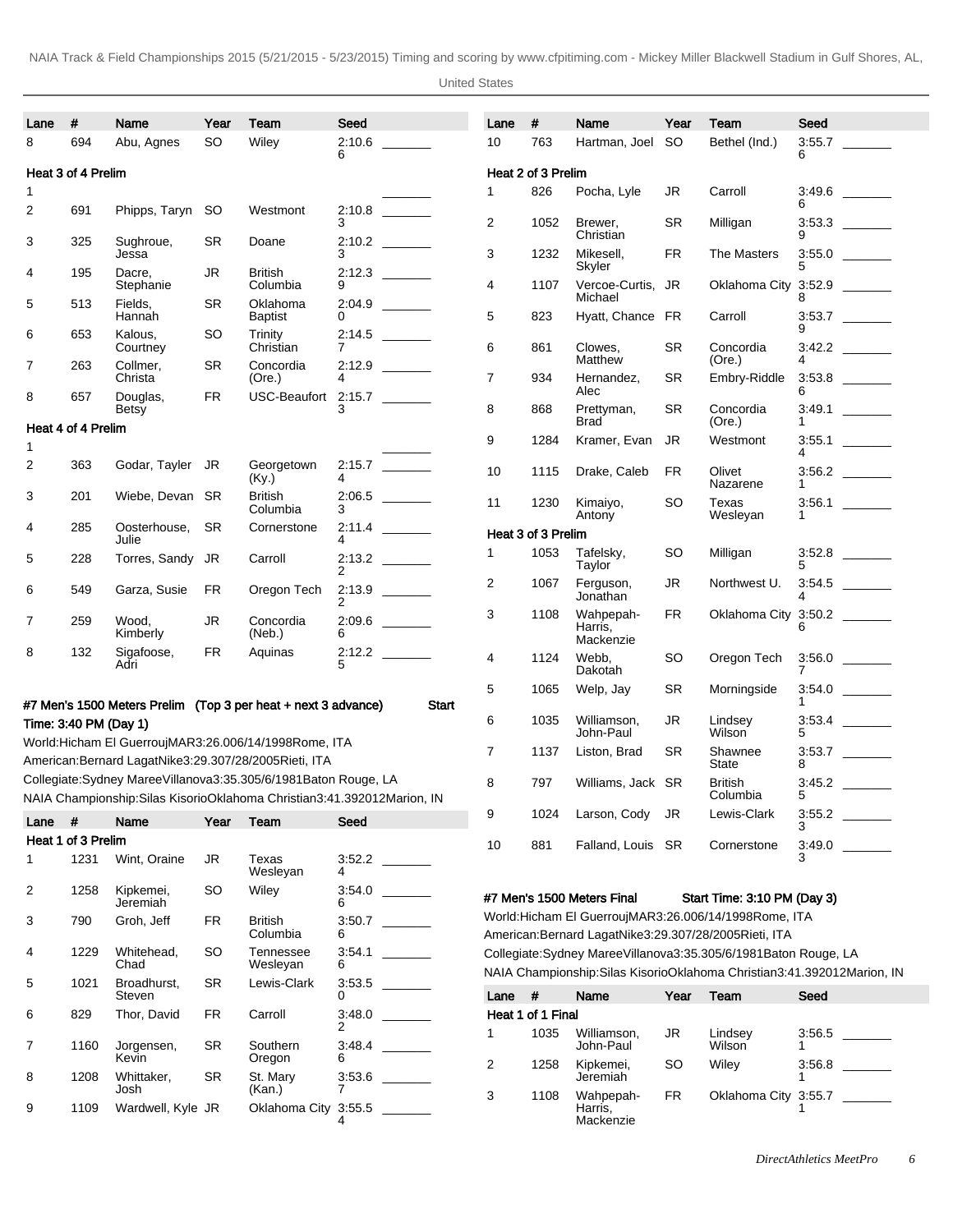United States

| Lane | #    | Name                 | Year      | Team                       | Seed        |
|------|------|----------------------|-----------|----------------------------|-------------|
| 4    | 1231 | Wint, Oraine         | JR.       | Texas<br>Wesleyan          | 3:56.7<br>4 |
| 5    | 829  | Thor. David          | FR.       | Carroll                    | 3:56.9<br>2 |
| 6    | 826  | Pocha, Lyle          | JR        | Carroll                    | 3:52.7<br>2 |
| 7    | 1137 | Liston, Brad         | <b>SR</b> | Shawnee<br>State           | 3:55.8<br>7 |
| 8    | 861  | Clowes.<br>Matthew   | SR.       | Concordia<br>(Ore.)        | 3:52.6<br>3 |
| 9    | 797  | Williams, Jack       | SR.       | <b>British</b><br>Columbia | 3:55.7<br>3 |
| 10   | 1052 | Brewer.<br>Christian | SR.       | Milligan                   | 3:52.9<br>1 |
| 11   | 1024 | Larson, Cody         | JR        | Lewis-Clark                | 3:56.0<br>9 |
| 12   | 868  | Prettyman,<br>Brad   | SR.       | Concordia<br>(Ore.)        | 3:52.6<br>5 |

# #11 Women's 1500 Meters Prelim (Top 4 per heat + next 4 advance) Start Time: 3:20 PM (Day 1)

World: Yunxia Qu CHN 3:50.46 8/11/1993 Beijing, CHN American: Mary Slaney Athletics West 3:57.12 6/26/1983 Zurich, SWI Collegiate: Jenny Barringer Colorado 3:59.90 5/7/2009 Eugene, OR NAIA Championship: Sarah Howell Simon Fraser, BC 4:16.56 1992Abbotsford, BC, Canada

| Lane | #                  | Name                  | Year      | Team                         | Seed        |
|------|--------------------|-----------------------|-----------|------------------------------|-------------|
|      | Heat 1 of 2 Prelim |                       |           |                              |             |
| 1    | 587                | Rozario.<br>Jessie    | SR        | Southern<br>Oregon           | 4:36.5<br>0 |
| 2    | 218                | Esposito, Leah SO     |           | Carroll                      | 4:25.8<br>6 |
| 3    | 150                | Dillard,<br>Katherine | SO        | <b>Benedictine</b><br>(Kan.) | 4:37.2<br>0 |
| 4    | 238                | Pfaff, Amy            | <b>FR</b> | College of<br>Idaho          | 4:35.8<br>2 |
| 5    | 137                | Franks.<br>Kaylee     | SO        | Arizona<br>Christian         | 4:36.4<br>2 |
| 6    | 176                | Gasner, Anika         | JR        | Biola                        | 4:34.9<br>4 |
| 7    | 694                | Abu, Agnes            | SO        | Wiley                        | 4:31.0<br>0 |
| 8    | 549                | Garza, Susie          | FR.       | Oregon Tech                  | 4:37.4<br>2 |
| 9    | 511                | Dent, Miranda         | JR        | Oklahoma<br><b>Baptist</b>   | 4:40.2<br>7 |
| 10   | 711                | Young, Grace          | FR.       | William Woods 4:40.5         |             |
|      | Heat 2 of 2 Prelim |                       |           |                              |             |
| 1    | 657                | Douglas,<br>Betsy     | FR        | USC-Beaufort                 | 4:36.8<br>3 |
| 2    | 513                | Fields.<br>Hannah     | SR        | Oklahoma<br><b>Baptist</b>   | 4:13.2<br>6 |
| 3    | 439                | Bush, Sophie          | JR        | Lewis-Clark                  | 4:34.7<br>9 |
| 4    | 212                | Rodriguez,<br>Natalie | <b>FR</b> | Cal St. San<br>Marcos        | 4:35.9<br>8 |
| 5    | 532                | Moore, Sarah          | SO        | Oklahoma City                | 4:31.9      |
| 6    | 422                | McBeath,<br>Sarah     | SO        | Indiana<br>Wesleyan          | 4:35.9<br>0 |

| Lane | #   | Name                    | Year      | Team                   | Seed        |
|------|-----|-------------------------|-----------|------------------------|-------------|
| 7    | 208 | Kuzminski.<br>Charlotte | JR.       | Cal St. San<br>Marcos  | 4:36.9<br>5 |
| 8    | 652 | Jourdan,<br>Ashley      | <b>SO</b> | Trinity<br>Christian   | 4:38.3<br>9 |
| 9    | 138 | Wolfe, Katie            | <b>SR</b> | Arizona<br>Christian   | 4:39.3<br>3 |
| 10   | 649 | Pedrick,<br>Morgan      | SO.       | The Masters            | 4:40.6<br>9 |
| 11   | 482 | Brown, Sierra           | <b>SO</b> | Northwest<br>Christian | 4:40.7<br>2 |

### #11 Women's 1500 Meters Final Start Time: 3:00 PM (Day 3)

World: Yunxia Qu CHN 3:50.46 8/11/1993 Beijing, CHN American: Mary Slaney Athletics West 3:57.12 6/26/1983 Zurich, SWI Collegiate: Jenny Barringer Colorado 3:59.90 5/7/2009 Eugene, OR NAIA Championship: Sarah Howell Simon Fraser, BC 4:16.56 1992Abbotsford, BC, Canada

| Lane | #                 | Name                    | Year      | Team                         | Seed        |
|------|-------------------|-------------------------|-----------|------------------------------|-------------|
|      | Heat 1 of 1 Final |                         |           |                              |             |
| 1    | 513               | Fields.<br>Hannah       | SR.       | Oklahoma<br><b>Baptist</b>   | 4:30.2<br>5 |
| 2    | 218               | Esposito, Leah SO       |           | Carroll                      | 4:33.4      |
| 3    | 657               | Douglas,<br>Betsy       | FR.       | USC-Beaufort                 | 4:32.4<br>1 |
| 4    | 532               | Moore, Sarah            | SO        | Oklahoma City                | 4:32.8<br>8 |
| 5    | 439               | Bush, Sophie            | JR        | Lewis-Clark                  | 4:32.4<br>3 |
| 6    | 212               | Rodriguez,<br>Natalie   | <b>FR</b> | Cal St. San<br><b>Marcos</b> | 4.35.7<br>4 |
| 7    | 694               | Abu, Agnes              | SO        | Wiley                        | 4:30.0<br>1 |
| 8    | 150               | Dillard.<br>Katherine   | SO        | <b>Benedictine</b><br>(Kan.) | 4:35.9<br>4 |
| 9    | 208               | Kuzminski.<br>Charlotte | JR        | Cal St. San<br>Marcos        | 4.35.7<br>2 |
| 10   | 238               | Pfaff, Amy              | FR.       | College of<br>Idaho          | 4:33.9<br>0 |
| 11   | 422               | McBeath,<br>Sarah       | SO        | Indiana<br>Wesleyan          | 4:35.7<br>7 |
| 12   | 138               | Wolfe, Katie            | SR        | Arizona<br>Christian         | 4:37.3<br>4 |

#38 Men's 5000 Meters Start Time: 5:55 PM (Day 3)

World: Kenenisa Bekele ETH 12:37.35 4/31/2004 Hengelo, BEL American: Bernard Lagat Nike 12:53.60 6/22/2011 Fontvieille, Monaco Collegiate: Henry Rono Washington Sate 13:08.4h 3/8/1978 Berkeley, CA NAIA Championship: Julius Randich Lubbock Christian, TX 13:41.81 1993Abbotsford, BC, Canada

| Lane        | #    | Name                | Year      | Team                 | Seed         |
|-------------|------|---------------------|-----------|----------------------|--------------|
| Heat 1 of 1 |      |                     |           |                      |              |
| 1           | 1105 | Mountford,<br>David | SO        | Oklahoma City 14:15. | 59           |
| 2           | 1026 | Ryan, Nolan         | FR.       | Lewis-Clark          | 14:30.<br>52 |
| 3           | 1155 | Alexander,<br>Dylan | JR        | Southern<br>Oregon   | 14:17.<br>19 |
| 4           | 924  | Updike, Isaac       | <b>SR</b> | Eastern<br>Oregon    | 14:17.<br>28 |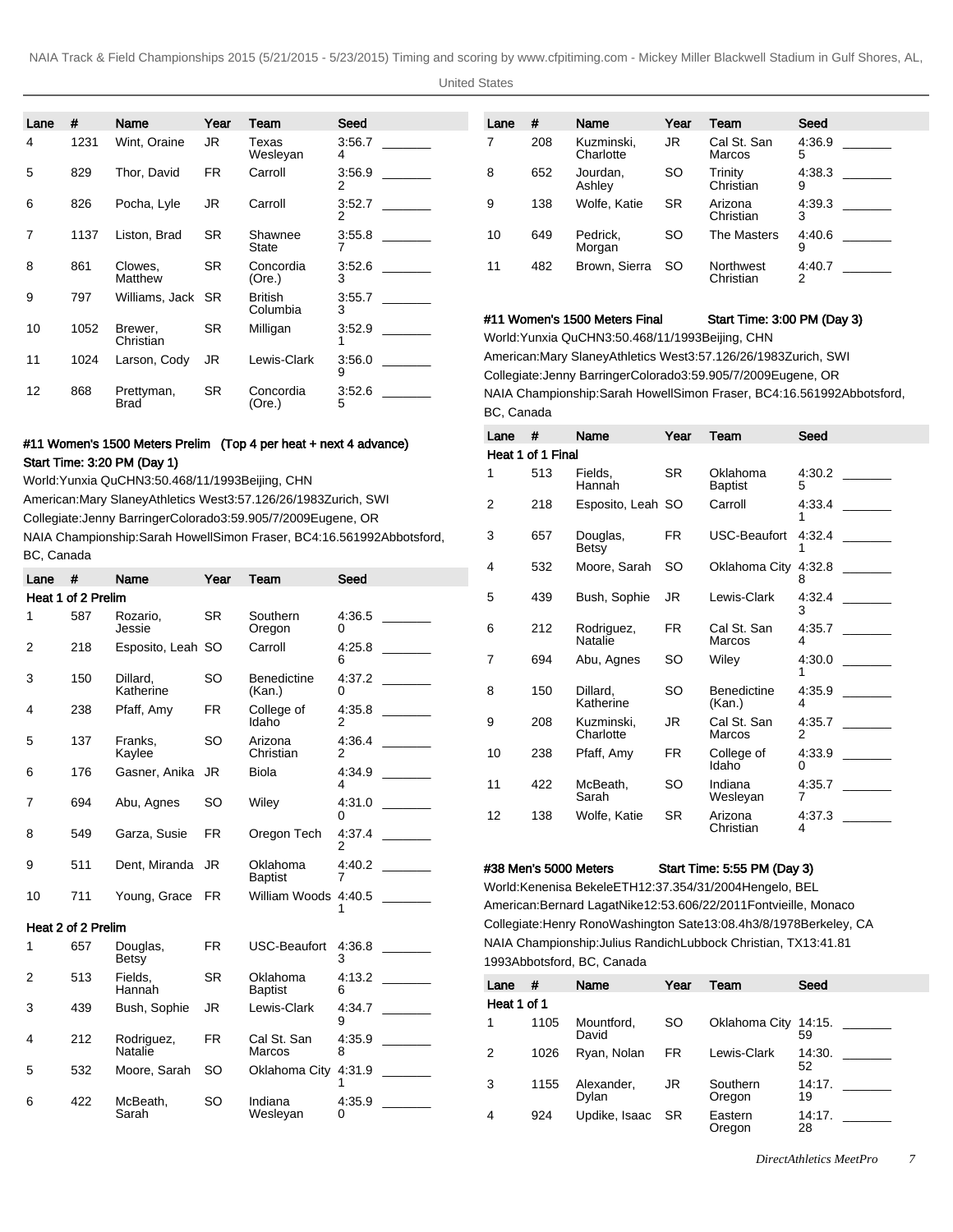United States

| Lane        | #                                                               | Name                                        | Year      | Team                                                                        | Seed         |        | Lane             | #                      | Name                                                                                                                        | Year                 | Team                        | Seed         |        |
|-------------|-----------------------------------------------------------------|---------------------------------------------|-----------|-----------------------------------------------------------------------------|--------------|--------|------------------|------------------------|-----------------------------------------------------------------------------------------------------------------------------|----------------------|-----------------------------|--------------|--------|
| 5           | 1022                                                            | Crevelt, Dylan                              | JR        | Lewis-Clark                                                                 | 14:55.       |        | 3                | 1281                   | Bell, Ashley                                                                                                                | <b>JR</b>            | Concordia                   | 16:45.       |        |
| 6           | 1050                                                            | Aldaba, Daniel FR                           |           | Midland                                                                     | 80<br>14:26. |        | 4                | 202                    | de Fenoyl,                                                                                                                  | <b>SR</b>            | (Cal.)<br><b>British</b>    | 51           | 16:58. |
|             |                                                                 |                                             |           |                                                                             | 07           |        |                  |                        | Amelie                                                                                                                      |                      | Columbia                    | 01           |        |
| 7           | 747                                                             | Alex, Ntagawa SO                            |           | Belhaven                                                                    | 14:46.<br>99 |        | 5                | 557                    | Glover,<br>Chrissy                                                                                                          | <b>SO</b>            | <b>SCAD</b><br>Savannah     | 17:49.<br>29 |        |
| 8           | 1108                                                            | Wahpepah-<br>Harris,<br>Mackenzie           | FR        | Oklahoma City                                                               | 14:26.<br>57 |        | 6                | 484                    | Harmon,<br>Alyssa                                                                                                           | <b>SO</b>            | Northwest<br>Christian      | 97           | 17:11. |
| 9           | 1011                                                            | Reinking,                                   | <b>SO</b> | Indiana                                                                     |              |        | $\overline{7}$   | 559                    | Scarpone,<br>Jessy                                                                                                          | JR                   | <b>SCAD</b><br>Savannah     | 23           | 17:19. |
| 10          | 1190                                                            | Jacob<br>Blaylock, Brian FR                 |           | Wesleyan<br>St. Francis                                                     | 68<br>14:46. |        | 8                | 199                    | Lee, Kirsten                                                                                                                | JR                   | <b>British</b><br>Columbia  | 46           | 17:22. |
|             |                                                                 |                                             |           | (III.)                                                                      | 12           |        | 9                | 686                    | Collins, Kelly                                                                                                              | <b>SO</b>            | Westmont                    |              | 17:24. |
| 11          | 801                                                             | Ing, Steven                                 | JR        | Cal St. San<br>Marcos                                                       | 90           |        | 10               | 192                    | Bernard, Maria SR                                                                                                           |                      | <b>British</b>              | 42           |        |
| 12          | 1158                                                            | Ghelfi, Eric                                | <b>SR</b> | Southern<br>Oregon                                                          | 14:33.<br>29 |        |                  |                        |                                                                                                                             |                      | Columbia                    | 06           |        |
| 13          | 1199                                                            | Santillo, Joey                              | <b>SO</b> | St. Francis                                                                 | 14:41.       |        | 11               | 698                    | Chelangat,<br>Iryine                                                                                                        | JR                   | Wiley                       | 89           | 17:29. |
| 14          | 1227                                                            | Mullen,                                     | <b>SR</b> | (III.)<br>Tennessee                                                         | 02           |        | 12               | 240                    | Martin,<br>Lindsey                                                                                                          | JR                   | Columbia<br>(Mo.)           | 52           | 17:29. |
| 15          | 1019                                                            | Joseph<br>Atkin, Sam                        | JR        | Wesleyan<br>Lewis-Clark                                                     | 65           | 14:11. | 13               | 672                    | Jerotich,<br>Sarah                                                                                                          | JR                   | Wayland<br><b>Baptist</b>   | 47           |        |
|             |                                                                 |                                             |           |                                                                             | 26           |        | 14               | 440                    | Cundy, Rachel JR                                                                                                            |                      | Lewis-Clark                 |              | 17:47. |
| 16          | 919                                                             | Flores, DJ                                  | <b>SR</b> | Eastern<br>Oregon                                                           | 14:26.<br>47 |        | 15               | 562                    | Biehl, Sarah                                                                                                                | JR                   | Shawnee                     | 81           | 17:39. |
| 17          | 840                                                             | Hampton, Max JR                             |           | College of<br>Idaho                                                         | 14:55.<br>50 |        |                  |                        |                                                                                                                             |                      | State                       | 56           |        |
| 18          | 773                                                             | Horchler,                                   | JR        | Biola                                                                       | 14:54.       |        | 16               | 556                    | Hart, Rachael                                                                                                               | <b>SR</b>            | Rocky<br>Mountain           | 78           |        |
| 19          | 1235                                                            | Kevin<br>Sherfey,                           | SO        | The Masters                                                                 | 19<br>14:44. |        | 17               | 179                    | Hunt, Kellian                                                                                                               | JR                   | Biola                       | 46           |        |
| 20          | 1165                                                            | Joshua<br>Schireman,                        | <b>FR</b> | Southern                                                                    | 61           |        | 18               | 551                    | Matchett, Mary SR                                                                                                           |                      | Oregon Tech                 | 76           | 17:40. |
|             |                                                                 | Ray                                         |           | Oregon                                                                      | 72           |        | 19               | 674                    | Lopez, Selene JR                                                                                                            |                      | Wayland                     |              | 17:04. |
| 21          | 883                                                             | Beal, Sam                                   | SO        | Cumberlands                                                                 | 10           |        |                  |                        |                                                                                                                             |                      | <b>Baptist</b>              | 43           |        |
| 22          | 1194                                                            | Knudsen, Cam SO                             |           | St. Francis<br>(III.)                                                       | 14:37.<br>02 |        |                  |                        | #25 Men's 10000 Meters                                                                                                      |                      | Start Time: 8:45 PM (Day 2) |              |        |
| 23          | 1109                                                            | Wardwell, Kyle JR                           |           | Oklahoma City 14:47.                                                        |              |        |                  |                        | World: Kenenisa Bekele Ethiopia 26:17.53 7/26/2005 Brussels, BEL                                                            |                      |                             |              |        |
| 24          | 1048                                                            | Garcia,                                     | <b>SR</b> | Marymount                                                                   | 88           |        |                  |                        | American: Galen Rupp Nike 26:44.36 4/30/2014 Eugene, OR<br>NAIA Championship: Julius Randich Lubbock Christian, TX 28:16.95 |                      |                             |              |        |
| 25          |                                                                 | Francisco<br>Runia, Max                     | JR        | (Ca.)<br>Southern                                                           | 07<br>14:31. |        |                  |                        | 1993Abbotsford, BC, Canada                                                                                                  |                      |                             |              |        |
|             | 1163                                                            |                                             |           | Oregon                                                                      | 89           |        | Lane #           |                        | Name                                                                                                                        | Year                 | Team                        | Seed         |        |
| 26          | 1269                                                            | Kipchumba,<br>Geoffrey                      | <b>FR</b> | <b>William Carey</b>                                                        | 14:44.<br>00 |        | Heat 1 of 1<br>1 | 1243                   | Keter, Benard                                                                                                               | SO.                  | Wayland                     | 29:34.       |        |
| 27          | 1213                                                            | Hall, Matt                                  | <b>SO</b> | Taylor                                                                      | 14:43.<br>60 |        |                  |                        |                                                                                                                             |                      | <b>Baptist</b>              | 75           |        |
| 28          | 1209                                                            | Corcoran,                                   | <b>SR</b> | St. Xavier                                                                  | 14:35.       |        | $\overline{c}$   | 1105                   | Mountford,<br>David                                                                                                         | <b>SO</b>            | Oklahoma City 30:18.<br>22  |              |        |
| 29          | 1233                                                            | Brian<br>Orona,                             | <b>FR</b> | The Masters                                                                 | 85<br>14:55. |        | 3                | 1158                   | Ghelfi, Eric                                                                                                                | <b>SR</b>            | Southern<br>Oregon          | 30:24.<br>90 |        |
|             |                                                                 | Andrew                                      |           |                                                                             | 88           |        | 4                | 50                     | Mabe, Travis                                                                                                                | <b>SR</b>            | Cornerstone                 | 30:28.       |        |
|             |                                                                 | #50 Women's 5000 Meters                     |           | Start Time: 5:30 PM (Day 3)                                                 |              |        | 5                | 919                    | Flores, DJ                                                                                                                  | <b>SR</b>            | Eastern                     | 95           | 30:37. |
|             |                                                                 |                                             |           | World: Tirunesh Dibba ETH 14:11.15 5/6/2008 Oslo, NOR                       |              |        |                  |                        |                                                                                                                             |                      | Oregon                      | 25           |        |
|             | American: Molly Huddle Saucony 14:44.76 7/27/2010 Brussels, BEL |                                             |           |                                                                             |              | 6      | 1269             | Kipchumba,<br>Geoffrey | FR.                                                                                                                         | <b>William Carey</b> | 30:45.<br>04                |              |        |
|             |                                                                 | Collegiate: Jenny Simpson Colorado 15:07.64 |           | NAIA Championship: Alissa McKaig Indiana Tech 16:39.04 2008Edwardsville, IL |              |        | $\overline{7}$   | 1227                   | Mullen,<br>Joseph                                                                                                           | <b>SR</b>            | Tennessee<br>Wesleyan       | 30:45.<br>49 |        |
| Lane #      |                                                                 | Name                                        | Year      | Team                                                                        | Seed         |        | 8                | 67                     | Krieg,<br>Emanuel                                                                                                           | <b>SO</b>            | <b>SCAD</b>                 | 87           | 30:49. |
| Heat 1 of 1 |                                                                 |                                             |           |                                                                             |              |        | 9                | 1003                   | Bellinotti,                                                                                                                 | JR                   | Savannah<br>Indiana         |              |        |
| 1           | 648                                                             | Frankian,<br>Karis                          | <b>JR</b> | The Masters                                                                 | 16:34.<br>42 |        | 10               | 788                    | Neno<br>Cliff, Will                                                                                                         | <b>SR</b>            | Wesleyan<br><b>British</b>  | 84           |        |
| 2           | 384                                                             | Shomaker,<br>Lauren                         | <b>SR</b> | Hastings                                                                    | 17:28.<br>89 |        |                  |                        |                                                                                                                             |                      | Columbia                    | 52           |        |
|             |                                                                 |                                             |           |                                                                             |              |        |                  |                        |                                                                                                                             |                      |                             |              |        |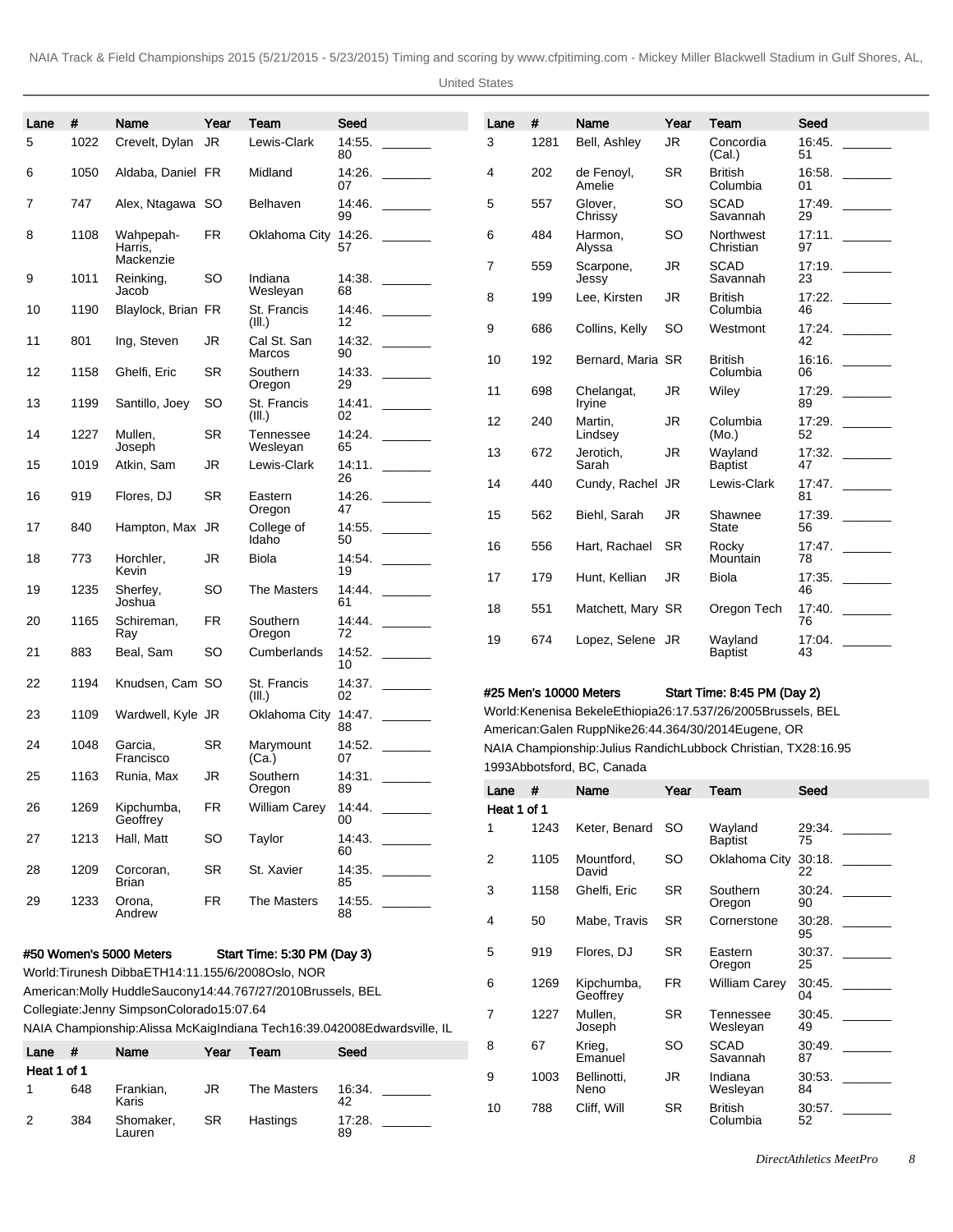United States

| Lane           | #    | Name                                                                                                                         | Year      | Team                        | Seed         |                      |                     |                    | Start Time: 1:30 PM (Day 2)     |                        |                                                                                                                                   |       |         |
|----------------|------|------------------------------------------------------------------------------------------------------------------------------|-----------|-----------------------------|--------------|----------------------|---------------------|--------------------|---------------------------------|------------------------|-----------------------------------------------------------------------------------------------------------------------------------|-------|---------|
| 11             | 1220 | Bowman,<br>Roderick                                                                                                          | <b>SO</b> | Tennessee<br>Wesleyan       | 31:06.<br>17 | <u>and the state</u> |                     |                    |                                 |                        | World: Yordanka Donkova BUL 12.21 7/20/1988 Stara Zagora, BUL<br>American: Brianna Rollins Clemson 12.26 5/22/2013 Des Moines, IA |       |         |
| 12             | 1210 | Hernandez,<br>Abel                                                                                                           | SO        | St. Xavier                  | 31:06.<br>49 |                      |                     |                    |                                 |                        | Collegiate: Brianna Rollins Clemson 12.39 5/8/2013 Eugene, OR                                                                     |       |         |
| 13             | 791  | Hooton, Jesse                                                                                                                | -SO       | <b>British</b>              | 31:13.       |                      |                     |                    |                                 |                        | NAIA Championship: Crystal Bardge Embry-Riddle FL 13.28 2012Marion, IN                                                            |       |         |
|                |      |                                                                                                                              |           | Columbia                    | 15           |                      | Lane                | #                  | Name                            | Year                   | Team                                                                                                                              | Seed  |         |
| 14             | 986  | Hobbs,<br>Marcus                                                                                                             | JR        | Indiana Tech                | 31:13.<br>38 |                      |                     | Heat 1 of 5 Prelim |                                 |                        |                                                                                                                                   |       |         |
| 15             | 842  | Renteria.<br>Cristobal                                                                                                       | JR        | Columbia<br>(Mo.)           | <b>DNF</b>   |                      | 1<br>$\overline{2}$ | 493                | Ettleman,                       | <b>SR</b>              | Northwestern                                                                                                                      | 14.08 |         |
| 16             | 841  | Cape,<br>Brennan                                                                                                             | SO        | Columbia<br>(Mo.)           | 31:24.<br>97 |                      | 3                   | 525                | Karen<br>Marical, Aspen SR      |                        | (lowa)<br>Oklahoma                                                                                                                | 14.41 |         |
| 17             | 956  | Smith, Ryan                                                                                                                  | SO        | Goshen                      | 31:25.<br>33 |                      | 4                   | 517                | Hart, Emily                     | <b>FR</b>              | <b>Baptist</b><br>Oklahoma                                                                                                        | 14.43 |         |
|                |      |                                                                                                                              |           |                             |              |                      | 5                   | 504                | Johnson,                        | <b>SR</b>              | <b>Baptist</b><br>Northwood                                                                                                       | 14.11 |         |
|                |      | #26 Women's 10000 Meters                                                                                                     |           | Start Time: 8:00 AM (Day 2) |              |                      |                     |                    | Mariah                          |                        | (Fla.)                                                                                                                            |       |         |
|                |      | World: Junxia Wang China 29:31.78 8/8/1993 Beijing, China<br>American: Shalane Flanagan Nike 30:22.22 7/15/2008 Beijing, CHN |           |                             |              |                      | 6                   | 357                | Behny,<br>Maddie                | <b>SR</b>              | Friends                                                                                                                           | 14.71 |         |
| Lane $#$       |      | NAIA Championship: Alissa McKaig Indiana Tech 34:22.95 2008Edwardsville, IL<br>Name                                          | Year      | Team                        | Seed         |                      | 7                   | 392                | Robinson.<br>Ashley             | JR                     | Huston-<br>Tillotson                                                                                                              | 15.03 |         |
| Heat 1 of 1    |      |                                                                                                                              |           |                             |              |                      | 8                   | 709                | Emme,<br>Madeline               | <b>SR</b>              | William Woods 14.79                                                                                                               |       |         |
| 1              | 4    | Bouvatte, Kate SR                                                                                                            |           | Cal St. San<br>Marcos       | <b>DNS</b>   |                      | 1                   | Heat 2 of 5 Prelim |                                 |                        |                                                                                                                                   |       |         |
| 2              | 202  | de Fenoyl,<br>Amelie                                                                                                         | SR        | British<br>Columbia         | 35:12.<br>98 |                      | $\overline{2}$      | 710                | McClendon,<br>Alliah            | <b>FR</b>              | William Woods 14.66                                                                                                               |       |         |
| 3              | 240  | Martin,<br>Lindsey                                                                                                           | JR        | Columbia<br>(Mo.)           | 35:18.<br>52 |                      | 3                   | 309                | Bramhall,<br>Rachel             | <b>SO</b>              | Doane                                                                                                                             |       | 14.32   |
| 4              | 559  | Scarpone,<br>Jessy                                                                                                           | <b>JR</b> | <b>SCAD</b><br>Savannah     | <b>DNF</b>   |                      | 4                   | 575                | Marquart,<br>Stephanie          | JR                     | Siena Heights 14.62                                                                                                               |       |         |
| 5              | 560  | Zeiler,<br>Charlotta                                                                                                         | FR        | <b>SCAD</b><br>Savannah     | <b>DNF</b>   |                      | 5                   | 397                | France,<br>Shayla               | <b>SR</b>              | Indiana Tech                                                                                                                      | 13.60 |         |
| 6              | 486  | Vallaire, Shea                                                                                                               | <b>SO</b> | Northwest<br>Christian      | 36:11.<br>67 |                      | 6                   | 184                | Higgins,<br>DeMichia            | <b>SO</b>              | <b>Brenau</b>                                                                                                                     | 14.31 |         |
| $\overline{7}$ | 648  | Frankian,<br>Karis                                                                                                           | JR        | The Masters                 | 36:27.<br>57 |                      | $\overline{7}$      | 167                | Zeilenga,<br>Kristen            | <b>SR</b>              | Bethel (Ind.)                                                                                                                     | 14.94 |         |
| 8              | 674  | Lopez, Selene JR                                                                                                             |           | Wayland<br><b>Baptist</b>   | 36:29.<br>50 |                      | 8                   | 232                | Bushkofsky,<br>Krista           | <b>SO</b>              | Clarke                                                                                                                            |       | 14.89   |
| 9              | 672  | Jerotich,<br>Sarah                                                                                                           | JR        | Wayland<br><b>Baptist</b>   | 36:42.<br>11 |                      |                     | Heat 3 of 5 Prelim |                                 |                        |                                                                                                                                   |       |         |
| 10             | 440  | Cundy, Rachel JR                                                                                                             |           | Lewis-Clark                 | 36.45.       |                      | $\mathbf{1}$<br>2   |                    |                                 |                        |                                                                                                                                   |       |         |
| 11             | 379  | Garwood,                                                                                                                     | <b>JR</b> | Hannibal-                   | 34           |                      |                     | 396<br>125         | Ford, Andrea<br>Heston, Erika   | <b>SR</b><br><b>SR</b> | Indiana Tech<br>Aquinas                                                                                                           | 13.84 |         |
|                |      | Kristen                                                                                                                      |           | LaGrange                    | 49           |                      | 3<br>4              | 239                | Thomas,                         | <b>JR</b>              | College of                                                                                                                        |       |         |
| 12             | 562  | Biehl, Sarah                                                                                                                 | <b>JR</b> | Shawnee<br>State            | 33           |                      |                     |                    | Tiana                           |                        | Idaho                                                                                                                             |       |         |
| 13             | 384  | Shomaker,                                                                                                                    | <b>SR</b> | Hastings                    |              |                      | 5<br>6              | 234<br>407         | Nichols, Myra<br>Taylor, Jaquel | <b>SR</b><br>FR        | Clarke<br>Indiana Tech                                                                                                            |       |         |
|                |      | Lauren                                                                                                                       |           |                             | 86           |                      | $\overline{7}$      | 628                | Garrett,                        | <b>SR</b>              | Sterling                                                                                                                          |       |         |
| 14             | 585  | Lupescu,<br>Rebecca                                                                                                          | <b>JR</b> | Southern<br>Oregon          | 74           | 37:14.               |                     |                    | Kimberly                        |                        |                                                                                                                                   |       |         |
| 15             | 485  | Schmidt, Rosa FR                                                                                                             |           | Northwest<br>Christian      | 80           | 37:17.               | 8                   | 410                | Waheed,<br>Mariama              | <b>SR</b>              | Indiana Tech                                                                                                                      |       |         |
| 16             | 545  | Ray, Sarah                                                                                                                   | <b>SO</b> | Olivet<br>Nazarene          | 37           | 37:18.               | 1                   | Heat 4 of 5 Prelim |                                 |                        |                                                                                                                                   |       |         |
| 17             | 563  | Havranek,<br>Anna                                                                                                            | FR        | Shawnee<br>State            | 25           | 37:20.               | $\overline{c}$      | 299                | Honeyman,<br>Abby               | <b>FR</b>              | Dickinson St.                                                                                                                     | 14.69 |         |
| 18             | 650  | Bos, Anna                                                                                                                    | <b>SR</b> | Trinity                     |              | 37:40.               | 3                   | 359                | Keck, Kaitlyn                   | JR                     | Friends                                                                                                                           |       | $14.56$ |
| 19             | 210  | McGinnis,                                                                                                                    | <b>SO</b> | Christian<br>Cal St. San    | 55           |                      | 4                   | 627                | Williams,<br>Kaylyn             | <b>JR</b>              | St. Mary<br>(Kan.)                                                                                                                |       |         |
|                |      | Terra                                                                                                                        |           | Marcos                      | 82           |                      | 5                   | 393                | Ballard, Eriona FR              |                        | Indiana Tech                                                                                                                      |       |         |
| 20             | 136  | Woolcott,<br>Carley                                                                                                          | <b>SO</b> | Aquinas                     | 99           |                      | 6                   | 510                | Dadzie,<br>Elizabeth            | JR                     | Oklahoma<br><b>Baptist</b>                                                                                                        |       | $13.95$ |

#37 Women's 100m Hurdle Prelim (Top 1 per heat + next 3 advance)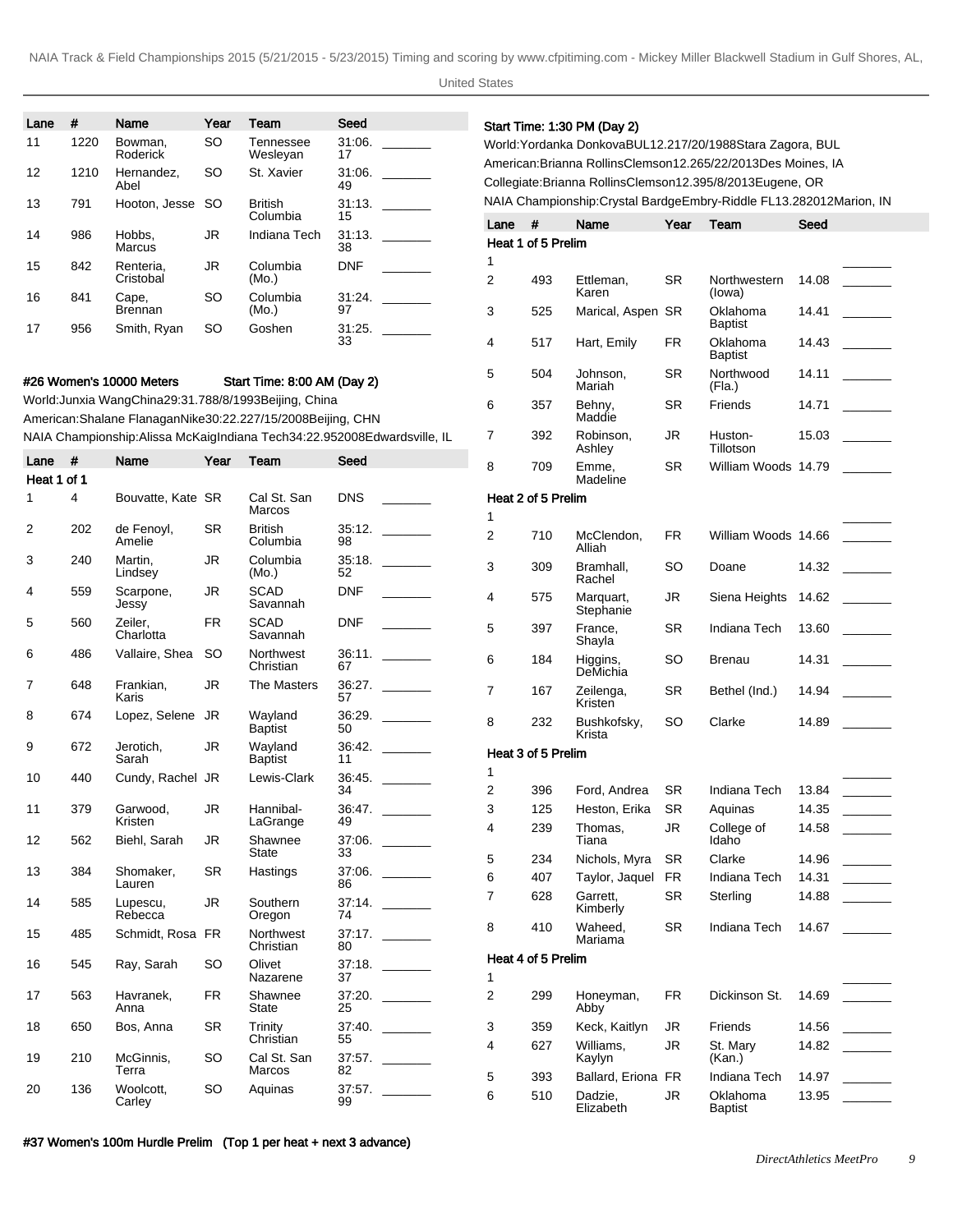United States

| Lane | #                  | <b>Name</b>           | Year      | Team                | Seed  |                                                           | Lane | #                  | Name                          | Year      | Team                   | Seed  |  |
|------|--------------------|-----------------------|-----------|---------------------|-------|-----------------------------------------------------------|------|--------------------|-------------------------------|-----------|------------------------|-------|--|
|      | 345                | Green-<br>Anderson.   | JR.       | Embry-Riddle        | 14.30 |                                                           | 4    | 1203               | Watkins.<br>Anthony           | SO.       | St. Gregory's          | 14.76 |  |
| 8    | 147                | Halle<br>Sloan, Tyler | <b>JR</b> | <b>Baker</b>        | 14.37 | $\sim 10^{11}$ and $\sim 10^{11}$                         | 5    | 1219               | Wilchcombe,<br><b>Brandan</b> | <b>SO</b> | Taylor                 | 14.47 |  |
|      | Heat 5 of 5 Prelim |                       |           |                     |       |                                                           | 6    | 1176               | <b>Britton, Garett</b>        | <b>FR</b> | Southwestern<br>(Kan.) | 14.90 |  |
| 2    | 340                | Hodge,<br>Ashanna     | <b>JR</b> | Eastern<br>Oregon   | 14.98 |                                                           | 7    | 835                | Shingles,<br>Nickola          | <b>SR</b> | Central<br>Methodist   | 14.13 |  |
| 3    | 586                | Maguin,               | <b>SR</b> | Southern            | 14.46 |                                                           | 8    | 818                | Randles, P.J.                 | <b>SR</b> | Campbellsville 14.77   |       |  |
|      |                    | Amelia                |           | Oregon              |       |                                                           |      | Heat 4 of 4 Prelim |                               |           |                        |       |  |
| 4    | 148                | Bonnell.              | <b>FR</b> | <b>Belhaven</b>     | 14.81 |                                                           |      |                    |                               |           |                        |       |  |
|      |                    | JaLeea                |           |                     |       |                                                           | 2    | 1031               | Johnson.                      | <b>FR</b> | Lindsey                | 14.93 |  |
| 5    | 291                | Souza, Anita          | <b>SR</b> | Cornerstone         | 14.38 | $\mathcal{L}^{\text{max}}$ and $\mathcal{L}^{\text{max}}$ |      |                    | Dante                         |           | Wilson                 |       |  |
| 6    | 256                | Stolze, Shelby        | JR        | Concordia<br>(Neb.) | 14.70 |                                                           | 3    | 1224               | Hawkins.<br>Chaz              | <b>FR</b> | Tennessee<br>Wesleyan  | 14.73 |  |
| 7    | 122                | DeSira, Tori          | FR.       | Aquinas             | 13.99 |                                                           | 4    | 1029               | Herring,                      | <b>SO</b> | Lindenwood-            | 14.78 |  |
| 8    | 207                | Hollie, Brittany SR   |           | Cal St. San         | 14.28 |                                                           |      |                    | Christian                     |           | <b>Belleville</b>      |       |  |
|      |                    |                       |           | Marcos              |       |                                                           | 5    | 1127               | McCord.<br>Theodore           | <b>SR</b> | Park U.                | 14.28 |  |
|      |                    |                       |           |                     |       |                                                           | 6    | 1271               | Miller.                       | <b>FR</b> | William Carev          | 14.63 |  |

## #33 Men's 110m Hurdle Prelim (Top 1 per heat + next 4 advance) Start Time: 1:45 PM (Day 2)

World: Aries Merritt USA 12.80 8/7/2012 Brussels, BEL

American: Aries Merritt Reebok 12.80 8/7/2012 Brussels, BEL

Collegiate: Renaldo Nehemiah Maryland 13.00 4/6/1979 Westwood, CA NAIA Championship: Dominique DeGrammont Azusa Pacific, AZ 13.74 2003Olathe, KS

| Lane           | #                  | Name                        | Year      | Team                       | Seed  |  |
|----------------|--------------------|-----------------------------|-----------|----------------------------|-------|--|
|                | Heat 1 of 4 Prelim |                             |           |                            |       |  |
| 1              |                    |                             |           |                            |       |  |
| $\overline{2}$ | 1057               | Strickland,<br>Markell      | SO        | Missouri<br>Valley         | 14.95 |  |
| 3              | 906                | McClintic,<br>Cassius       | JR        | Doane                      | 14.65 |  |
| 4              | 999                | Woods.<br>Deshawn           | SO        | Indiana Tech               | 14.69 |  |
| 5              | 892                | Chorro, Jose                | SO        | Dickinson St.              | 14.44 |  |
| 6              | 1131               | Kosnich, Nate               | SO        | Rio Grande                 | 14.83 |  |
| 7              | 1094               | Combs.<br>Kenneth           | JR        | Oklahoma<br><b>Baptist</b> | 14.29 |  |
| 8              | 718                | Kinlaw,<br>Devante          | FR.       | Allen                      | 14.78 |  |
|                | Heat 2 of 4 Prelim |                             |           |                            |       |  |
| 1              | 1236               | Gourdine,<br><b>Brandon</b> | JR        | <b>USC-Beaufort</b>        | 14.78 |  |
| 2              | 958                | Brooks, Tirrell             | JR        | Graceland                  | 14.98 |  |
| 3              | 1013               | Smith, Jake                 | <b>SR</b> | Indiana<br>Wesleyan        | 14.37 |  |
| 4              | 1141               | Bovd.<br>Frederick          | <b>FR</b> | Siena Heights              | 14.68 |  |
| 5              | 1151               | Moore, Logan                | SR        | Siena Heights              | 14.43 |  |
| 6              | 1129               | Hickman, DJ                 | FR.       | Rio Grande                 | 14.79 |  |
| 7              | 1280               | Xavier, Alex                | <b>SR</b> | Xavier-<br>Louisiana       | 14.65 |  |
| 8              | 745                | Robke, Tyson                | SO        | <b>Baker</b>               | 14.98 |  |
|                | Heat 3 of 4 Prelim |                             |           |                            |       |  |
| 1              |                    |                             |           |                            |       |  |
| $\overline{2}$ | 816                | Embry,<br>Clayton           | SO        | Campbellsville             | 14.91 |  |
| 3              | 838                | Singleton,<br>Demetriyone   | SR        | Clarke                     | 14.50 |  |

|   |                    |                       |           | (Kan.)                           |       |  |
|---|--------------------|-----------------------|-----------|----------------------------------|-------|--|
| 7 | 835                | Shingles,<br>Nickola  | <b>SR</b> | Central<br>Methodist             | 14.13 |  |
| 8 | 818                | Randles, P.J.         | <b>SR</b> | Campbellsville 14.77             |       |  |
|   | Heat 4 of 4 Prelim |                       |           |                                  |       |  |
| 1 |                    |                       |           |                                  |       |  |
| 2 | 1031               | Johnson.<br>Dante     | <b>FR</b> | Lindsey<br>Wilson                | 14.93 |  |
| 3 | 1224               | Hawkins.<br>Chaz      | <b>FR</b> | Tennessee<br>Wesleyan            | 14.73 |  |
| 4 | 1029               | Herring,<br>Christian | <b>SO</b> | Lindenwood-<br><b>Belleville</b> | 14.78 |  |
| 5 | 1127               | McCord.<br>Theodore   | SR.       | Park U.                          | 14.28 |  |
| 6 | 1271               | Miller,<br>Tyravian   | FR.       | <b>William Carey</b>             | 14.63 |  |
| 7 | 1130               | Hodge, Matt           | <b>FR</b> | Rio Grande                       | 14.85 |  |
| 8 | 991                | Rose, Robert          | <b>SR</b> | Indiana Tech                     | 14.45 |  |

# #8 Men's 400m Hurdle Prelim (Top 1 per heat + next 4 advance) Start Time: 4:25 AM (Day 1)

World: Kevin Young USA 46.78 7/6/1992 Barcelona, ESP American: Kevin Young Foot Locker AC 46.78 7/6/1992 Barcelona, ESP Collegiate: Kerron Clement Florida 47.56 5/11/2005 Sacramento, CA NAIA Championship: Pat Brown Oklahoma Baptist 49.51 2005Louisville, KY

| Lane           | #                  | Name                   | Year      | Team                       | Seed       |  |
|----------------|--------------------|------------------------|-----------|----------------------------|------------|--|
|                | Heat 1 of 4 Prelim |                        |           |                            |            |  |
| 1              |                    |                        |           |                            |            |  |
| $\overline{2}$ | 999                | Woods,<br>Deshawn      | SO        | Indiana Tech               | 52.44      |  |
| 3              | 835                | Shingles,<br>Nickola   | SR.       | Central<br>Methodist       | <b>DNS</b> |  |
| 4              | 993                | Ruth, D'Quan           | <b>SR</b> | Indiana Tech               | 53.50      |  |
| 5              | 872                | Seifert, Peter         | <b>FR</b> | Concordia<br>(Ore.)        | 52.42      |  |
| 6              | 959                | Lawson,<br>Anthony     | JR.       | Graceland                  | 54.03      |  |
| 7              | 1188               | Warren, Jim            | JR        | St. Ambrose                | 53.94      |  |
| 8              |                    |                        |           |                            |            |  |
|                | Heat 2 of 4 Prelim |                        |           |                            |            |  |
| 1              |                    |                        |           |                            |            |  |
| $\overline{2}$ | 870                | Reeher,<br>Jordan      | <b>SR</b> | Concordia<br>(Ore.)        | 52.62      |  |
| 3              | 1103               | Wilson, Alex           | SO        | Oklahoma<br><b>Baptist</b> | 51.80      |  |
| 4              | 854                | Pleasant.<br>Taiheem   | <b>SR</b> | Concordia<br>(Neb.)        | 53.70      |  |
| 5              | 1031               | Johnson,<br>Dante      | FR.       | Lindsey<br><b>Wilson</b>   | 52.83      |  |
| 6              | 1176               | <b>Britton, Garett</b> | <b>FR</b> | Southwestern<br>(Kan.)     | 54.37      |  |
| 7              | 806                | Moore, Damon SR        |           | Cal St. San<br>Marcos      | 54.37      |  |
| 8              | 1123               | Raecke, Kyle           | JR        | Oregon Tech                | 53.70      |  |
|                | Heat 3 of 4 Prelim |                        |           |                            |            |  |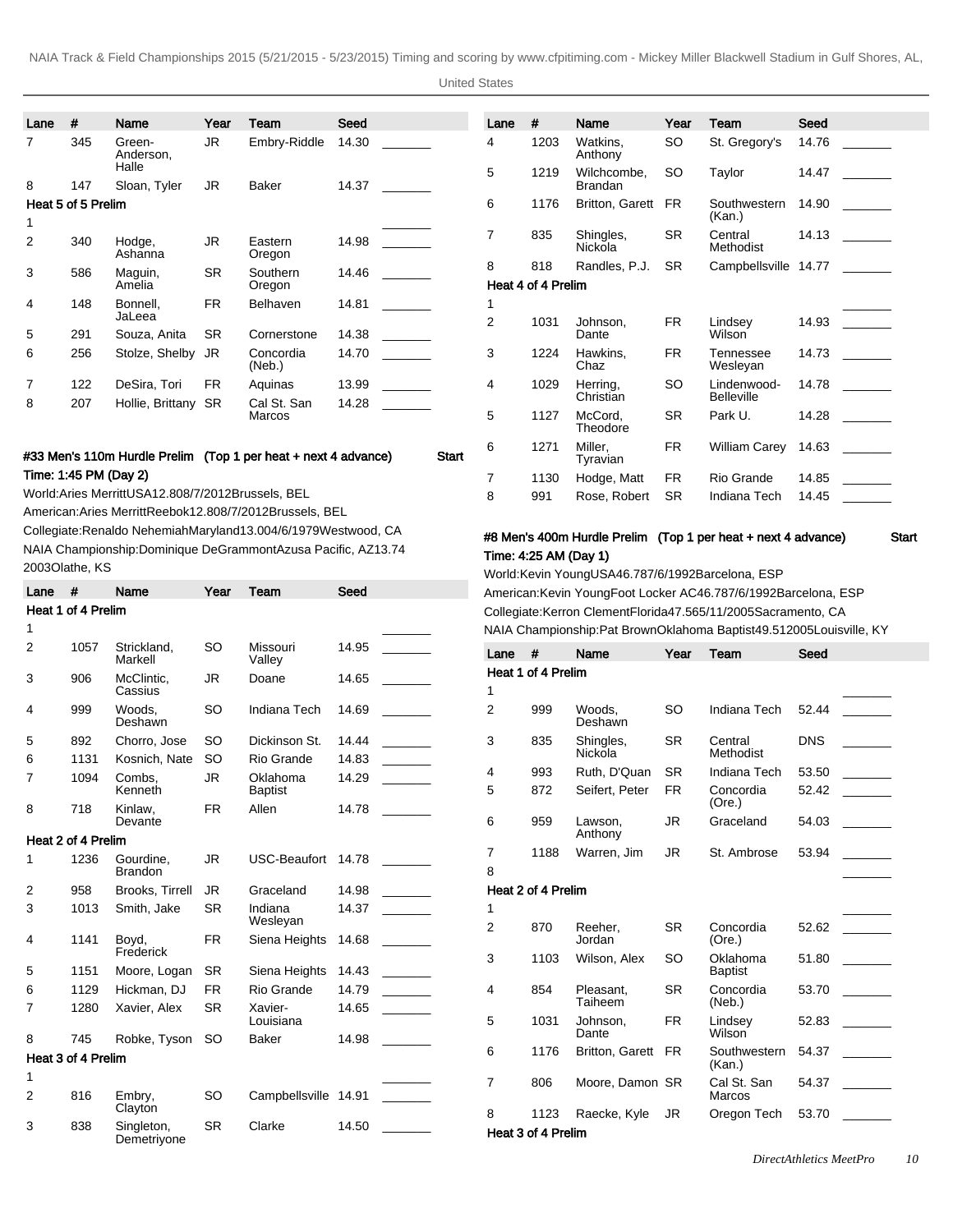United States

| Lane                   | #                          | Name                                                                                                             | Year            | Team                         | Seed                                                                     | Lane           | #                  | Name                         | Year      | Team                       | Seed             |
|------------------------|----------------------------|------------------------------------------------------------------------------------------------------------------|-----------------|------------------------------|--------------------------------------------------------------------------|----------------|--------------------|------------------------------|-----------|----------------------------|------------------|
| 1                      |                            |                                                                                                                  |                 |                              |                                                                          | 1              |                    |                              |           |                            |                  |
| 2                      | 718                        | Kinlaw.<br>Devante                                                                                               | FR.             | Allen                        | 52.54                                                                    | 2              | 122                | DeSira, Tori                 | FR        | Aquinas                    | 1:02.0<br>9      |
| 3                      | 755                        | Wallace, Will                                                                                                    | <b>JR</b>       | <b>Benedictine</b><br>(Kan.) | 52.92                                                                    | 3              | 316                | Holtmeier.<br>Sydney         | JR        | Doane                      | 0                |
| 4                      | 891                        | Stanford,<br>Jordan                                                                                              | FR              | Davenport                    | 53.71                                                                    | 4              | 197                | Korpach,<br>Sarah            | SO        | <b>British</b><br>Columbia | 1:03.2<br>9      |
| 5                      | 821                        | Delaney,<br>Stephen                                                                                              | SO              | Carroll                      | 52.12                                                                    | 5              | 530                | Ruhde.<br>Alyxandrah         | <b>SR</b> | Oklahoma<br><b>Baptist</b> | 1:03.9<br>6      |
| 6                      | 734                        | Howard,<br>Marcus                                                                                                | <b>JR</b>       | Arizona<br>Christian         | 54.34                                                                    | 6              | 586                | Maguin,<br>Amelia            | <b>SR</b> | Southern<br>Oregon         | 59.07            |
| 7                      | 798                        | Bandong,<br>Jason                                                                                                | JR              | Cal St. San<br>Marcos        | 54.48                                                                    | 7              | 185                | Honeycutt,<br>Deishane       | JR        | <b>Brenau</b>              | 1:03.1<br>0      |
| 8                      | 1172<br>Heat 4 of 4 Prelim | Thomas, Chad JR                                                                                                  |                 | Southern-NO                  | 53.64                                                                    | 8              | 430                | Williams,<br>Hannah          | SO        | Indiana<br>Wesleyan        | 1:04.2<br>8      |
| 1                      |                            |                                                                                                                  |                 |                              |                                                                          |                | Heat 2 of 4 Prelim |                              |           |                            |                  |
| 2                      | 991                        | Rose, Robert                                                                                                     | <b>SR</b>       | Indiana Tech                 | $\overline{\phantom{a}}$<br>52.49                                        | 1              |                    |                              |           |                            |                  |
| 3                      | 1151                       | Moore, Logan                                                                                                     | <b>SR</b>       | Siena Heights                | 53.03                                                                    | 2              | 222                | Knoll, Mallery               | <b>SR</b> | Carroll                    | 1:01.9           |
| 4                      | 1089                       | Baker.<br>Malcolm                                                                                                | <b>SR</b>       | Oklahoma<br>Baptist          | 53.51                                                                    | 3              | 613                | Smith, Molly<br>Jo           | SO        | St. Ambrose                | 7<br>1:00.0<br>8 |
| 5                      | 1094                       | Combs.<br>Kenneth                                                                                                | JR              | Oklahoma<br>Baptist          | 54.21                                                                    | 4              | 389                | KELLY, Derika SR             |           | Huston-<br>Tillotson       | 1:02.3<br>5      |
| 6                      | 1033                       | Murphy,<br>Cameron                                                                                               | FR              | Lindsey<br>Wilson            | 53.83                                                                    | 5              | 268                | Scoles, Molly                | JR        | Concordia<br>(Ore.)        | 7                |
| 7<br>8                 | 837<br>1127                | Cave, Paul<br>McCord,                                                                                            | SR<br><b>SR</b> | Clarke<br>Park U.            | 54.49<br>52.40                                                           | 6              | 230                | Emig, Kaitlyn                | JR        | Central<br>Methodist       | 1:03.4<br>3      |
|                        |                            | Theodore                                                                                                         |                 |                              |                                                                          | $\overline{7}$ | 139                | Garbarino-<br>Herman, Alex   | <b>SO</b> | <b>Baker</b>               | 1:02.9<br>4      |
|                        |                            | #8 Men's 400m Hurdle Final<br>World: Kevin Young USA 46.78 7/6/1992 Barcelona, ESP                               |                 | Start Time: 4:20 PM (Day 3)  |                                                                          | 8              | 260                | Alvarez,<br>Geneva           | <b>SR</b> | Concordia<br>(Ore.)        | 1:04.3<br>7      |
|                        |                            | American: Kevin Young Foot Locker AC 46.78 7/6/1992 Barcelona, ESP                                               |                 |                              |                                                                          |                | Heat 3 of 4 Prelim |                              |           |                            |                  |
|                        |                            | Collegiate: Kerron Clement Florida 47.56 5/11/2005 Sacramento, CA                                                |                 |                              |                                                                          | 1              |                    |                              |           |                            |                  |
|                        |                            |                                                                                                                  |                 |                              | NAIA Championship: Pat Brown Oklahoma Baptist 49.51 2005Louisville, KY   | 2              | 274                | Russell,<br>Cecilee          | JR        | Corban                     | 1:03.8<br>3      |
| Lane                   | #                          | Name                                                                                                             | Year            | Team                         | Seed                                                                     | 3              | 506                | Adams.<br>Ashton             | <b>SR</b> | Oklahoma<br><b>Baptist</b> | 1:03.4<br>4      |
|                        | Heat 1 of 1 Final          |                                                                                                                  |                 |                              |                                                                          | 4              | 147                | Sloan, Tyler                 | JR        | Baker                      | <b>DNS</b>       |
| 1                      | 1172                       | Thomas, Chad JR                                                                                                  |                 | Southern-NO                  | 53.06                                                                    | 5              | 309                | Bramhall,                    | <b>SO</b> | Doane                      | 1:01.3           |
| 2                      | 872                        | Seifert, Peter                                                                                                   | FR              | Concordia<br>(Ore.)          | 52.50                                                                    | 6              | 200                | Rachel<br>Tourigny,          | SO        | <b>British</b>             | 9<br>1:00.8      |
| 3                      | 991                        | Rose, Robert                                                                                                     | <b>SR</b>       | Indiana Tech                 | 52.71                                                                    |                |                    | Katherine                    |           | Columbia                   |                  |
| 4                      | 999                        | Woods,<br>Deshawn                                                                                                | SO              | Indiana Tech                 | 51.39                                                                    | $\overline{7}$ | 624                | Rodriguez,<br>Daryll         | JR        | St. Francis<br>(III.)      | 8                |
|                        | 821                        | Delaney,                                                                                                         | <b>SO</b>       | Carroll                      | 51.93                                                                    | 8              |                    |                              |           | Davenport                  | <b>DNS</b>       |
|                        |                            |                                                                                                                  |                 |                              |                                                                          |                | 295                | Homfeld, Tara JR             |           |                            |                  |
|                        |                            | Stephen                                                                                                          |                 |                              |                                                                          |                | Heat 4 of 4 Prelim |                              |           |                            |                  |
|                        | 1031                       | Johnson,<br>Dante                                                                                                | FR              | Lindsey<br>Wilson            | 53.74                                                                    | 1              |                    |                              |           |                            |                  |
|                        | 1127                       | McCord,<br>Theodore                                                                                              | SR              | Park U.                      | 52.76                                                                    | 2              | 366                | Nebel, Mollie                | <b>SR</b> | Goshen                     | 1:03.6           |
|                        | 718                        | Kinlaw,<br>Devante                                                                                               | <b>FR</b>       | Allen                        | 53.02                                                                    | 3              | 354                | Tafoya,<br>Martina           | <b>SO</b> | Embry-Riddle               | 1:02.6<br>4      |
|                        |                            |                                                                                                                  |                 |                              |                                                                          | 4              | 507                | Barnett,<br>Brenda           | JR        | Oklahoma<br><b>Baptist</b> | 1:02.6<br>4      |
|                        |                            | #5 Women's 400m Hurdle Prelim (Top 1 per heat + next 4 advance)<br>Start Time: 4:00 PM (Day 1)                   |                 |                              |                                                                          | 5              | 599                | Needham,<br>Taylor           | <b>FR</b> | Southwestern<br>(Kan.)     | 1:01.1<br>0      |
|                        |                            | World: Yuliya Pechenkina RUS 52.34 7/8/2003 Tula, RUS<br>American: Lashinda Demus Nike 52.47 8/1/2011 Daegu, KOR |                 |                              |                                                                          | 6              | 572                | Johnson,<br>Jalesia          | JR        | Siena Heights              | 1:04.6<br>3      |
| 5<br>6<br>7<br>8       |                            | Collegiate: Kori Carter Stanford 53.21 5/7/2013 Eugene, OR                                                       |                 |                              |                                                                          | $\overline{7}$ | 340                | Hodge,                       | JR        | Eastern                    |                  |
|                        |                            |                                                                                                                  |                 |                              | NAIA Championship: Deon Hemmings Central State, OH 55.14 1993Abbotsford, | 8              | 273                | Ashanna<br>Reifschneider, JR |           | Oregon<br>Corban           | 2<br>1:03.5      |
| BC, Canada<br>Lane $#$ |                            | Name                                                                                                             | Year            | Team                         | Seed                                                                     |                |                    | Chelsea                      |           |                            |                  |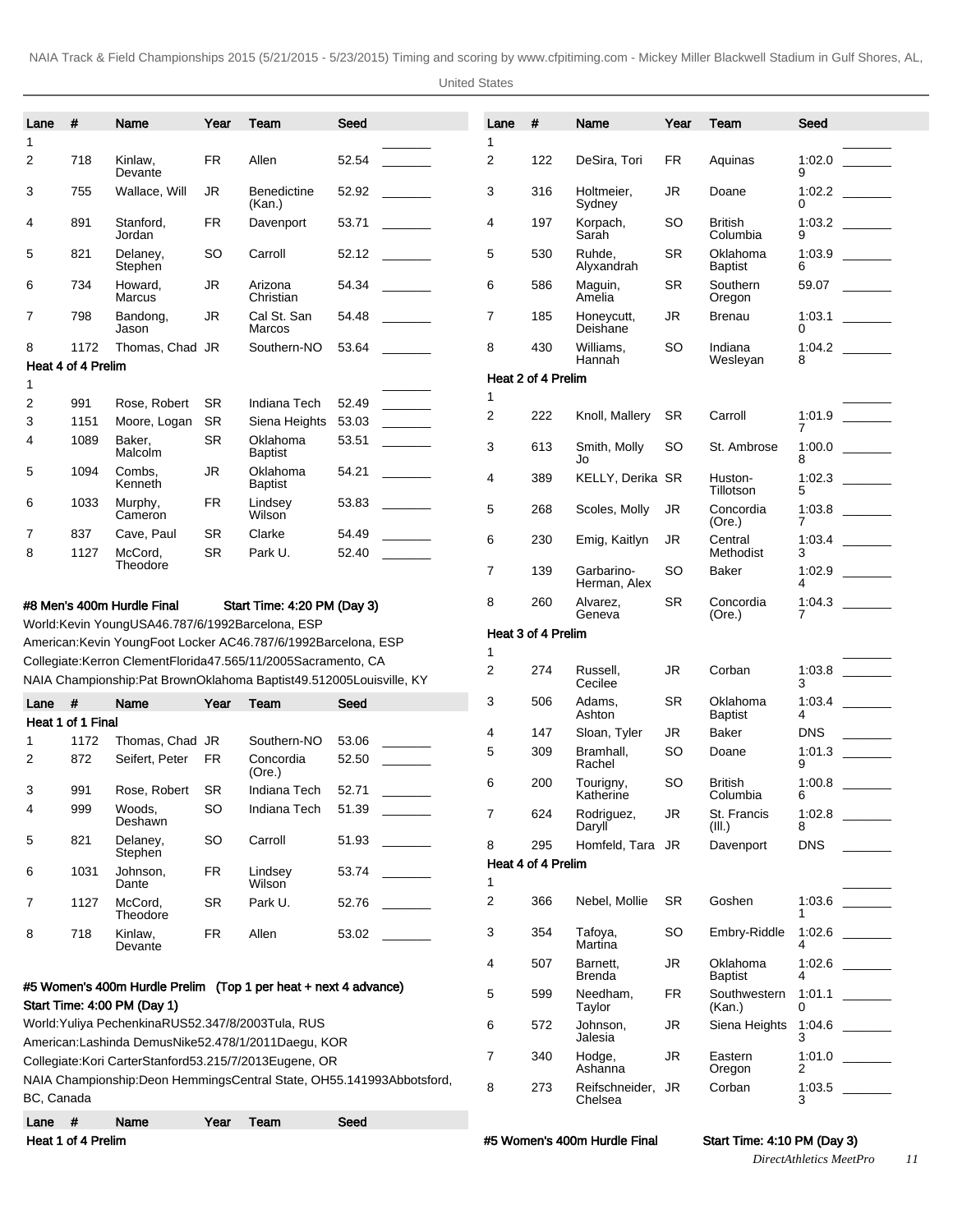World: Yuliya Pechenkina RUS 52.34 7/8/2003 Tula, RUS American: Lashinda Demus Nike 52.47 8/1/2011 Daegu, KOR Collegiate: Kori Carter Stanford 53.21 5/7/2013 Eugene, OR NAIA Championship: Deon Hemmings Central State, OH 55.14 1993Abbotsford,

| Lane | #                 | Name                      | Year      | Team                       | Seed        |
|------|-------------------|---------------------------|-----------|----------------------------|-------------|
|      | Heat 1 of 1 Final |                           |           |                            |             |
|      | 599               | Needham.<br>Taylor        | FR.       | Southwestern<br>(Kan.)     | 1:02.1<br>0 |
| 2    | 200               | Tourigny,<br>Katherine    | SO        | British<br>Columbia        | 1:01.2<br>9 |
| 3    | 340               | Hodge,<br>Ashanna         | JR        | Eastern<br>Oregon          | 1:00.9      |
| 4    | 309               | Bramhall.<br>Rachel       | SO        | Doane                      | 1:00.5<br>3 |
| 5    | 586               | Maguin,<br>Amelia         | <b>SR</b> | Southern<br>Oregon         | 1:00.5<br>6 |
| 6    | 389               | <b>KELLY, Derika SR</b>   |           | Huston-<br>Tillotson       | 1:01.6<br>3 |
| 7    | 507               | Barnett.<br><b>Brenda</b> | JR        | Oklahoma<br><b>Baptist</b> | 1:01.5<br>8 |
| 8    | 613               | Smith, Molly<br>Jo        | SO        | St. Ambrose                | 1:01.6<br>9 |

BC, Canada

#### #22 Men's 3000m Steeple Start Time: 2:20 PM (Day 3)

World: Saïf Shaheen QAT 7:53.63 8/3/2004 Brussels, BEL American: Evan Jager Oregon TC 8:04.71 7/5/2014 Brussels, BEL Collegiate: Henry Rono Washington State 8:05.4h 4/13/1978 Seattle, WA NAIA Championship: David Cheromei Virginia Int 8:40.03

| Lane        | #    | Name                      | Year      | Team                       | Seed        |
|-------------|------|---------------------------|-----------|----------------------------|-------------|
| Heat 1 of 1 |      |                           |           |                            |             |
| 1           | 1243 | Keter, Benard             | <b>SO</b> | Wayland<br><b>Baptist</b>  | 8:47.6<br>0 |
| 2           | 793  | Kent, Justin              | <b>SR</b> | <b>British</b><br>Columbia | 8:48.1<br>9 |
| 3           | 924  | Updike, Isaac             | <b>SR</b> | Eastern<br>Oregon          | 8:54.7<br>4 |
| 4           | 1237 | Espinoza,<br>Josh         | SR.       | Vanguard                   | 8:59.5<br>0 |
| 5           | 925  | Updike, Lucas             | <b>SR</b> | Eastern<br>Oregon          | 9:00.2<br>5 |
| 6           | 804  | Maize, Ryan               | JR.       | Cal St. San<br>Marcos      | 9:01.3<br>8 |
| 7           | 1025 | Randall.<br>Hayden        | <b>SR</b> | Lewis-Clark                | 9:10.6<br>7 |
| 8           | 927  | Bett, Vincent             | <b>SR</b> | Embry-Riddle               | 9:11.7<br>3 |
| 9           | 789  | Gay, John                 | FR.       | <b>British</b><br>Columbia | 9:19.7<br>1 |
| 10          | 1001 | Zoltek,<br><b>Brenden</b> | JR.       | Indiana Tech               | 9.21.6<br>1 |
| 11          | 1234 | Sciarra.<br>Michael       | SO.       | The Masters                | 9.25.3<br>2 |
| 12          | 1133 | Brown, Aesop              | SO        | <b>SCAD</b><br>Savannah    | 9:25.7<br>3 |
| 13          | 1010 | Osladil,<br>Steven        | JR        | Indiana<br>Wesleyan        | 9.26.3<br>0 |
| 14          | 787  | Bourgeois,<br>Michael     | <b>SR</b> | <b>British</b><br>Columbia | 9:27.3<br>1 |
| 15          | 772  | Berz, Brandon             | SO        | Biola                      | 9:27.5<br>9 |

## #9 Women's 3000m Steeple Prelim (Top 3 per heat + next 5 advance) Start Time: 6:55 PM (Day 2)

World: Gulnara Galkina RUS 8:58.81 7/17/2008 Beijing, CHN American: Emma Coburn New Balance 9:11.42 6/12/2014 Glasgow, Scottland Collegiate: Jenny Barringer Colorado 9:25.54 5/12/2009 Fayetteville, AR NAIA Championship: Justyna Mudy Shorter, GA 10:12.31 2009Edwardsville, IL

| Lane | #                  | Name                    | Year | Team                       | Seed         |  |
|------|--------------------|-------------------------|------|----------------------------|--------------|--|
|      | Heat 1 of 3 Prelim |                         |      |                            |              |  |
| 1    | 630                | Berends,<br>Alexandra   | FR   | Taylor                     | 10:54.<br>38 |  |
| 2    | 637                | Schmeltz,<br>Elaine     | SR   | Taylor                     | 11:11.<br>94 |  |
| 3    | 443                | Paton, Kea              | SO   | Lewis-Clark                | 11:06.<br>47 |  |
| 4    | 198                | Lacis, Nicole           | FR.  | British<br>Columbia        | 11:27.<br>36 |  |
| 5    | 483                | Fletcher,<br>Michelle   | SO   | Northwest<br>Christian     | 11:10.<br>68 |  |
| 6    | 311                | DeWispelare,<br>Marissa | SO   | Doane                      | 10:45.<br>36 |  |
| 7    | 431                | Goff,<br>Samantha       | JR   | Jamestown                  | 11:19.<br>23 |  |
| 8    | 607                | Guinnane,<br>Dominique  | SR   | St. Ambrose                | 11:19.<br>54 |  |
| 9    | 550                | Howard, Sara            | SR   | Oregon Tech                | 11:24.<br>92 |  |
| 10   | 193                | Brunt,<br>Madelyn       | FR   | British<br>Columbia        | 11:06.<br>99 |  |
|      | Heat 2 of 3 Prelim |                         |      |                            |              |  |
| 1    | 651                | Disselkoen,<br>Jessica  | JR   | Trinity<br>Christian       | 11:17.<br>29 |  |
| 2    | 394                | Condron,<br>Laura       | SR   | Indiana Tech               | 10:59.<br>17 |  |
| 3    | 293                | Hoop, Danielle SR       |      | Cumberlands                | 11:02.<br>51 |  |
| 4    | 561                | Ashton,<br>Megan        | SO   | Shawnee<br>State           | 11:09.<br>06 |  |
| 5    | 217                | Bold, Regan             | JR   | Carroll                    | 11:09.<br>49 |  |
| 6    | 192                | Bernard, Maria SR       |      | British<br>Columbia        | 9:53.7<br>1  |  |
| 7    | 647                | Frankian,<br>Abigail    | FR   | <b>The Masters</b>         | 11:20.<br>05 |  |
| 8    | 684                | Baker, Terri            | SO   | Westmont                   | 11:22.<br>65 |  |
| 9    | 552                | Stoltz, Elissa          | JR   | Oregon Tech                | 11:17.<br>72 |  |
| 10   | 693                | Williams,<br>Emily      | SO   | Westmont                   | 11:29.<br>53 |  |
| 11   | 616                | Ball, Gracie            | SO   | St. Francis<br>(III.)      | 11:29.<br>77 |  |
|      | Heat 3 of 3 Prelim |                         |      |                            |              |  |
| 1    | 520                | Hoover, Abby            | SO   | Oklahoma<br><b>Baptist</b> | 11:17.<br>09 |  |
| 2    | 221                | Grossman,<br>Rhianna    | SR   | Carroll                    | 10:56.<br>51 |  |
| 3    | 402                | Rauch, Tiffany          | JR   | <b>Indiana Tech</b>        | 11:05.<br>07 |  |
| 4    | 403                | Riley, Kerigan          | SO   | Indiana Tech               | 11:07.<br>36 |  |
| 5    | 659                | Estell, Marline         | SR   | Vanguard                   | 11:09.<br>62 |  |
| 6    | 644                | Rhodes,<br>Hannah       | FR.  | Tennessee<br>Wesleyan      | 11:27.<br>49 |  |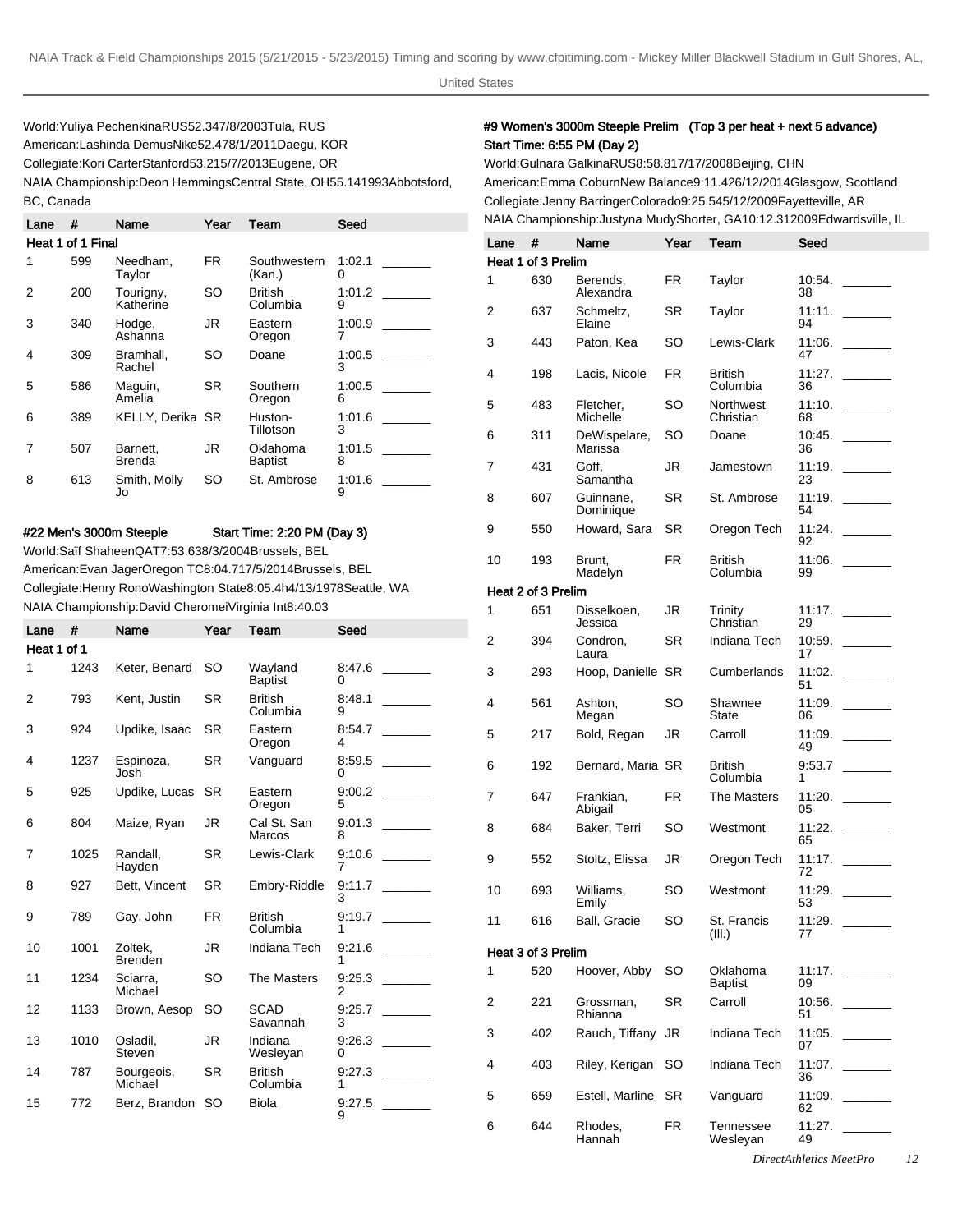United States

| Lane | #   | Name               | Year      | Team                       | Seed         |
|------|-----|--------------------|-----------|----------------------------|--------------|
|      | 432 | Miller, Sarah      | <b>SR</b> | Judson                     | 11:18.<br>20 |
| 8    | 442 | Nolan, Katrina JR  |           | Lewis-Clark                | 10:29.<br>84 |
| 9    | 537 | Faulks, Alyssa JR  |           | Olivet<br>Nazarene         | 11:20.<br>02 |
| 10   | 194 | Cairns,<br>Brianna | FR        | <b>British</b><br>Columbia | 11:23.<br>14 |

### #23 Men's 5000m Walk Start Time: 4:40 PM (Day 2)

NAIA Championship: Al Heppner Wisconsin- Parkside 20:07.38 2011Marion, IN

| Lane        | #    | Name                  | Year      | Team                       | Seed         |
|-------------|------|-----------------------|-----------|----------------------------|--------------|
| Heat 1 of 1 |      |                       |           |                            |              |
| 1           | 796  | Thorne, Ben           | SO        | <b>British</b><br>Columbia | 19:59.<br>34 |
| 2           | 1055 | Chavez,<br>Alejandro  | <b>SR</b> | Missouri<br><b>Baptist</b> | 22:20.<br>03 |
| 3           | 1186 | Peters.<br>Anthony    | <b>FR</b> | St. Ambrose                | 22:20.<br>24 |
| 4           | 833  | Hutcherson,<br>Doug   | SO.       | Central<br>Methodist       | 23:20.<br>17 |
| 5           | 955  | Brickson.<br>Mitchell | <b>SR</b> | Goshen                     | 24:21.<br>31 |
| 6           | 880  | Dunn, Brent           | <b>FR</b> | Cornerstone                | 24:45.<br>94 |
|             | 1288 | Wood. Austin          | JR.       | Westmont                   | 24:48.<br>24 |

# #32 Women's 5000m Walk Start Time: 4:10 PM (Day 2)

NAIA Championship: Nicola Evangelista British Columbia 25:11.56 2010Marion, IN

| Lane        | #   | Name                          | Year      | Team                       | Seed         |  |
|-------------|-----|-------------------------------|-----------|----------------------------|--------------|--|
| Heat 1 of 1 |     |                               |           |                            |              |  |
| 1           | 463 | Alfonzo,<br>Natalia           | SO        | Missouri<br><b>Baptist</b> | 24:47.<br>68 |  |
| 2           | 466 | Zalba, Mereth                 | JR        | Missouri<br>Baptist        | 24:58.<br>54 |  |
| 3           | 364 | Dunn, Abby                    | JR        | Goshen                     | 25:11.<br>55 |  |
| 4           | 6   | Ovokaitys,<br>Kayla           | JR        | Cornerstone                | 25:35.<br>14 |  |
| 5           | 465 | Josephs, Molly JR             |           | Missouri<br><b>Baptist</b> | 25:59.<br>44 |  |
| 6           | 278 | Griffiths,<br><b>Brianna</b>  | SR        | Cornerstone                | 26:09.<br>79 |  |
| 7           | 611 | Lopez, Jenny                  | <b>FR</b> | St. Ambrose                | 26:14.<br>25 |  |
| 8           | 282 | Manlan.<br>Melissa            | SO        | Cornerstone                | 26:14.<br>79 |  |
| 9           | 350 | Moscoso,<br>Maite             | SO        | Embry-Riddle               | 26:15.<br>74 |  |
| 10          | 365 | Gray, Kayla                   | SO        | Goshen                     | 26:30.<br>15 |  |
| 11          | 142 | McCollum,<br><b>Brenda</b>    | FR.       | <b>Baker</b>               | 26:32.<br>47 |  |
| 12          | 294 | Court-<br>Menendez,<br>Nicole | JR        | Dakota<br>Wesleyan         | 26:38.<br>18 |  |
| 13          | 464 | Barakou,<br>loulia            | SO        | Missouri<br><b>Baptist</b> | 27:40.<br>65 |  |
| 14          | 231 | Loeffler,<br>Kaitlyn          | <b>SR</b> | Central<br>Methodist       | 27:53.<br>79 |  |

| Lane | #   | Name              | Year | Team              | Seed         |
|------|-----|-------------------|------|-------------------|--------------|
| 15   | 445 | Farris,<br>Amanda | SR   | Lindsey<br>Wilson | 27:54.<br>35 |

# #46 Men's 4 x 100m Relay Prelim (Top 2 per heat + next 2 advance) Start Time: 3:00 PM (Day 1)

World: Carter, Frater, Blake, Bolt JAM 36.84 7/11/2012 London, GBR American: Demps, Patton, Kimmons, Gatlin USA national team 37.38 7/10/2012 London, GBR

Collegiate: Howard, Holloway, Williams, Spencer T.C.U. 38.04 5/5/1998 Amherst, NY

NAIA Championship: Walker, Rodgers, Johnson, Triggs Lindenwood, MO 39.40 2005Louisville, KY

|   | Lane Team                  | Sau<br>ad | <b>Athletes</b>                                                              | See<br>d  |
|---|----------------------------|-----------|------------------------------------------------------------------------------|-----------|
|   | Heat 1 of 3 Prelim         |           |                                                                              |           |
| 1 | William<br>Carey           | Α         | Antone Smith, Mateo Edward,<br>Marquis McGloster, Nate Boone                 | DNF       |
| 2 | Marian<br>(Ind.)           | A         | Tyree Purham, Jaron Clark,<br>Marcellion Gardner, Sogo<br>Akinyosoye         | 41.5<br>2 |
| 3 | <b>Bethel</b><br>(Ind.)    | Α         | Ahmad Evans, Connor Sowders,<br>Brett Baumgartner, Tommy Grant               | 41.1<br>7 |
| 4 | Carroll                    | Α         | Brian Ustick, Stephen Delaney,<br>Kyle Nickol, Benjamin Cutler               | 41.2<br>2 |
| 5 | Oklahoma<br><b>Baptist</b> | Α         | T.J. Carmichael, Kenneth Combs,<br>Jordan Blalock, Blake Bartlett            | 40.6<br>0 |
| 6 | Dickinson<br>St.           | Α         | Jose Chorro, Edison Clarke,<br>Garreth Kerr, Breyan Miller                   | 41.8<br>8 |
| 7 | Corban                     | Α         | Brett Johnson, Jacob Ybarra,<br>Nathan Martin, Michael Trofimchik            | 41.4<br>3 |
| 8 | Concordia<br>(Ore.)        | A         | Glen Felix, Peter Seifert, Jordan<br>Reeher, James Phillips                  | 41.8<br>1 |
|   | Heat 2 of 3 Prelim         |           |                                                                              |           |
| 1 | Wayland<br>Baptist         | Α         | Nicholas Lewis, Kabroderan<br>Handsborough, Justin Scruggs,<br>Devon Sanders | 40.2<br>2 |
| 2 | Embry-<br>Riddle           | A         | Harish Prasad, Ricardo Dunbar,<br>Abdullah Carew, Lonnie Marts               | 41.5<br>5 |
| 3 | Tennessee A<br>Wesleyan    |           | Cadarius Harris, Steven Dodd,<br>Jake Morgenstern, Avery Hubbard             | 41.0<br>5 |
| 4 | St.<br>Ambrose             | A         | Isaiah Mosher, Michael Ohioze,<br>Evan Frazier, Jim Warren                   | 41.3<br>0 |
| 5 | Aquinas                    | Α         | Jason Tran, Ray Bordeaux, Chris<br>Eggenberger, Sam Freeman                  | 41.4<br>0 |
| 6 | Calumet-<br>St. Joseph     | A         | Blake Wallace, Joseph Curtis,<br>Aaron Murray, Dawayne Dickson               | 41.9<br>8 |
| 7 | Wiley                      | Α         | Quinn-Lee Ralph, Dan-Neil<br>Telesford, Machael Mark, Justin<br>Maloney      | 40.9<br>8 |
| 8 | Indiana<br>Wesleyan        | Α         | Jake Smith, Desmond Sleigh,<br>Noah Stratton, Malcolm Dias                   | 41.6<br>9 |
|   | Heat 3 of 3 Prelim         |           |                                                                              |           |
| 1 | Hastings                   | Α         | Antonio Duncan, Sean Robnett,<br>Adrian Lewis, Roger Ali                     | 41.4      |
| 2 | Northwest<br>ern (lowa)    | Α         | Jordan Strofaci, Scott Strand, Alex<br>Van Roekel, Levi Te Brink             | 41.5<br>3 |
| 3 | <b>Briar Cliff</b>         | Α         | Rusty Muncy, Frank Wallace,<br>Robert Iron Shell, Augustus Cowan             | 41.1<br>5 |
| 4 | Olivet<br>Nazarene         | Α         | Thomas Zidek, Zach Gordon,<br>Jonathan Hutchison, Jared Carl                 | 41.2<br>7 |
| 5 | Indiana<br>Tech            | A         | Khalid Fuller, Harris Edwards III,<br>Mathew Souvannasing, John<br>Broaden   | 40.4<br>0 |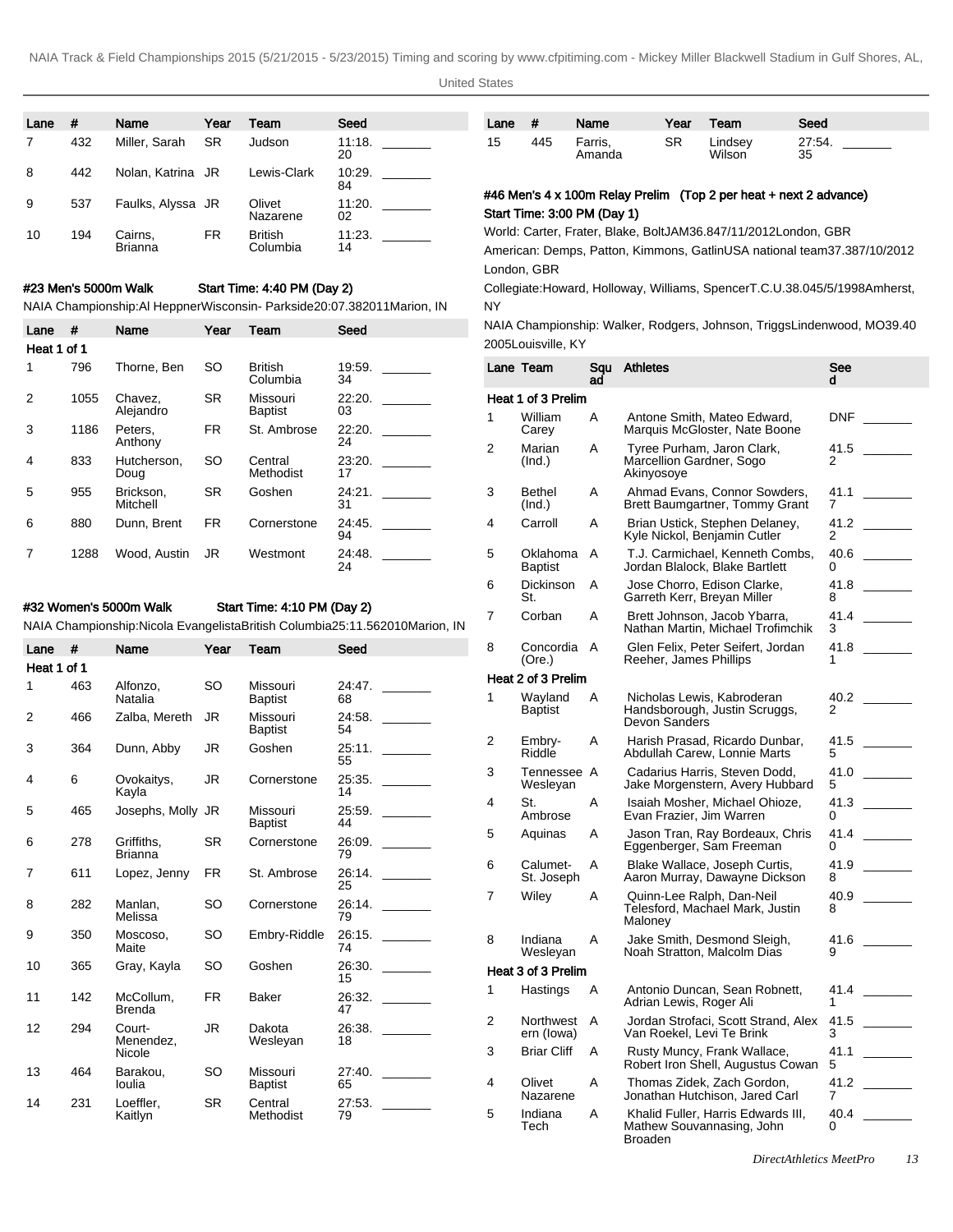|        | Lane Team                      | Sau<br>ad | <b>Athletes</b>                                                                   | See<br>d  | Lan      |
|--------|--------------------------------|-----------|-----------------------------------------------------------------------------------|-----------|----------|
| 6      | Northwood A<br>(Fla.)          |           | Chris Sommers, Tyler Hollimon,<br>Kyle Pleban, Ladarold Calloway                  | 41.9<br>0 | 6        |
| 7      | Bacone                         | A         | Andre Barnett, Xavier Cooper,<br>Justin Breaux. Carl McGill                       | 40.9<br>3 | 7        |
| 8      | Huston-<br>Tillotson           | Α         | Rodney Brown, Wayne Hargrove,<br>Oquasmon Richmond, Abram<br>Petties              | 41.7<br>9 | 8<br>Hea |
|        | #46 Men's 4 x 100m Relay Final |           | Start Time: 2:50 PM (Day 3)                                                       |           | 1        |
|        |                                |           | World: Carter, Frater, Blake, Bolt JAM 36.84 7/11/2012 London, GBR                |           | 2<br>3   |
|        | London, GBR                    |           | American: Demps, Patton, Kimmons, Gatlin USA national team 37.38 7/10/2012        |           |          |
| NY     |                                |           | Collegiate: Howard, Holloway, Williams, Spencer T.C.U. 38.04 5/5/1998 Amherst,    |           | 4        |
|        | 2005Louisville, KY             |           | NAIA Championship: Walker, Rodgers, Johnson, Triggs Lindenwood, MO 39.40          |           | 5<br>6   |
|        | Lane Team                      | Squ<br>ad | <b>Athletes</b>                                                                   | See<br>d  |          |
|        | Heat 1 of 1 Final              |           |                                                                                   |           | 7        |
| 1      | Bacone                         | Α         |                                                                                   | 40.8<br>4 | 8        |
| 2      | Wiley                          | A         |                                                                                   | 40.5<br>4 | He<br>1  |
| 3      | Indiana<br>Tech                | Α         |                                                                                   | 40.2<br>5 | 2        |
| 4      | Wayland<br><b>Baptist</b>      | A         |                                                                                   | 40.0<br>4 | 3        |
| 5      | Oklahoma<br><b>Baptist</b>     | A         |                                                                                   | 40.1<br>5 | 4        |
| 6      | Marian<br>(Ind.)               | Α         |                                                                                   | 40.4<br>0 | 5        |
| 7      | Olivet<br>Nazarene             | Α         |                                                                                   | 40.7<br>6 | 6        |
| 8      | <b>Bethel</b><br>(Ind.)        | A         |                                                                                   | 40.5<br>2 | 7        |
|        |                                |           |                                                                                   |           | 8        |
|        |                                |           |                                                                                   |           |          |
|        |                                |           | #49 Women's 4 x 100m Relay Prelim (Top 1 per heat + next 4 advance)               |           |          |
|        | Start Time: 2:30 AM (Day 1)    |           | World: Madison, Felix, Knight, Jeter USA 40.82 7/6/2012 London, GBR               |           | He       |
|        |                                |           | American: Madison, Felix, Knight, Jeter USA national team 40.82 7/11/2012         |           | 1<br>2   |
|        | London, GBR                    |           | Collegiate: Carter, Lucas, Duncan, Mayo Texas A&M 42.36 5/12/2009 Fayetteville, 3 |           |          |
| AR     |                                |           |                                                                                   |           |          |
|        | 1994Azusa, CA                  |           | NAIA Championship: Edwards, Grant, Sterling, Pomales Central State, OH 44.32      |           | 4        |
|        | Lane Team                      | Squ       | <b>Athletes</b>                                                                   | See       | 5        |
|        | Heat 1 of 4 Prelim             | ad        |                                                                                   | d         | 6        |
| 1<br>2 | Xavier-<br>Louisiana           | A         | Chelsea James, Katelyn McMorris,<br>Clarke Allen, Devinn Rolland                  | 47.2<br>2 | 7        |
| 3      | William<br>Carey               | Α         | Roidrekia Langham, Annie Cooks,<br>Mia Bridges, Asa Evans                         | 46.5<br>0 | 8        |
| 4      | Dillard                        | A         | meagan reed, Kaitlyn Fortuna,<br>sasha newman, India Ware                         | 47.6<br>5 | #49      |

|   | Lane Team                 | Sau<br>ad | <b>Athletes</b>                                                                | See<br>d  |  |
|---|---------------------------|-----------|--------------------------------------------------------------------------------|-----------|--|
| 6 | Doane                     | Α         | Caitlin Peterson, Sydney<br>Holtmeier, Jordan Wietzki, Rachel<br>Bramhall      | FS        |  |
| 7 | Huston-<br>Tillotson      | Α         | Sara Mackey, Ashley Robinson,<br>Leslie Bethea, Jenelda Green                  | 47.8<br>4 |  |
| 8 |                           |           |                                                                                |           |  |
| 1 | Heat 2 of 4 Prelim        |           |                                                                                |           |  |
| 2 | Langston                  | A         | Te'Anna Butler, Darion Johnson,<br>Joi Townsend. Latisha Jacobs                | 46.9<br>0 |  |
| 3 | Friends                   | Α         | Abby Simon, Natali Engle, Connor<br>Reh, Maddie Behny                          | 47.7<br>3 |  |
| 4 | Biola                     | Α         | Emily Heisinger, Taylor Holcomb,<br>Morgan Dworak, Kate Smiley                 | 47.9<br>1 |  |
| 5 | Cornerston A<br>е         |           | Elyssa Hofmann, Anita Souza,<br>Rachel Skinner, Mia Adams                      | 47.9<br>2 |  |
| 6 | College of<br>Idaho       | Α         | Brittany Beame, Nichole<br>DeGrange, Tiana Thomas, Hannah<br>Lentz             | 47.8<br>4 |  |
| 7 | Southern-<br>NO           | A         | Chantal Pennie, Marquita Stokes,<br>Ashley Mylrea, Leonie Robinson             | 46.8<br>1 |  |
| 8 |                           |           |                                                                                |           |  |
| 1 | Heat 3 of 4 Prelim        |           |                                                                                |           |  |
| 2 | Aquinas                   | Α         | Courtney Truss, Dana Kolnitys,<br>Marissa Ingersoll, Micaila Rice              | 47.3<br>0 |  |
| 3 | Marian<br>(Ind.)          | Α         | Natalia Font, Destiney Patterson,<br>Kristen Kirsch, Lateefah Birks            | 47.8<br>9 |  |
| 4 | Wayland<br><b>Baptist</b> | A         | Kesley Gittens, Alexis Browner,<br>Gregria Higgs, Rochene Smith                | 44.7<br>8 |  |
| 5 | Webber                    | Α         | Breann Smith, Artisha Dawkins,<br>Marly Joseph, Charrie Dennard                | DNF       |  |
| 6 | Taylor                    | A         | Tara Monfredi, Alyssa Bluhm,<br>Courtney Thompson, Kayla Liefeld               | 47.8<br>7 |  |
| 7 | Embry-<br>Riddle          | Α         | Shonte Miller, Halle Green-<br>Anderson, Daisha Brown, Alana<br>Bell           | 47.4<br>1 |  |
| 8 | Bethel<br>(Ind.)          | Α         | Betty Martinez Graber, Whitney<br>Grace, Chelsey Wakes, Avante<br>Newsome-Gunn | 48.1<br>6 |  |
|   | Heat 4 of 4 Prelim        |           |                                                                                |           |  |
| 1 |                           |           |                                                                                |           |  |
| 2 | Indiana<br>Tech           | Α         | Patricia Thompson, Shayla France,<br>Jewel Thomas, Brianna Woods               | 45.9<br>7 |  |
| 3 | Siena<br>Heights          | Α         | Stephanie Marquart, Dominique<br>Taylor, Brianna Peckel, Jalesia<br>Johnson    | 47.8<br>7 |  |
| 4 | Southwest<br>ern (Kan.)   | A         | Ashlee Wenrick, Kayla Wilson,<br>Christina Meyer, Taylor Needham               | DNF       |  |
| 5 | Tennessee A<br>Wesleyan   |           | Justina Jones, Alexus Lyons,<br>Kiana Froedden, Beth Sexton                    | 48.1<br>0 |  |
| 6 | <b>Brenau</b>             | Α         | Yasmine Reynolds, Cheyenne<br>Wells, Ismaelle Occeus, Olamide<br>Sokunbi       | 47.2<br>5 |  |
| 7 | Oklahoma<br>Baptist       | A         | Elizabeth Dadzie, Brenda Barnett,<br>Emily Hart, Chelsea Abinah                | 47.6<br>1 |  |
| 8 | Baker                     | A         | Diamond Griffith, Tyler Sloan,<br>Sarah Mullins, Billi Pipes                   | 48.3<br>0 |  |

# #49 Women's 4 x 100m Relay Final Start Time: 2:40 PM (Day 3)

/orld: Madison, Felix, Knight, Jeter USA 40.82 7/6/2012 London, GBR American: Madison, Felix, Knight, Jeter USA national team 40.82 7/11/2012 London, GBR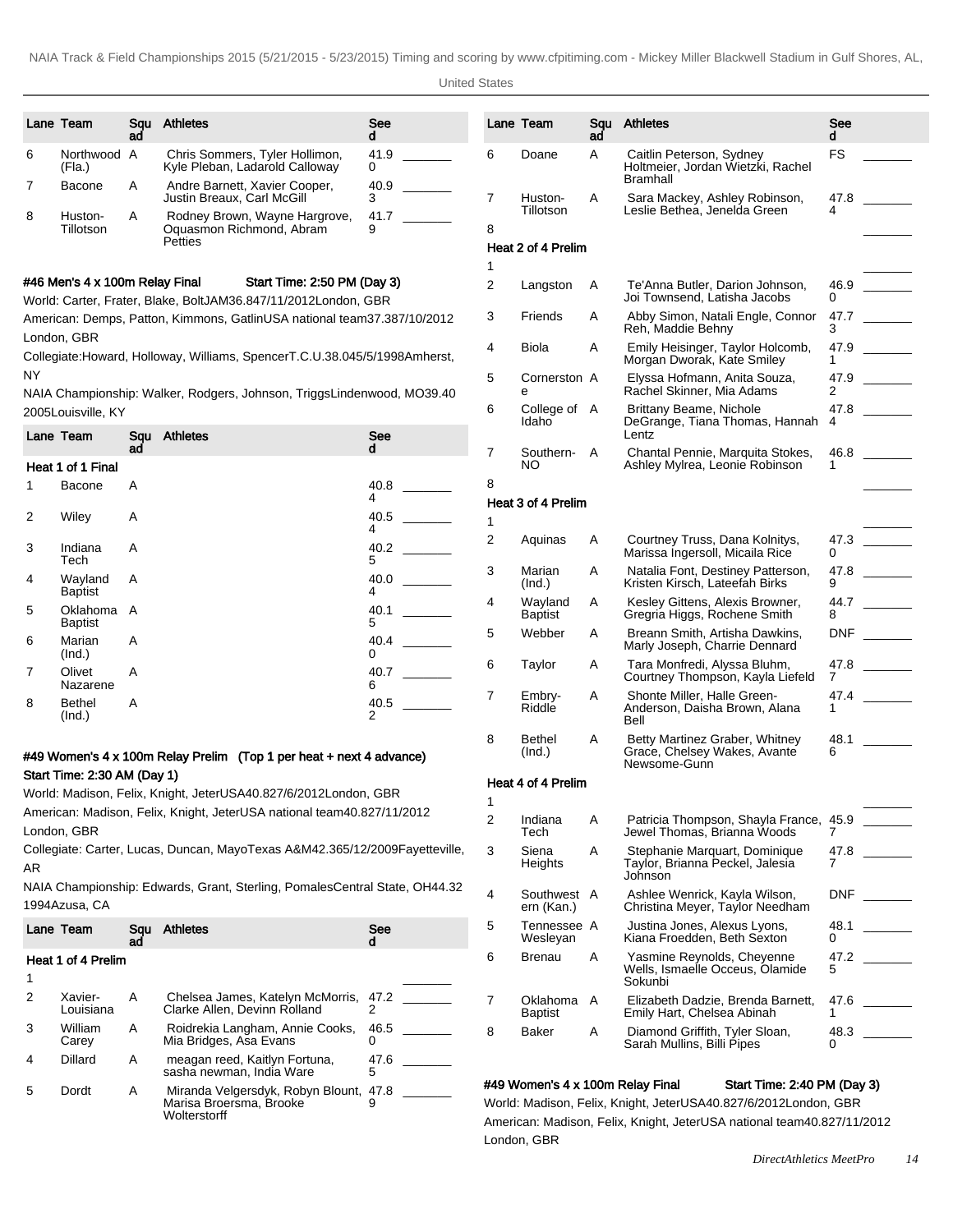| <b>United States</b> |
|----------------------|
|                      |

Collegiate: Carter, Lucas, Duncan, Mayo Texas A&M 42.36 5/12/2009 Fayetteville, Lane Team Squ AR

NAIA Championship: Edwards, Grant, Sterling, Pomales Central State, OH 44.32 1994Azusa, CA

|                   | Lane Team                  | Squ<br>ad | <b>Athletes</b> | <b>See</b><br>d        |  |  |  |  |
|-------------------|----------------------------|-----------|-----------------|------------------------|--|--|--|--|
| Heat 1 of 1 Final |                            |           |                 |                        |  |  |  |  |
| 1                 | Aquinas                    | A         |                 | 47.0<br>7              |  |  |  |  |
| 2                 | Huston-<br>Tillotson       | A         |                 | 46.8<br>5              |  |  |  |  |
| 3                 | Southern-<br>NO.           | A         |                 | 46.2<br>7              |  |  |  |  |
| 4                 | Wayland<br><b>Baptist</b>  | A         |                 | 44.9<br>1              |  |  |  |  |
| 5                 | Indiana<br>Tech            | A         |                 | 45.7<br>$\overline{2}$ |  |  |  |  |
| 6                 | William<br>Carey           | A         |                 | 46.7<br>5              |  |  |  |  |
| 7                 | Oklahoma<br><b>Baptist</b> | A         |                 | 46.8<br>5              |  |  |  |  |
| 8                 | Langston                   | A         |                 | 47.0<br>7              |  |  |  |  |

# #45 Men's 4 x 400m Relay Prelim (Top 2 per heat + next 2 advance) Start Time: 8:15 PM (Day 2)

World: Watts, Valmon, Reynolds, Johnson USA 2:54.29 7/22/1993 Stuttgart, GER American: Watts, Valmon, Reynolds, Johnson USA national team 2:54.29 7/22/1993 Stuttgart, GER

Collegiate: Dardar, Willie, Brazell, Carter LSU 2:59.59 5/11/2005 Sacramento, CA NAIA Championship: eSloan, Sanders, Dixon, White Mississippi Valley State

|   | Lane Team                 | Sau<br>ad | <b>Athletes</b>                                                                | See<br>d    |  |
|---|---------------------------|-----------|--------------------------------------------------------------------------------|-------------|--|
| 7 | Wiley                     | A         | Jordan Woods, Quinn-Lee Ralph,<br>Justin Maloney, Dan-Neil Telesford           | 3:12.<br>76 |  |
| 8 |                           |           |                                                                                |             |  |
|   | Heat 3 of 3 Prelim        |           |                                                                                |             |  |
| 1 |                           |           |                                                                                |             |  |
| 2 | Carroll                   | A         | Benjamin Cutler, Stephen Delaney,<br>Will Roche, Kyle Nickol                   | 3:16.<br>72 |  |
| 3 | St.<br>Ambrose            | A         | Michael Ohioze, Joseph Torres,<br>Ryan Giesemann, Jim Warren                   | 3:15.<br>59 |  |
| 4 | <b>Briar Cliff</b>        | A         | Rusty Muncy, Alan Gerdes, Robert<br>Iron Shell, Augustus Cowan                 | 3:12.<br>54 |  |
| 5 | Baker                     | A         | Tyler Randall, Dayshawn Berndt,<br>Avery Parker, Birdsong Warren               | 3:16.<br>91 |  |
| 6 | Corban                    | A         | Amadi Amaitsa, Nathan Swanson,<br>Brett Johnson, Michael Trofimchik            | 3:15.<br>59 |  |
| 7 | Wayland<br><b>Baptist</b> | Α         | Kabroderan Handsborough, Kelson<br>Pierre, Andrew Reynolds, De'Vion<br>Simpson | 3:12.<br>33 |  |
| 8 |                           |           |                                                                                |             |  |

## #44 Women's 4 x 400m Relay Prelim (Top 2 per heat + next 2 advance) Start Time: 7:45 PM (Day 2)

World: Ledovskaya, Nazarova, Pinigina, Bryzgina URS 3:15.17 9/1/1988 Seoul, KOR

American: Howard, Dixon, Brisco, Joyner USA national team 3:15.51 9/1/1988 Seoul, KOR

Collegiate: Jones, McIntosh, Chapple, Richards Texas 3:23.75 3/3/2004 Austin, TX NAIA Championship: Fynes, Cole, Morgridge, McKenzie Southern- New Orleans 3:33.46 1994Azusa, CA

| 3:05.40 1981 Houston, TX |                         |                |                                                                       |             |       |   | Lane Team                 | Squ<br>ad    | <b>Athletes</b>                                                                       | <b>See</b>  |
|--------------------------|-------------------------|----------------|-----------------------------------------------------------------------|-------------|-------|---|---------------------------|--------------|---------------------------------------------------------------------------------------|-------------|
|                          | Lane Team               | Squ<br>ad      | Athletes                                                              | See<br>d.   |       |   | Heat 1 of 3 Prelim        |              |                                                                                       |             |
|                          | Heat 1 of 3 Prelim      |                |                                                                       |             |       |   | Northwest A<br>ern (lowa) |              | Megan Walhof, Katie Landhuis,<br>Kendra Van Meeteren, Lauren<br>Spranger              | 3:51.<br>94 |
| $\overline{2}$           | Hastings                | A              | Antonio Duncan, Sean Robnett,<br>Rickardo Bailey, Matthew Giudice     | 3:13.<br>46 |       | 2 | Embry-<br>Riddle          | $\mathsf{A}$ | Martina Tafoya, Ellie Staker,<br>Kristen Metcalfe, Marina Levine                      | 3:46.<br>82 |
| 3                        | St. Francis A<br>(III.) |                | Eddie Solorio, Michael Giovannelli,<br>John Principato, Tevin Hopkins | 3:16.<br>32 |       | 3 | Southwest A<br>ern (Kan.) |              | Ashlee Wenrick, Taylor Needham,<br>Allie Maffei, Kayla Wilson                         | 3:55.<br>29 |
| 4                        | Indiana<br>Tech         | A              | John Broaden, Harris Edwards III,<br>D'Quan Ruth, Robert Rose         | 3:09.<br>33 |       | 4 | Olivet<br>Nazarene        | A            | Peyton Kirkland, Taneka Lawson,<br>Karley Brown, Kamaria Goedhart                     | 3:51.<br>19 |
| 5                        | Aquinas                 | A              | Octavian Condet, Joe Slomski.<br>Dionte Williams, Ray Bordeaux        | 42          | 3:16. | 5 | Southern-<br>NO.          | A            | Orenthia Bennett, Chantal Pennie,<br>Ashley Mylrea, Oshin Brooks-                     | 3.44.<br>21 |
| 6                        | Marian<br>(Ind.)        | A              | Zach Sneiderwine, Douglas Taylor,<br>Jaron Clark, Tyree Purham        | 14          | 3:14. | 6 | Cornerston A<br>е         |              | Gillings<br>Kaitlyn Bronkema, Larissa<br>Hampton, Lyndee Sayers, Julie<br>Oosterhouse | 3:52.<br>98 |
| 8                        | Heat 2 of 3 Prelim      |                |                                                                       |             |       | 7 | Morningsid A<br>e         |              | Shelby Hall, Michelle Mumm, Tori<br>Figge, Tiffany Shepherd                           | 3:53.<br>78 |
| 2                        | Oklahoma A              |                | Jywayne Allen, Travis Hinton,                                         |             | 3:11. | 8 | Aquinas                   | A            | Kaitlyn Henniger, Tori DeSira, Adri<br>Sigafoose, Marissa Ingersoll                   | 3:50.<br>45 |
|                          | <b>Baptist</b>          |                | Blake Bartlett, Clay Shepperson                                       | 44          |       |   | Heat 2 of 3 Prelim        |              |                                                                                       |             |
| 3                        | Embry-<br>Riddle        | A              | Lonnie Marts, Alex Dori, Joe Fuller,<br>Ricardo Dunbar                | 3:15.<br>78 |       |   | Huston-<br>Tillotson      | A            | Leslie Bethea, Chanta Gosby,<br>Derika KELLY, LeeAnn Nash                             | 3:51.<br>06 |
| 4                        | Concordia<br>(Neb.)     | $\overline{A}$ | Taiheem Pleasant, Jaap Van<br>Gaalen, Matthew Chapa, CJ Muller        | 3:16.<br>65 |       | 2 | Westmont A                |              | Jessica Erickson, Karlie Storkson,<br>Taryn Phipps, Elysia Mitchell                   | 3:45.<br>84 |
| 5                        | Siena<br>Heights        | A              | Zakary Haines, Torin Anderson,<br>Dominic Muessig, Logan Moore        | 3:16.<br>92 |       | 3 | Indiana<br>Wesleyan       | $\mathsf{A}$ | Emily Bantz, Emily Rupp, Hannah<br>Williams, Allix Miller                             | 3:54.<br>79 |
| 6                        | Southern-<br>NO.        | A              | Alex Saunders, Brian Smith, Sanj<br>Powell, Chad Thomas               | 3:14.<br>15 |       | 4 | Carroll                   | A            | Mallery Knoll, Brianna Olson,<br>Marisa Sanchez, Kara Barth                           | 3:51.<br>09 |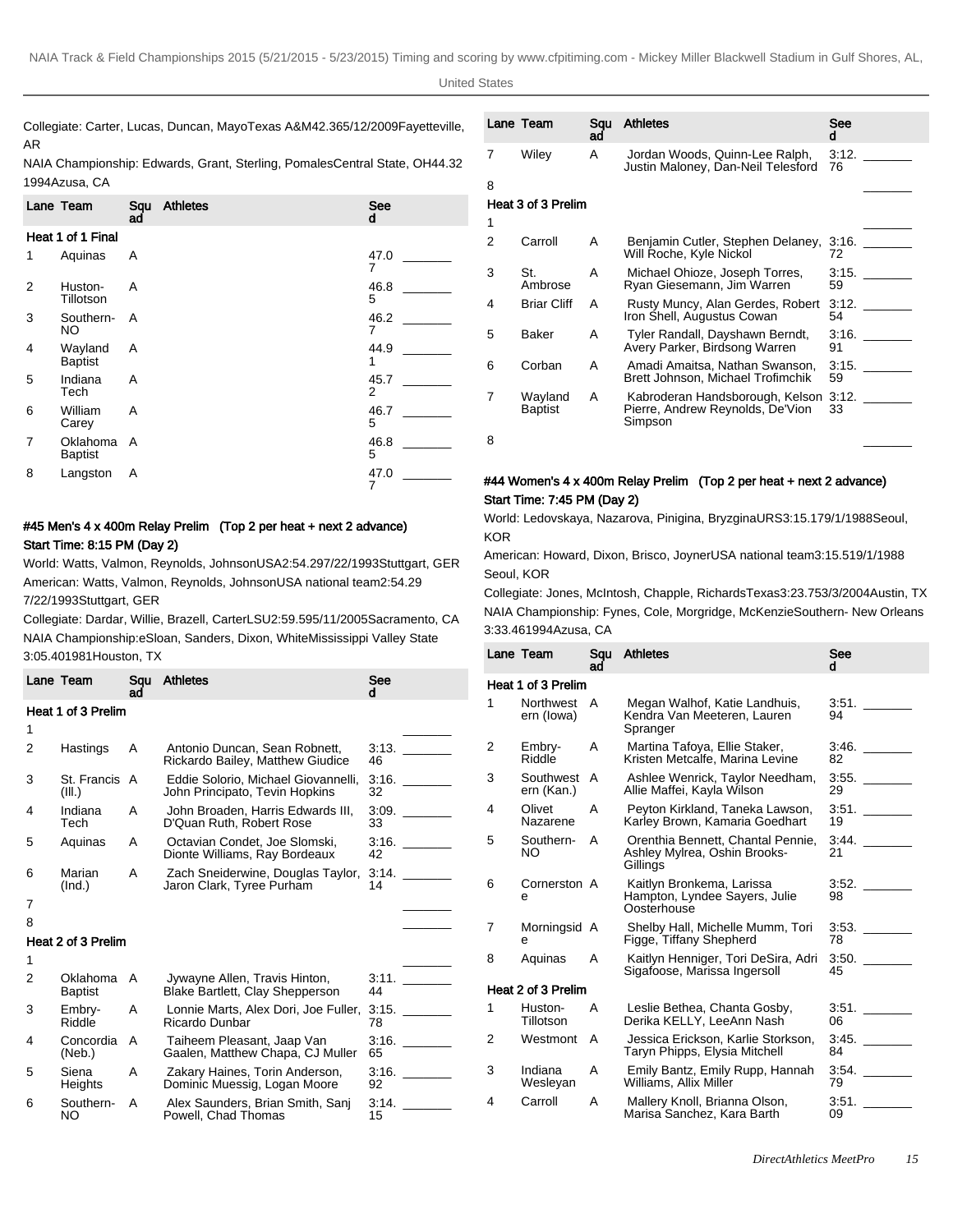|   | Lane Team                  | Sau<br>ad | <b>Athletes</b>                                                                 | See<br>d    |
|---|----------------------------|-----------|---------------------------------------------------------------------------------|-------------|
| 5 | Vanguard                   | A         | Joi Goynes, Ashley Ramey,<br>Marline Estell, Kapree Nelson                      | 3:54.<br>57 |
| 6 | St.<br>Ambrose             | A         | Sarah Lampe, Tara Goehrke,<br>Hannah LaBrecque, Molly Jo Smith                  | 3:52.<br>89 |
| 7 | Wiley                      | A         | Candice Higgins, Ebony Carr,<br>Kenisha Arthur, Ethel Ajanga                    | 3:52.<br>69 |
| 8 | Indiana<br>Tech            | A         | Ellie Yepez, April Wilson, Chauntiel<br>Smith, Shayla France                    | 3:46.<br>09 |
|   | Heat 3 of 3 Prelim         |           |                                                                                 |             |
| 1 | Siena<br>Heights           | A         | Jalesia Johnson, Alexis Johnson,<br>Arika Knannlein, Brianna Peckel             | 3:51.<br>84 |
| 2 | Dillard                    | A         | Kaitlyn Fortuna, India Ware,<br>meagan reed, Dominique Hardin                   | 3.51.<br>89 |
| 3 | Marian<br>(Ind.)           | A         | Destiney Patterson, Courtney<br>Crane, Ann Kuntz, Lateefah Birks                | 3:56.<br>28 |
| 4 | Doane                      | A         | Rachel Bramhall, Sydney<br>Holtmeier, Kylie Gokie, Jessa<br>Sughroue            | 3:53.<br>00 |
| 5 | Dordt                      | A         | Miranda Velgersdyk, Marisa<br>Broersma, Danielle Wubben, Robyn<br><b>Blount</b> | 3:53.<br>62 |
| 6 | College of<br>Idaho        | A         | Brittany Beame, Tiana Thomas,<br>Hannah Lentz, Nichole DeGrange                 | 3:49.<br>95 |
| 7 | Wayland<br><b>Baptist</b>  | A         | Rochene Smith, Bianca Farrington,<br>Kesley Gittens, Alexis Browner             | 3:39.<br>53 |
| 8 | Oklahoma<br><b>Baptist</b> | А         | Brenda Barnett, Breanna Hurlbut,<br>Linzee Ozone, Abby Mayfield                 | 3:49.<br>15 |

# #47 Men's 4 x 800m Relay Start Time: 6:30 PM (Day 2)

NAIA Championship: Reid, Franz, Lindsey, Shaw Azusa Pacific, CA 7:26.13 2004Louisville, KY

|    | Lane Team                     | Squ<br>ad | <b>Athletes</b>                                                       | See<br>d    |
|----|-------------------------------|-----------|-----------------------------------------------------------------------|-------------|
|    | Heat 1 of 2                   |           |                                                                       |             |
| 1  | Shawnee<br><b>State</b>       | A         | Kyle Dyer, Taylor Conn, Nicholas<br>McAfee, Brad Liston               | 7:46.<br>64 |
| 2  | Aquinas                       | A         | Thomas Willet, Grant Gunneson,<br>Kyle Sousley, Adam Cichon           | 7:45.<br>56 |
| 3  | Southwest<br>ern (Kan.)       | A         | Taylor Parker, Jacob Anders, Skye<br>Loving, Keegan Gregg             | 7:47.<br>67 |
| 4  | St. Francis A<br>(III.)       |           | Danny Bahret, Misael Tobias, John<br>Principato, Aaron Sanchez        | 7:46.<br>00 |
| 5  | <b>Bethel</b><br>(Ind.)       | A         | Andres Herbert, Joel Hartman,<br>Jeremy Mann, Jordan Annis            | 7:48.<br>11 |
| 6  | St. Mary<br>(Kan.)            | A         | Zack Cantu, Michael Tyll, Garrett<br>Colglazier, Josh Whittaker       | 7:45.<br>60 |
| 7  | Southern<br>Oregon            | A         | Matt Williams, Henry Hall, Aidan<br>Paulk, Gary Fanelli               | 7:43.<br>74 |
| 8  | Lewis-<br>Clark               | A         | Nehemiah Barrett, Steven<br>Broadhurst, Joey Davis, Tomislav<br>Smith | 7:47.<br>12 |
| 9  | Wayland<br><b>Baptist</b>     | A         | Kevin Dunn, Joey Gonzalez,<br>Cameron Woodberry, De'Vion<br>Simpson   | 7:47.<br>65 |
| 10 | Taylor                        | A         | Schalk Van Niekerk, Jared Reed,<br>David Rodman, Kyle Shelton         | 7:48.<br>65 |
| 11 | <b>Benedictin</b><br>e (Kan.) | A         | Chris Buhler, Greg Danner, John<br>Danner, Bob Bartush                | 7:48.<br>68 |
| 12 |                               |           |                                                                       |             |
| 13 |                               |           |                                                                       |             |
| 14 |                               |           |                                                                       |             |
| 15 |                               |           |                                                                       |             |

|             | Lane Team                      | Sau<br>ad | <b>Athletes</b>                                                              | See<br>d    |
|-------------|--------------------------------|-----------|------------------------------------------------------------------------------|-------------|
| Heat 2 of 2 |                                |           |                                                                              |             |
| 1           | <b>British</b><br>Columbia     | A         | Cole Larsen, Jeff Groh, Jack<br>Williams, Lukas Jarron                       | 7:40.<br>38 |
| 2           | Cal St.<br>San<br>Marcos       | A         | Christopher Camarena, Alex<br>Gronotte, Fereon Meferia, Justin<br>Washington | 7:42.<br>77 |
| 3           | <b>Northwest</b><br>ern (lowa) | A         | Skyler Giddings, Logan Hovland,<br>Elliott Johnson, Ryan Weitgenant          | 7.39.<br>47 |
| 4           | Indiana<br>Wesleyan            | А         | Connor McKnight, Jordan Dekker,<br>Grant Keaffaber, Joshua Neideck           | 7:40.<br>27 |
| 5           | Embry-<br>Riddle               | A         | Alec Hernandez, Jamin Mays,<br>Zach Kraus. Devontae Persha                   | 7:42.<br>18 |
| 6           | Dordt                          | A         | Stephan McNamara, Nick Vander<br>Kooi, Steven Kelly, Trent Kischer           | 7:41.<br>42 |
| 7           | Friends                        | A         | Jesse Lyle, Kris Mathur, Easton<br>Moore, Brock Nooney                       | 7:41.<br>10 |
| 8           | <b>Briar Cliff</b>             | A         | Mitchell Schleis, Tommy Thelen,<br>Joe Jackson, Kyle Lorenzen                | 7:41.<br>00 |
| 9           | Oklahoma<br><b>Baptist</b>     | A         | Travis Hinton, Ayoub Akil, Jywayne<br>Allen, Clay Shepperson                 | 7:31.<br>73 |
| 10          | Marian<br>(Ind.)               | A         | Presley Martin, Luke Briggs, Ben<br>Hendricks, Douglas Taylor                | 7:42.<br>19 |
| 11          | Concordia<br>(Ore.)            | A         | Ethan Livermore, Austin Collins,<br>Brad Prettyman, Demetrius Rhodes         | 7:36.<br>70 |
| 12          | Morningsid A<br>е              |           | Eric Koithan, Jay Welp, Jacob<br>Willey, Jacob Green                         | 7:43.<br>69 |
| 13          |                                |           |                                                                              |             |
| 14          |                                |           |                                                                              |             |
| 15          |                                |           |                                                                              |             |

## #43 Women's 4 x 800m Relay Start Time: 6:00 PM (Day 2)

NAIA Championship: Krasovska, Kolstad, Johnstone, Howard Simon Fraser, BC 8:43.99 2005Louisville, KY

|    | Lane Team                      | Sau<br>ad | <b>Athletes</b>                                                         | See<br>d    |
|----|--------------------------------|-----------|-------------------------------------------------------------------------|-------------|
|    | Heat 1 of 2                    |           |                                                                         |             |
| 1  | Concordia<br>(Ore.)            | A         | Cia Bywater, Christa Collmer,<br>Sarah Whybark, Dalen Richardson        | 9:26.<br>52 |
| 2  | Shawnee<br><b>State</b>        | A         | Emily Richmond, Andi Lanigan,<br>Marissa Nuti, Andrea Light             | 9:31.<br>03 |
| 3  | Trinity<br>Christian           | A         | Ashley Jourdan, Anna Spotts,<br>Courtney Kalous, Kasey Zaremba          | 9:27.<br>00 |
| 4  | St. Francis<br>(III.)          | A         | Julia Caithamer, Kaitlin Hoy,<br>Ashlee Knott, Catherine Crosson        | 9:24.<br>71 |
| 5  | Marian<br>(Ind.)               | A         | Kiersten Schrope, Courtney Crane,<br>Rachel Dever, Ann Kuntz            | 9:25.<br>40 |
| 6  | Embry-<br>Riddle               | A         | Marina Levine, Martina Tafoya,<br>Ellie Staker, Rebecca Love            | 9:25.<br>57 |
| 7  | <b>Northwest</b><br>ern (lowa) | A         | Megan Walhof, Katie Landhuis,<br>Katie Bosch, Krista Hovland            | 9:25.<br>97 |
| 8  | Morningsid A<br>e              |           | Michelle Mumm, Shelby Hall,<br>Tiffany Shepherd, Tori Figge             | 9:23.<br>64 |
| 9  | Wayland<br><b>Baptist</b>      | A         | Melissa Cejas, Patrice Daniels,<br>Samantha Jones, monique<br>mcpherson | 9:23.<br>66 |
| 10 | St.<br>Ambrose                 | A         | Nicole Woodall, Abby Hammer,<br>Ashlyn Rulis, Marissa Dunkerley         | 9:27.<br>95 |
| 11 | Taylor                         | A         | Jane Hawks, Sarina Oleson, Jenna<br>Norris, Shelby Wilson               | 9.21.<br>15 |
| 12 | <b>Northwest</b><br>U.         | A         | Robi Long, Shandon Lystad, Sarah<br>Estabrook, Meagan Governor          | 9:30.<br>71 |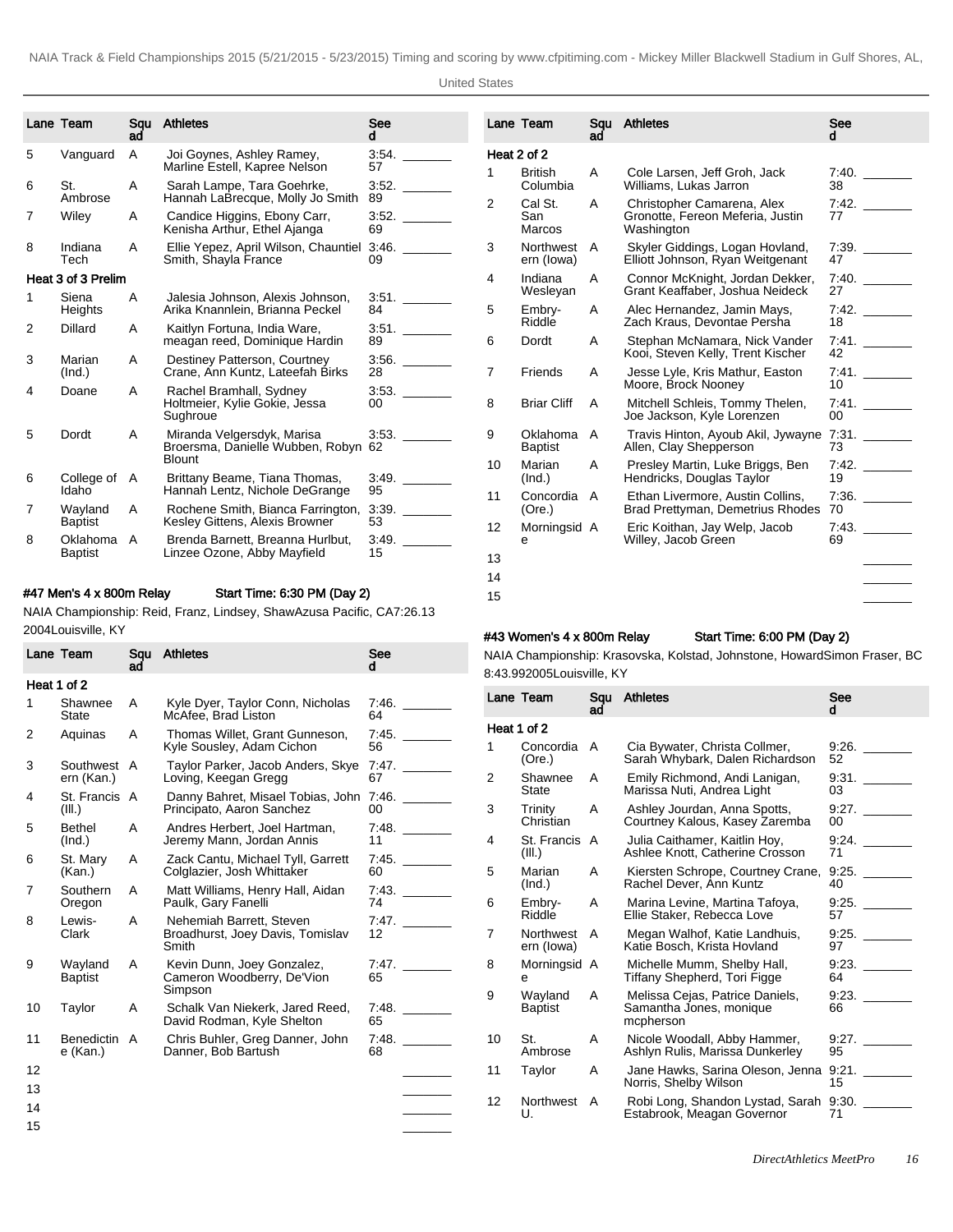|                | Lane Team                    | Squ<br>aď | <b>Athletes</b>                                                                  | See<br>d | Lane | #    | Name                                                                                                                               | Year      | Team                        | Seed                      |
|----------------|------------------------------|-----------|----------------------------------------------------------------------------------|----------|------|------|------------------------------------------------------------------------------------------------------------------------------------|-----------|-----------------------------|---------------------------|
| 13             | Grand                        | A         | Katie Roberts, Kennedy King,                                                     | 9:29.    | 9    | 901  | Castellano,<br>Justin                                                                                                              | JR.       | Doane                       |                           |
|                | View                         |           | Jasmine Nielsen, Bakita Kak                                                      | 83       | 10   | 888  | Billips, Adreon                                                                                                                    | <b>FR</b> | Davenport                   |                           |
| 14             | Mount<br>Mercy               | A         | Lindsay Brunson, Liz Mosbach,<br>Allison Scott, Molly Pruett                     | 65       | 11   | 1104 | Doremus,<br>Evan                                                                                                                   | <b>SO</b> |                             | Oklahoma City 2.07m _____ |
| 15             |                              |           |                                                                                  |          | 12   | 1239 | Randolph,                                                                                                                          | <b>FR</b> | Voorhees                    | $2.07m$ ________          |
|                | Heat 2 of 2                  |           |                                                                                  |          |      |      | Daishaun                                                                                                                           |           |                             |                           |
| 1              | Oklahoma A<br><b>Baptist</b> |           | Halie Herbert, Whitney Warfield,<br>Shimoya Currie, Hannah Fields                | 67       | 13   | 1008 | Moffitt.<br>Michael                                                                                                                | JR.       | Indiana<br>Wesleyan         |                           |
| 2              | Carroll                      | Α         | Rachael Lefstad, Sandy Torres,<br>Macala Fifield, Leah Esposito                  | 43       | 14   | 945  | Johnson,<br>Anthony                                                                                                                | JR        | Evergreen St.               |                           |
| 3              | Olivet                       | A         | Angelica Lafemina, Alexa                                                         |          | 15   | 942  | Saldana, Rico                                                                                                                      | <b>SR</b> | Embry-Riddle                |                           |
|                | Nazarene                     |           | Beezhold, Kylie Lippencott, Karley<br><b>Brown</b>                               | 76       | 16   | 916  | Moats, Jacob                                                                                                                       | <b>SO</b> | Dordt                       |                           |
| 4              | Indiana                      | A         | Angel Osladil, Isabel Wharton,                                                   |          | 17   | 974  | Nash, Jake                                                                                                                         | JR        | Huntington                  | $2.06m$ ________          |
|                | Wesleyan                     |           | Julie Kamp, Sarah McBeath                                                        | 94       | 18   | 946  | Dorismond,<br>Samuel                                                                                                               | JR.       | Florida<br>Memorial         |                           |
| 5              | Siena<br><b>Heights</b>      | A         | Mariah Ridal, Hannah<br>Shellenbarger, Arika Knannlein,<br><b>Brianna Peckel</b> | 29       | 19   | 1142 | Daffin Jr.,<br>Elroy                                                                                                               | <b>SR</b> | Siena Heights               |                           |
| 6              | <b>British</b><br>Columbia   | Α         | Stephanie Dacre, Katherine<br>Tourigny, Tamara Harris, Devan                     | 41       | 20   | 882  | Jones,<br>Jermaine                                                                                                                 | <b>SR</b> | Culver-<br>Stockton         |                           |
| $\overline{7}$ | Cornerston A                 |           | Wiebe<br>Cathy Coryell, Julie Oosterhouse,                                       | 9:14.    | 21   | 898  | Abbott.<br>Dominic                                                                                                                 | <b>FR</b> | Doane                       |                           |
|                | e                            |           | Megan Quick, Joy Reist                                                           | 35       | 22   | 1273 | McCastle,                                                                                                                          | <b>JR</b> | William Penn                |                           |
| 8              | Dordt                        | Α         | Kayla Byl, Kelsey Lewis, Lillie<br>Koerner, Justine Van Zee                      | 58       |      |      | Cornelius                                                                                                                          |           |                             |                           |
| 9              | Doane                        | A         | Kristi Mullen, Sarah Kottwitz,                                                   |          | 23   | 1059 | Payton,<br>Tayvion                                                                                                                 | <b>FR</b> | Mobile                      |                           |
| 10             | Aquinas                      | Α         | Marissa Moore, Jessa Sughroue<br>Sydney Anderson, Crysta                         | 71       | 24   | 1251 | Evans, Casey                                                                                                                       | <b>SO</b> | Westminster<br>(Utah)       |                           |
|                |                              |           | Paganelli, Cara Minto, Adri                                                      | 69       | 25   | 748  | Reed, Joshua                                                                                                                       | JR.       | Belhaven                    |                           |
|                |                              |           | Sigafoose                                                                        |          | 26   | 984  | Gary, Herb                                                                                                                         | <b>JR</b> | Indiana Tech                |                           |
| 11             | Benedictin A<br>e (Kan.)     |           | Hannah Wondra, Lauren Benzing,<br>Hannah Pinkerton, Katherine Dillard 71         |          | 27   | 947  | Knight, Corion FR                                                                                                                  |           | Florida                     |                           |
| 12             | Biola                        | Α         | Brooke Arvidson, Kathleen Bell,<br>Michelle Clark, Anika Gasner                  | 69       |      |      |                                                                                                                                    |           | Memorial                    |                           |
| 13             | Concordia A<br>(Neb.)        |           | Erika Schroeder, Randi Janzen,<br>Alayna Daberkow, Kimberly Wood                 | 46       |      |      | #35 Women's High Jump                                                                                                              |           | Start Time: 2:00 PM (Day 3) |                           |
| 14             | Cal St.                      | A         | Salena Gallardo, Charlotte                                                       | 9:20.    |      |      | World: Stefka Kostadinova BUL 2.09m 7/30/1987 Rome, ITA                                                                            |           |                             |                           |
|                | San<br>Marcos                |           | Kuzminski, Natalie Rodriguez,<br>Cristen Lane                                    | 33       |      |      | American: Chaunte Lowe Nike 2.05m 5/26/2010 Des Moines, IA<br>Collegiate: Brigetta Barrett Arizona 1.99m 4/11/2013 Los Angeles, CA |           |                             |                           |

15 \_\_\_\_\_\_\_

### #18 Men's High Jump Start Time: 6:00 PM (Day 2)

World: Javier Sotomayor CUB 2.45m 6/27/1993 Salamanca, ESP American: Charles Austin unattached 2.40m 7/7/1991 Zurich, SWI Collegiate: Hollis Conway S. W. Louisiana 2.38m 5/3/1989 Provo, UT NAIA Championship: Mike Mason British Columbia 2.22m 2006Fresno, CA

| Lane        | #    | Name                  | Year      | Team                  | Seed                                          |
|-------------|------|-----------------------|-----------|-----------------------|-----------------------------------------------|
| Heat 1 of 1 |      |                       |           |                       |                                               |
| 1           | 889  | Brooks, Tori          | JR.       | Davenport             | 2.12 <sub>m</sub>                             |
| 2           | 923  | Simpson,<br>Travis    | <b>SR</b> | Eastern<br>Oregon     | 2.14m                                         |
| 3           | 1128 | Cummings,<br>Jordon   | FR.       | Rio Grande            | 2.11 <sub>m</sub>                             |
| 4           | 813  | Stewart, Matt         | SO.       | Calumet-St.<br>Joseph | 2.03 <sub>m</sub>                             |
| 5           | 961  | Denny, Malik          | SO.       | <b>Grand View</b>     | 2.06m                                         |
| 6           | 802  | Jahr. Frederik        | <b>SO</b> | Cal St. San<br>Marcos | 2.03 <sub>m</sub><br><b>Contract Contract</b> |
| 7           | 1153 | Richardson,<br>Gerald | JR.       | Siena Heights         | 2.09 <sub>m</sub>                             |
| 8           | 1060 | Christen.<br>Andrew   | <b>SR</b> | Morningside           | 2.03 <sub>m</sub>                             |

Collegiate: Brigetta Barrett Arizona 1.99m 4/11/2013 Los Angeles. CA NAIA Championship: Latrese Johnson Azusa Pacific, CA 1.89m 1991Stephenville, TX

| Lane        | #   | Name                       | Year | Team                   | Seed                                       |
|-------------|-----|----------------------------|------|------------------------|--------------------------------------------|
| Heat 1 of 1 |     |                            |      |                        |                                            |
| 1           | 318 | Koester,<br>Janae          | JR   | Doane                  | 1.65m                                      |
| 2           | 312 | Fye, Breanna               | JR   | Doane                  |                                            |
| 3           | 685 | Collier, Becky             | SO   | Westmont               | 1.75m<br><b>Contract Contract</b>          |
| 4           | 341 | McBride,<br>Harley         | SO   | Eastern<br>Oregon      | 1.69m<br><b>Contract Contract</b>          |
| 5           | 323 | Nast, Haley                | FR   | Doane                  |                                            |
| 6           | 307 | Bittinger,<br>Shelbi       | JR   | Doane                  | 1.70m<br>$\sim 10^{11}$ and $\sim 10^{11}$ |
| 7           | 428 | Trevithick.<br>Allison     | JR.  | Indiana<br>Wesleyan    | $1.71m$ _______                            |
| 8           | 356 | Baker,<br>Chelsea          | FR   | Friends                | 1.70m                                      |
| 9           | 573 | Johnson,<br>Marissa        | SO   | Siena Heights          |                                            |
| 10          | 284 | Odegard, Tess SO           |      | Cornerstone            | 1.69m                                      |
| 11          | 283 | Murray,<br><b>Brittany</b> | SR.  | Cornerstone            | 1.69m<br><b>Contract Contract</b>          |
| 12          | 595 | Collier, Bailey            | SO   | Southwestern<br>(Kan.) | 1.81 <sub>m</sub>                          |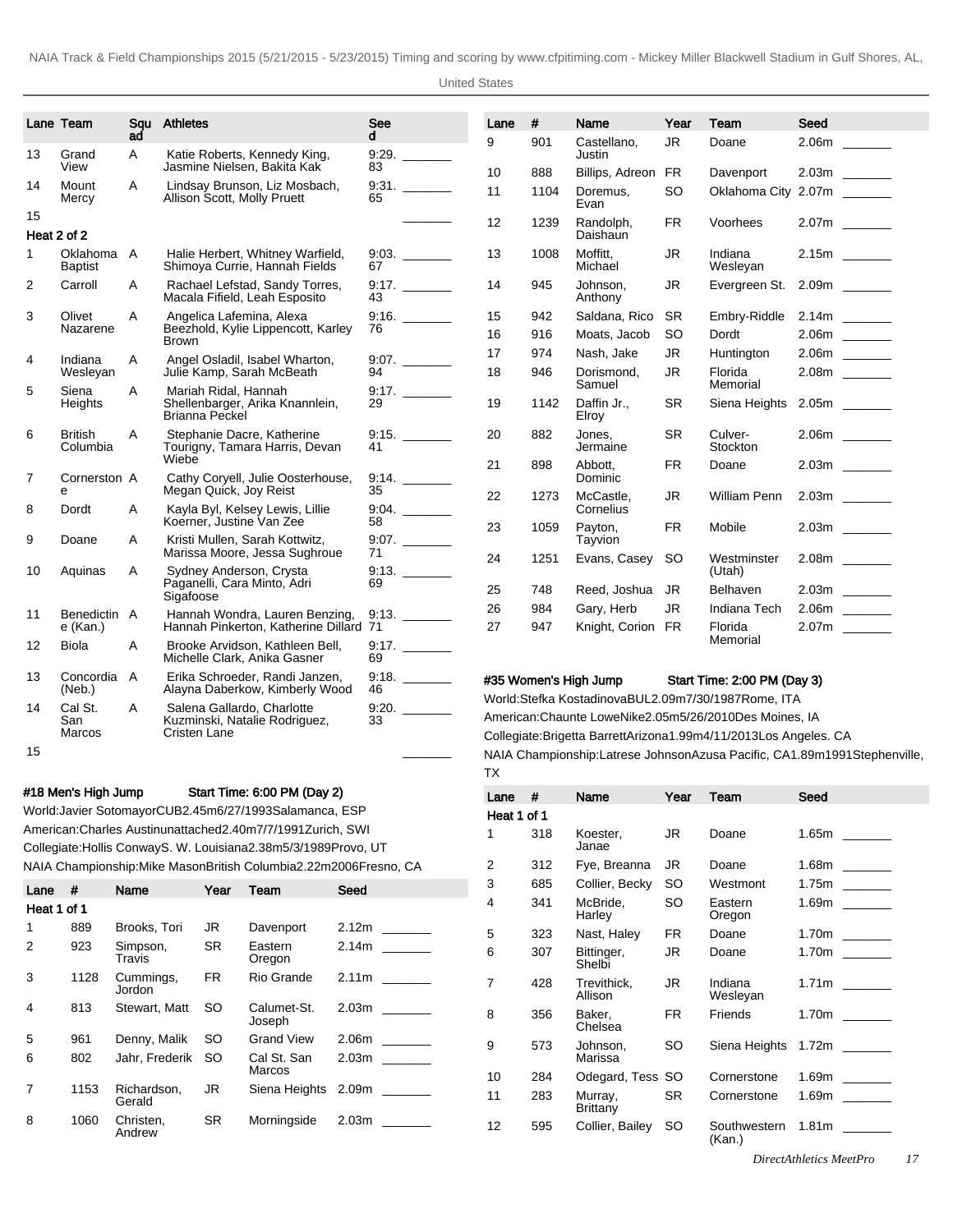United States

| Lane           | #                    | Name                                                                 | Year            | Team                           | Seed        |                                                                               | Lane                  | #                   | Name                                              | Year                   | Team                                                            | Seed                                                                       |
|----------------|----------------------|----------------------------------------------------------------------|-----------------|--------------------------------|-------------|-------------------------------------------------------------------------------|-----------------------|---------------------|---------------------------------------------------|------------------------|-----------------------------------------------------------------|----------------------------------------------------------------------------|
| 13             | 503                  | Ellis,                                                               | SO              | Northwood                      |             |                                                                               | Heat 1 of 1           |                     |                                                   |                        |                                                                 |                                                                            |
|                | 614                  | Alexandra                                                            |                 | (Fla.)                         |             |                                                                               | 1                     | 413                 | Wilson,                                           | FR                     | Indiana Tech                                                    |                                                                            |
| 14<br>15       | 141                  | Strauel, Sara<br>Hannam.<br>Kayla                                    | SO<br><b>JR</b> | St. Ambrose<br>Baker           | 5'<br>6.25" |                                                                               | 2                     | 255                 | LaTonya<br>Starks,<br>Cassandra                   | <b>SR</b>              | Concordia<br>(Neb.)                                             |                                                                            |
| 16             | 211                  | Olmos,<br>Melissa                                                    | <b>SR</b>       | Cal St. San<br>Marcos          |             |                                                                               | 3                     | 168                 | Zimmerly,<br>Jeslyn                               | JR                     | Bethel (Ind.)                                                   |                                                                            |
| 17             | 332                  | Hulst, Mycah                                                         | <b>JR</b>       | Dordt                          |             |                                                                               | 4                     | 418                 | Gallo, Dayna                                      | SO                     | Indiana                                                         |                                                                            |
| 18             | 457                  | Nichols,<br>Lindsay                                                  | JR              | Marian (Ind.)                  |             | $1.65m$ _______                                                               | 5                     | 405                 | Sechrist,                                         | <b>FR</b>              | Wesleyan<br>Indiana Tech                                        |                                                                            |
| 19             | 676                  | Sato, Nina                                                           | <b>FR</b>       | Wayland<br><b>Baptist</b>      |             |                                                                               | 6                     | 250                 | Lindsey<br>Mick, Cynthia                          | SO.                    | Concordia                                                       |                                                                            |
| 20             | 514                  | Fowler,<br>Kenney                                                    | JR              | Oklahoma<br><b>Baptist</b>     |             |                                                                               | $\overline{7}$        | 320                 | Mohr, Abigail                                     | FR.                    | (Neb.)<br>Doane                                                 |                                                                            |
| 21             | 502                  | Abbott, Markie                                                       | so              | Northwood                      |             |                                                                               | 8                     | 165                 | Tepper, Taylor                                    | JR                     | Bethel (Ind.)                                                   |                                                                            |
|                |                      |                                                                      |                 | (Fla.)                         |             |                                                                               | 9                     | 602                 | Kuenzer,                                          | FR                     | Spring Arbor                                                    |                                                                            |
| 22             | 688                  | Holding,<br>Kristan                                                  | <b>JR</b>       | Westmont                       |             |                                                                               | 10                    | 533                 | Bethany<br>Beatty, Kristin                        | <b>SO</b>              | Olivet                                                          |                                                                            |
|                |                      |                                                                      |                 |                                |             |                                                                               |                       |                     |                                                   |                        | Nazarene                                                        |                                                                            |
|                | #27 Men's Pole Vault | World: Sergey Bubka UKR 6.14m 6/31/1994 Donet's, UKR                 |                 | Start Time: 1:00 PM (Day 3)    |             |                                                                               | 11                    | 229                 | Atkinson,<br>Stephanie                            | <b>SR</b>              | Central<br>Methodist                                            |                                                                            |
|                |                      | American: Brad Walker Nike 6.04m 5/8/2008 Eugene, OR                 |                 |                                |             |                                                                               | 12                    | 385                 | Toukan,<br>Michelle                               | SR                     | Hastings                                                        |                                                                            |
|                |                      | Collegiate: Lawrence Johnson Tennessee 5.98m 4/25/1996 Knoxville, TN |                 |                                |             | NAIA Championship: Billy Olson Abilene Christian, TX 5.56m 1982Charleston, WV | 13                    | 546                 | Reader, Emily                                     | <b>SR</b>              | Olivet<br>Nazarene                                              |                                                                            |
| Lane $#$       |                      | Name                                                                 | Year            | Team                           | Seed        |                                                                               | 14                    | 416                 | Bailey,<br>Bethany                                | SO                     | Indiana<br>Wesleyan                                             |                                                                            |
| Heat 1 of 1    |                      |                                                                      |                 |                                |             |                                                                               | 15                    | 123                 | Drouillard, Erin FR                               |                        | Aquinas                                                         | 3.60m ______                                                               |
| 1              | 904                  | Klein, Andrew                                                        | FR.             | Doane                          |             |                                                                               | 16                    | 381                 | Megenhardt,                                       | FR.                    | Hastings                                                        |                                                                            |
| 2              | 909                  | Tatum,<br>Andrew                                                     | <b>JR</b>       | Doane                          |             |                                                                               | 17                    | 339                 | Anna<br>Fagen, Talitha JR                         |                        | Eastern                                                         |                                                                            |
| 3              | 926                  | Bales, Evan                                                          | <b>SO</b>       | Embry-Riddle                   |             |                                                                               |                       |                     |                                                   |                        | Oregon                                                          |                                                                            |
| 4              | 1097                 | Kilinic, Blaine                                                      | <b>JR</b>       | Oklahoma                       |             |                                                                               | 18                    | 404                 | Schmidt, Carly                                    | FR                     | Indiana Tech                                                    |                                                                            |
| 5              | 1175                 | Bloomquist,                                                          | SR.             | <b>Baptist</b><br>Southwestern |             |                                                                               | 19                    | 160                 | Grace,<br>Whitney                                 | JR                     | Bethel (Ind.)                                                   |                                                                            |
| 6              | 1049                 | Cayd<br>Hop, Art                                                     | <b>JR</b>       | (Kan.)<br>McPherson            |             | 5.00m                                                                         | 20                    | 133                 | Spreng,<br>Rachel                                 | <b>FR</b>              | Aquinas                                                         |                                                                            |
| $\overline{7}$ | 928                  | Bullock,                                                             | <b>JR</b>       | Embry-Riddle                   |             | $4.85m$ ________                                                              | 21                    | 401                 | Pham, Anh                                         | <b>FR</b>              | Indiana Tech                                                    |                                                                            |
|                |                      | James                                                                |                 |                                |             |                                                                               | 22                    | 547                 | Stiker, Anna                                      | <b>SR</b>              | Olivet                                                          |                                                                            |
| 8              | 970                  | Jackson, Cody                                                        | JR              | Hastings                       |             | 4.90 <sub>m</sub>                                                             |                       |                     |                                                   |                        | Nazarene                                                        |                                                                            |
| 9              | 1143                 | Depalma,<br>Richard                                                  | <b>JR</b>       | Siena Heights                  | 5.21m       |                                                                               | 23<br>24              | 584<br>175          | Smith, Noelle<br>Falkenstein,                     | <b>SO</b><br><b>JR</b> | Soka<br>Biola                                                   | 3.60m                                                                      |
| 10             | 1149                 | Leaders, Matt                                                        | SR.             | Siena Heights 4.82m _____      |             |                                                                               |                       |                     | Nicole                                            |                        |                                                                 |                                                                            |
| 11             | 859                  | Wiechman,<br>Lucas                                                   | <b>SO</b>       | Concordia<br>(Neb.)            |             | 4.90m ______                                                                  | 25                    | 576                 | McKinley,<br>Sheila                               | <b>FR</b>              |                                                                 | Siena Heights 3.60m                                                        |
| 12             | 839                  | Bolin, Joseph                                                        | JR              | College of<br>Idaho            |             | 4.70m _______                                                                 |                       |                     |                                                   |                        |                                                                 |                                                                            |
| 13             | 1118                 | Michell, Brian                                                       | <b>SR</b>       | Olivet<br>Nazarene             |             |                                                                               |                       | #17 Men's Long Jump | World: Mike Powell USA 8.95m 7/30/1991 Tokyo, JPN |                        | Start Time: 1:00 PM (Day 2)                                     |                                                                            |
| 14             | 735                  | Malone, Mike                                                         | SR.             | Ashford                        |             |                                                                               |                       |                     |                                                   |                        | American: Mike Powell Foot Locker AC 8.95m 7/30/1991 Tokyo, JPN |                                                                            |
| 15             | 855                  | Ramos,<br><b>Brandon</b>                                             | JR              | Concordia<br>(Neb.)            |             | 4.70m _______                                                                 |                       |                     |                                                   |                        | Collegiate: Erick Walder Arkansas 8.74m 3/2/1994 El Paso, TX    | NAIA Championship: Joshua Owusu Angelo State, TX 8.09m 1974Arkadelphia, AR |
| 16             | 832                  | Homan,                                                               | JR              | Central                        |             |                                                                               |                       |                     |                                                   |                        |                                                                 |                                                                            |
|                |                      | Nicholas                                                             |                 | Methodist                      |             |                                                                               | Lane #<br>Heat 1 of 2 |                     | Name                                              |                        | Year Team                                                       | Seed                                                                       |

#34 Women's Pole Vault Start Time: 4:00 PM (Day 2)

World: Yelena Isinbayeva RUS 5.06m 7/28/2009 Zurich, SWI American: Jen Stuczynski adidas 4.92m 6/6/2008 Eugene, OR Collegiate: Chelsea Johnson UCLA 4.60m 4/14/2006 Eugene, OR NAIA Championship: Lesa Kubistha Point Loma Nazarene, CA 4.16m 2000Abbotsford, BC, Canada

1 995 Souvannasing, SR Mathew Indiana Tech 7.36m 2 990 Robinson, **Carrington** SO Indiana Tech 7.19m \_\_ 3 987 Lintz, Isaiah JR Indiana Tech 7.35m \_ 4 1126 Hill, Steven JR Park U. 7.25m 5 879 Ybarra, Jacob SR Corban 7.27m \_ 6 958 Brooks, Tirrell JR Graceland 7.70m

*DirectAthletics MeetPro 18*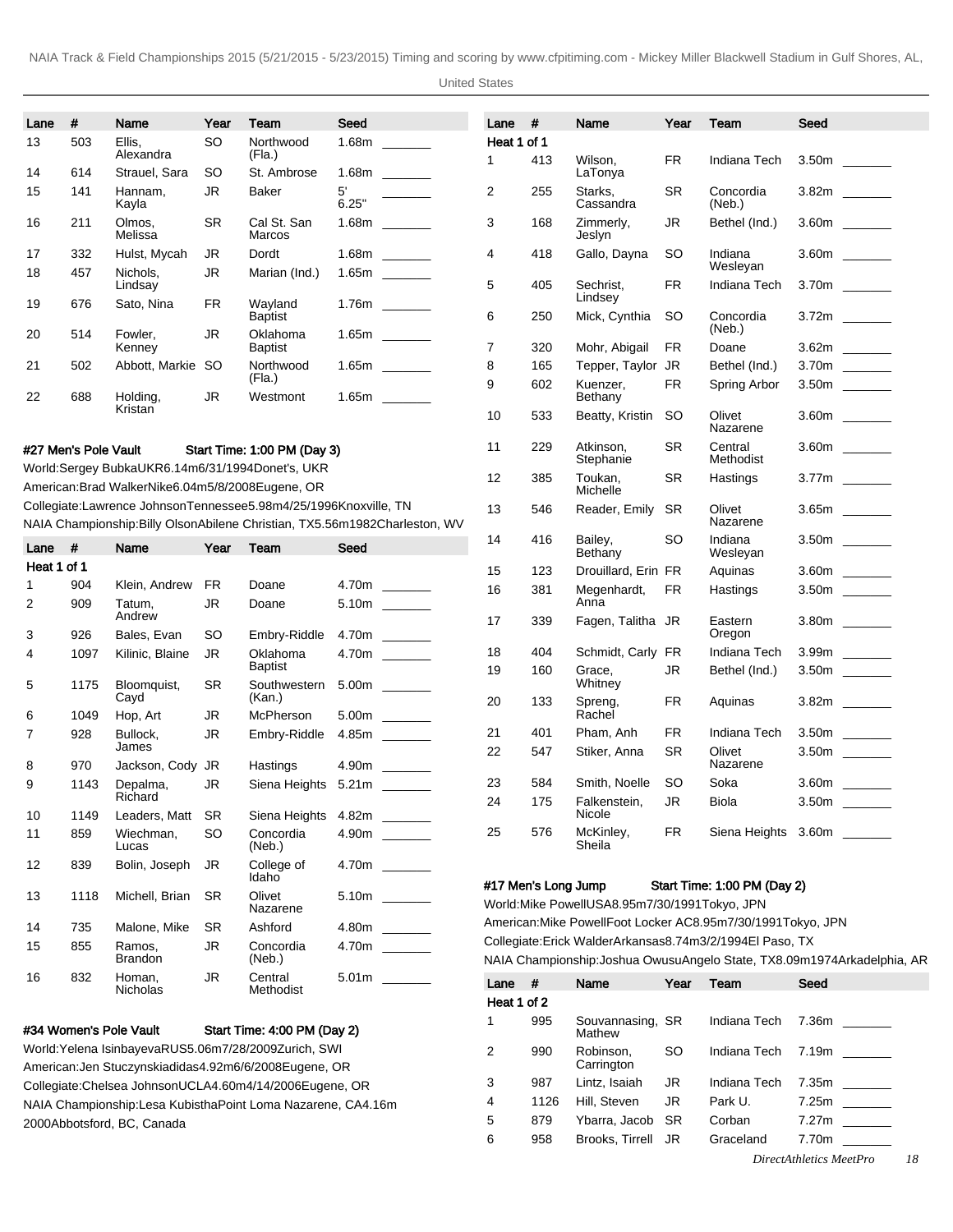United States

| Lane           | #    | Name                 | Year      | Team                | Seed                      | Lane           | #    | Name                                                       | Year      | Team                           | Seed                 |
|----------------|------|----------------------|-----------|---------------------|---------------------------|----------------|------|------------------------------------------------------------|-----------|--------------------------------|----------------------|
| 7              | 910  | Wolken, Kale         | JR.       | Doane               |                           | 6              | 345  | Green-                                                     | JR.       | Embry-Riddle                   | 6.05m                |
| 8              | 889  | Brooks, Tori         | JR.       | Davenport           |                           |                |      | Anderson,<br>Halle                                         |           |                                |                      |
| 9              | 1034 | Ross.<br>Carmetrick  | <b>SR</b> | Lindsey<br>Wilson   |                           | $\overline{7}$ | 360  | Reh, Connor                                                | SO.       | Friends                        | $5.51m$ _______      |
| 10             | 957  | Brooks, Derrell SO   |           | Graceland           |                           | 8              | 555  | Majors, Megan FR                                           |           | <b>Robert Morris</b><br>(III.) |                      |
| 11             | 981  | Dixon, Alain         | <b>FR</b> | Indiana Tech        | $7.18m$ _______           | Heat 3 of 3    |      |                                                            |           |                                |                      |
| Heat 2 of 2    |      |                      |           |                     |                           | 1              | 1282 | Scott-Goss,                                                | <b>FR</b> | Concordia                      | 5.75m _____          |
| 1.             | 945  | Johnson.             | JR.       |                     | Evergreen St. 7.56m _____ |                |      | Zoe                                                        |           | (Cal.)                         |                      |
|                |      | Anthony              |           |                     |                           | $\overline{2}$ | 281  | Lipa, Lindsay                                              | <b>SR</b> | Cornerstone                    | 5.70m                |
| 2              | 885  | Williams.<br>Wendall | JR.       | Cumberlands         |                           | 3              | 680  | Dennard.<br>Charrie                                        | <b>SO</b> | Webber                         |                      |
| 3              | 908  | Starr, Austin        | SO.       | Doane               | $7.25m$ ________          | $\overline{4}$ | 283  | Murray,                                                    | <b>SR</b> | Cornerstone                    | 5.81m                |
| 4              | 1116 | Gordon, Zach         | SO.       | Olivet              |                           |                |      | Brittany                                                   |           |                                |                      |
|                |      |                      |           | Nazarene            |                           | 5              | 426  | Schultz,                                                   | <b>SO</b> | Indiana                        |                      |
| 5              | 1002 | Beck, Dalen          | <b>SO</b> | Indiana             |                           |                |      | Christy                                                    |           | Wesleyan                       |                      |
|                |      |                      |           | Wesleyan            |                           | 6              | 467  | Brisco.                                                    | <b>JR</b> | Missouri                       |                      |
| 6              | 867  | Phillips,<br>James   | <b>FR</b> | Concordia<br>(Ore.) |                           |                |      | <b>Brittney</b>                                            |           | Valley                         |                      |
|                |      |                      |           |                     |                           | $\overline{7}$ | 601  | Wilson, Kayla                                              | <b>SO</b> | Southwestern                   | $5.92m$ ________     |
| $\overline{7}$ | 1185 | Ohioze.<br>Michael   | <b>SO</b> | St. Ambrose         |                           |                |      |                                                            |           | (Kan.)                         |                      |
|                |      |                      |           |                     |                           | 8              | 411  | Watley, Ashley SR                                          |           | Indiana Tech                   | 5.66m                |
| 8              | 907  | Murphy, Kevin        | JR.       | Doane               | $7.15m$ ________          | 9              | 665  | Neal, Alyssa                                               | <b>SO</b> |                                | Warner Pacific 5.97m |
| 9              | 1064 | Ryan, Shaun          | <b>SR</b> | Morningside         | $7.11m$ _______           |                |      |                                                            |           |                                |                      |
| 10             | 1114 | DeRamus,             | JR.       | Olivet              |                           |                |      | #6 Men's Triple Jump                                       |           | Start Time: 1:30 PM (Day 3)    |                      |
|                |      | Elisha               |           | Nazarene            |                           |                |      |                                                            |           |                                |                      |
| 11             | 1016 | Bell, Demarius SO    |           | Langston            | 7.20m                     |                |      | World: Jonathan Edwards GBR 18.29m 7/7/1995 Goteborg, SWE  |           |                                |                      |
|                |      |                      |           |                     |                           |                |      | American: Kenny Harrison Nike 18.09m 6/27/1996 Atlanta, GA |           |                                |                      |

Collegiate: Keith Connor SMU 17.57m 5/5/1982 Provo, UT

NAIA Championship: Cary Tyler Biola, CA 16.32m 1981Houston, TX Lane # Name Year Team Seed

## #20 Women's Long Jump Start Time: 1:00 PM (Day 2)

World: Galina Chistyakova URS 7.52m 5/11/1988 St. Petersburg, RUS American: Jackie Joyner-Kersee Honda 7.49m 4/22/1994 New York, NY Collegiate: Jackie Joyner-Kersee UCLA 6.99m 4/4/1985 Westwood, CA NAIA Championship: Ruky Abdulai Simon Fraser 6.70m 2007Fresno, CA

|                |     |                      |           |                            | NAIA Championship: Ruky Abdulai Simon Fraser 6.70m 2007 Fresno, CA | 1           | 918  | Belle, Hakeem SO   |           | Eastern            | 14.74      |  |
|----------------|-----|----------------------|-----------|----------------------------|--------------------------------------------------------------------|-------------|------|--------------------|-----------|--------------------|------------|--|
| Lane           | #   | Name                 | Year      | Team                       | Seed                                                               |             |      |                    |           | Oregon             | m          |  |
| Heat 1 of 3    |     |                      |           |                            |                                                                    | 2           | 998  | Williams, Tyler SO |           | Indiana Tech       | 14.40      |  |
|                |     |                      |           |                            |                                                                    |             |      |                    |           |                    | m          |  |
|                | 510 | Dadzie.<br>Elizabeth | JR        | Oklahoma<br><b>Baptist</b> |                                                                    | 3           | 964  | Simmons.<br>Kenny  | JR.       | <b>Grand View</b>  | 14.83<br>m |  |
| 2              | 215 | Horne.               | <b>SR</b> |                            | Campbellsville 5.55m                                               | 4           | 981  | Dixon, Alain       | <b>FR</b> | Indiana Tech       | 14.66      |  |
|                |     | JaNaigua             |           |                            |                                                                    |             |      |                    |           |                    | m          |  |
| 3              | 469 | Cooperwood,          | <b>SR</b> | Morningside                |                                                                    | 5           | 908  | Starr, Austin      | <b>SO</b> | Doane              | 14.59      |  |
|                |     | Neeia                |           |                            |                                                                    |             |      |                    |           |                    | m          |  |
| 4              | 646 | Hill, Ongelic        | JR.       | Texas                      |                                                                    | 6           | 774  | Cowan.             | <b>SR</b> | <b>Briar Cliff</b> | 15.73      |  |
|                |     |                      |           | Wesleyan                   |                                                                    |             |      | Augustus           |           |                    | m          |  |
| 5              | 338 | Wubben.<br>Danielle  | <b>FR</b> | Dordt                      |                                                                    | 7           | 818  | Randles, P.J.      | <b>SR</b> | Campbellsville     | 14.51<br>m |  |
|                |     |                      |           |                            |                                                                    |             |      |                    |           |                    |            |  |
| 6              | 444 | Brown, Janice        | <b>SR</b> | Lindsey<br>Wilson          | $5.63m$ ________                                                   | 8           | 1114 | DeRamus.<br>Elisha | JR.       | Olivet<br>Nazarene | 14.50<br>m |  |
| $\overline{7}$ | 679 | Dawkins,             | <b>SO</b> | Webber                     |                                                                    | 9           | 997  | Williams, TJ       | JR.       | Indiana Tech       | 14.58      |  |
|                |     | Artisha              |           |                            |                                                                    |             |      |                    |           |                    | m          |  |
| 8              | 715 | Rolland,             | <b>SR</b> | Xavier-                    | 5.57m                                                              | 10          | 1287 | Rowan, Shane SR    |           | Westmont           | 14.35      |  |
|                |     | Devinn               |           | Louisiana                  |                                                                    |             |      |                    |           |                    | m          |  |
| Heat 2 of 3    |     |                      |           |                            |                                                                    | Heat 2 of 2 |      |                    |           |                    |            |  |
|                | 301 | Daggs,               | <b>SO</b> | <b>Dillard</b>             | $5.59m$ ________                                                   | 1           | 822  | Griffith, Kyle     | <b>FR</b> | Carroll            | 14.49      |  |
|                |     | Joycelyn             |           |                            |                                                                    |             |      |                    |           |                    | m          |  |
| 2              | 493 | Ettleman.            | <b>SR</b> | Northwestern               | $5.76m$ ________                                                   | 2           | 814  | Thompson,          | <b>FR</b> | Calumet-St.        | 14.88      |  |
|                |     | Karen                |           | (lowa)                     |                                                                    |             |      | Phillip            |           | Joseph             | m          |  |
| 3              | 675 | Owens. Tiona         | <b>FR</b> | Wavland                    |                                                                    | 3           | 937  | Maku, Richard JR   |           | Embry-Riddle       | 14.88      |  |
|                |     |                      |           | <b>Baptist</b>             |                                                                    |             |      |                    |           |                    | m          |  |
| 4              | 479 | Mosbach, Liz         | JR.       | <b>Mount Mercy</b>         | $5.56m$ ________                                                   | 4           | 923  | Simpson,<br>Travis | <b>SR</b> | Eastern            | 14.67<br>m |  |
| 5              | 163 | Newsome-             | <b>SR</b> | Bethel (Ind.)              | 5.80m                                                              |             |      |                    |           | Oregon             |            |  |
|                |     | Gunn, Avante         |           |                            |                                                                    | 5           | 1126 | Hill. Steven       | JR.       | Park U.            | 15.10      |  |

Heat 1 of 2

m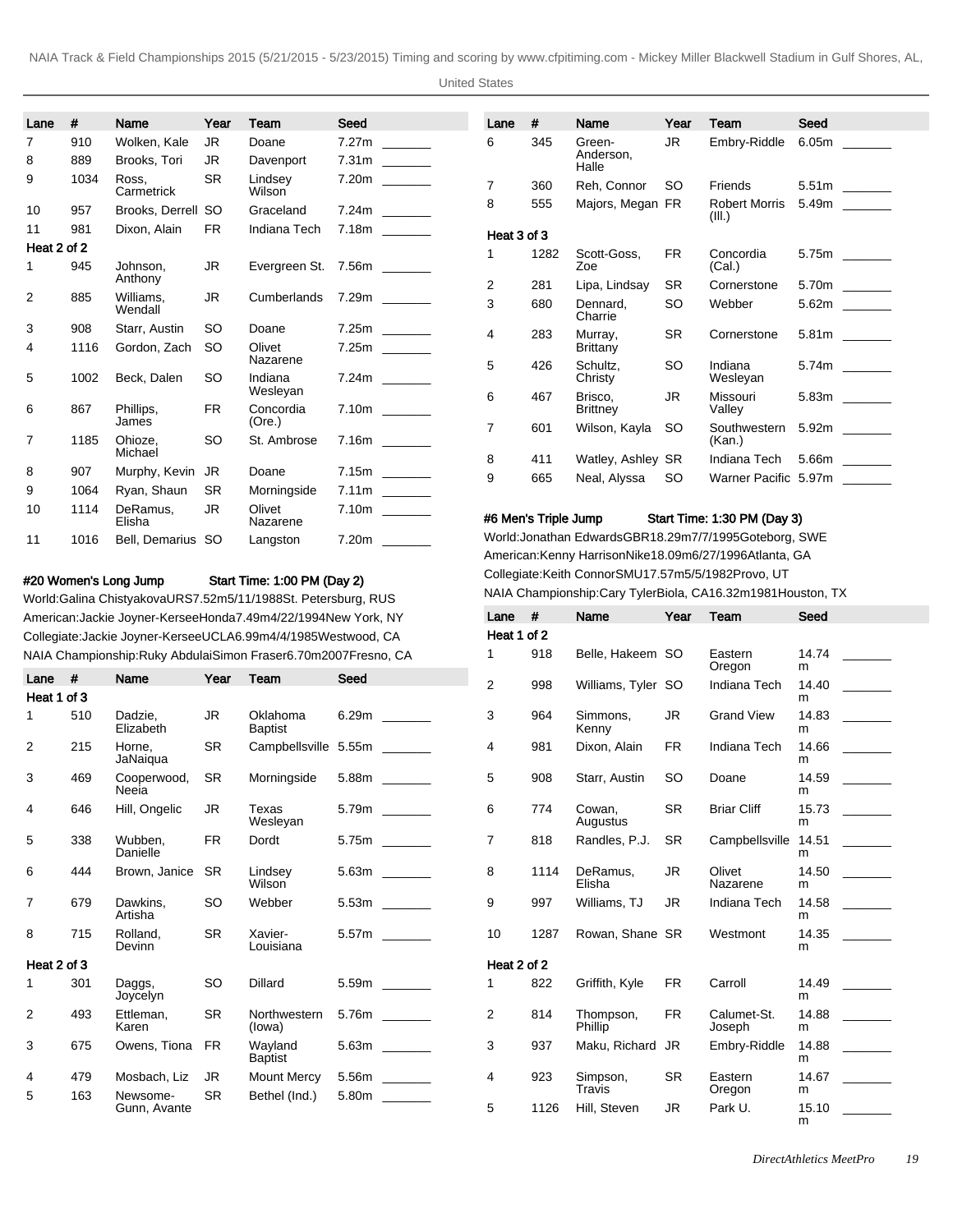United States

| Lane | #    | Name                 | Year      | Team                             | Seed       | Lane | #   | Name             | Year      | Team                   | Seed       |  |
|------|------|----------------------|-----------|----------------------------------|------------|------|-----|------------------|-----------|------------------------|------------|--|
| 6    | 786  | Aminov, Oded SO      |           | <b>British</b><br>Columbia       | 14.29<br>m |      | 596 | Kolar, Kara      | <b>SO</b> | Southwestern<br>(Kan.) | 11.44<br>m |  |
|      | 1030 | Kusena,<br>Shingai   | FR.       | Lindenwood-<br><b>Belleville</b> | 14.59<br>m | 6    | 281 | Lipa, Lindsay    | <b>SR</b> | Cornerstone            | 11.42<br>m |  |
| 8    | 1056 | Shelby,<br>Zhitavion | <b>SO</b> | Missouri<br>Vallev               | 14.27<br>m |      | 237 | Lentz. Hannah SR |           | College of<br>Idaho    | 11.48<br>m |  |
| 9    | 1211 | Walker, Jerrick SO   |           | Sterling                         | 14.25<br>m | 8    | 665 | Neal, Alyssa     | <b>SO</b> | Warner Pacific 11.99   | m          |  |

#### #10 Women's Triple Jump Start Time: 5:00 PM (Day 2)

World: Inessa Kravets UKR 15.50m 7/10/1995 Goteburg, SWE

American: Tiombé Hurd Nike 14.45m 6/11/2004 Sacramento, CA

Collegiate: Lee/ Williams LSU/ FL State 14.25m 2/8/1997 Indy, IN/ Kingston, JAM NAIA Championship: Yvette French Prairie View A&M, TX 13.30m 1997Marietta, GA

### #13 Men's Shot Put Start Time: 1:00 PM (Day 3)

World: Randy Barnes USA 23.12m 4/20/1990 Westwood, CA American: Randy Barnes Mazda TC 23.13m 4/20/1990 Westwood, CA Collegiate: John Godina UCLA 22.00m 5/3/1995 Knoxville, TN NAIA Championship: Steve Ercegovac Taylor, IN 20.06m 2000Abbotsford, BC, Canada

| Lane           | #   | Name                   | Year      | Team                       | Seed       | Lane           | #    | Name                       | Year      | Team                        | Seed                                                                      |
|----------------|-----|------------------------|-----------|----------------------------|------------|----------------|------|----------------------------|-----------|-----------------------------|---------------------------------------------------------------------------|
| Heat 1 of 3    |     |                        |           |                            |            | Heat 1 of 3    |      |                            |           |                             |                                                                           |
| $\mathbf{1}$   | 601 | Wilson, Kayla          | <b>SO</b> | Southwestern<br>(Kan.)     | 12.04<br>m | $\mathbf{1}$   | 856  | Rojas, Jose                | <b>JR</b> | Concordia<br>(Neb.)         | 16.10<br>m                                                                |
| 2              | 224 | Mulligan,<br>Kathleen  | <b>SR</b> | Carroll                    | 11.43<br>m | $\overline{2}$ | 1110 | Armbrust.<br>Jacob         | <b>JR</b> | Olivet<br>Nazarene          | 16.85<br>m                                                                |
| 3              | 626 | Heyd, Jerica           | SO        | St. Gregory's              | 12.05<br>m | 3              | 1032 | Kles, Joshua               | <b>SR</b> | Lindsey<br><b>Wilson</b>    | 15.89<br>m                                                                |
| 4              | 675 | Owens, Tiona           | <b>FR</b> | Wavland<br><b>Baptist</b>  | 12.22<br>m | 4              | 873  | Watson.<br>Robert          | <b>JR</b> | Concordia<br>(Ore.)         | 16.03<br>m                                                                |
| 5              | 680 | Dennard,<br>Charrie    | <b>SO</b> | Webber                     | 12.33<br>m | 5              | 1083 | Hurley, John               | <b>SO</b> | Northwood<br>(Fla.)         | 15.61<br>m                                                                |
| 6              | 444 | Brown, Janice          | <b>SR</b> | Lindsey<br>Wilson          | 11.90<br>m | 6              | 769  | Ponce.<br>Michael          | <b>SR</b> | Bethel (Ind.)               | 17.12<br>m                                                                |
| 7              | 629 | Stanford,<br>Ashley    | JR.       | Sterling                   | 12.64<br>m | 7              | 824  | Meyer,<br>Beaugh           | SO        | Carroll                     | 16.05<br>m                                                                |
| 8              | 421 | Leslie, Holli          | <b>JR</b> | Indiana<br>Wesleyan        | 11.56<br>m | 8              | 850  | Farmer, Trey               | <b>SR</b> | Concordia<br>(Neb.)         | 15.88<br>m                                                                |
| 9              | 344 | Brown, Daisha FR       |           | Embry-Riddle               | 11.90<br>m | 9              | 1070 | Bauman, Cody FR            |           | Northwestern<br>(lowa)      | 15.82<br>m                                                                |
| Heat 2 of 3    |     |                        |           |                            |            | 10             | 1028 | Haynes,                    | <b>SR</b> | Lindenwood-                 |                                                                           |
| $\mathbf{1}$   | 620 | Edeko, Isi             | <b>SO</b> | St. Francis<br>(III.)      | 12.00<br>m | 11             | 1111 | Jordan<br>Aschemann,       | <b>SR</b> | <b>Belleville</b><br>Olivet | m<br>15.57                                                                |
| $\overline{2}$ | 340 | Hodge,<br>Ashanna      | JR        | Eastern<br>Oregon          | 11.40<br>m | Heat 2 of 3    |      | Christopher                |           | Nazarene                    | m                                                                         |
| 3              | 510 | Dadzie,<br>Elizabeth   | JR        | Oklahoma<br><b>Baptist</b> | 12.61<br>m | 1              | 1054 | Watson, Joey               | FR.       | Milligan                    | 16.60<br>m                                                                |
| 4              | 146 | Rockers,<br>Paige      | <b>JR</b> | Baker                      | 11.65<br>m | 2              | 936  | Lubelski,<br><b>Brodie</b> | <b>FR</b> | Embry-Riddle                | 15.28<br>m                                                                |
| 5              | 308 | Blank, Karissa         | <b>SR</b> | Doane                      | 11.78<br>m | 3              | 1196 | Njegovan,<br>Ryan          | <b>SO</b> | St. Francis<br>(III.)       | 16.77<br>m                                                                |
| 6              | 664 | HYMAN,<br><b>OSHIN</b> | <b>FR</b> | Warner                     | 11.69<br>m | 4              | 836  | Simmons,<br>Dilan          | <b>SR</b> | Central<br>Methodist        | 15.43<br>m                                                                |
| $\overline{7}$ | 254 | Shoup.<br>Katelyn      | JR.       | Concordia<br>(Neb.)        | 11.61<br>m | 5              | 757  | Hanson, Ben                | JR.       | Bethany<br>(Kan.)           | 15.31<br>m                                                                |
| 8              | 359 | Keck, Kaitlyn          | JR        | Friends                    | 11.76<br>m | 6              | 852  | Lurz, Zachary              | SO.       | Concordia<br>(Neb.)         | 17.20<br>$\mathcal{L}^{\text{max}}$ , and $\mathcal{L}^{\text{max}}$<br>m |
| Heat 3 of 3    |     |                        |           |                            |            | $\overline{7}$ | 731  | Weidenhamer, JR            |           | Aquinas                     | 15.52                                                                     |
| $\mathbf 1$    | 269 | Siltman,               | SO        | Concordia                  | 11.75      |                |      | Clay                       |           |                             | m                                                                         |
| 2              | 188 | Rachel<br>Sokunbi.     | JR        | (Ore.)<br><b>Brenau</b>    | m<br>11.61 | 8              | 902  | Clouse, John               | JR        | Doane                       | 15.73<br>m                                                                |
|                |     | Olamide                |           |                            | m          | 9              | 1095 | Dunn, Caleb                | <b>SR</b> | Oklahoma<br><b>Baptist</b>  | 15.42<br>m                                                                |
| 3              | 468 | Johnson,<br>Logan      | <b>FR</b> | Mobile                     | 11.51<br>m | 10             | 846  | Boellstorff,               | <b>JR</b> | Concordia                   | 15.55                                                                     |
| 4              | 475 | VanDenBerg,            | <b>SR</b> | <b>Mount Marty</b>         | 11.69      |                |      | Cody                       |           | (Neb.)                      | m                                                                         |
|                |     | Abbey                  |           |                            | m          | 11             | 1000 | Wright, Trevor JR          |           | Indiana Tech                | 15.83<br>m                                                                |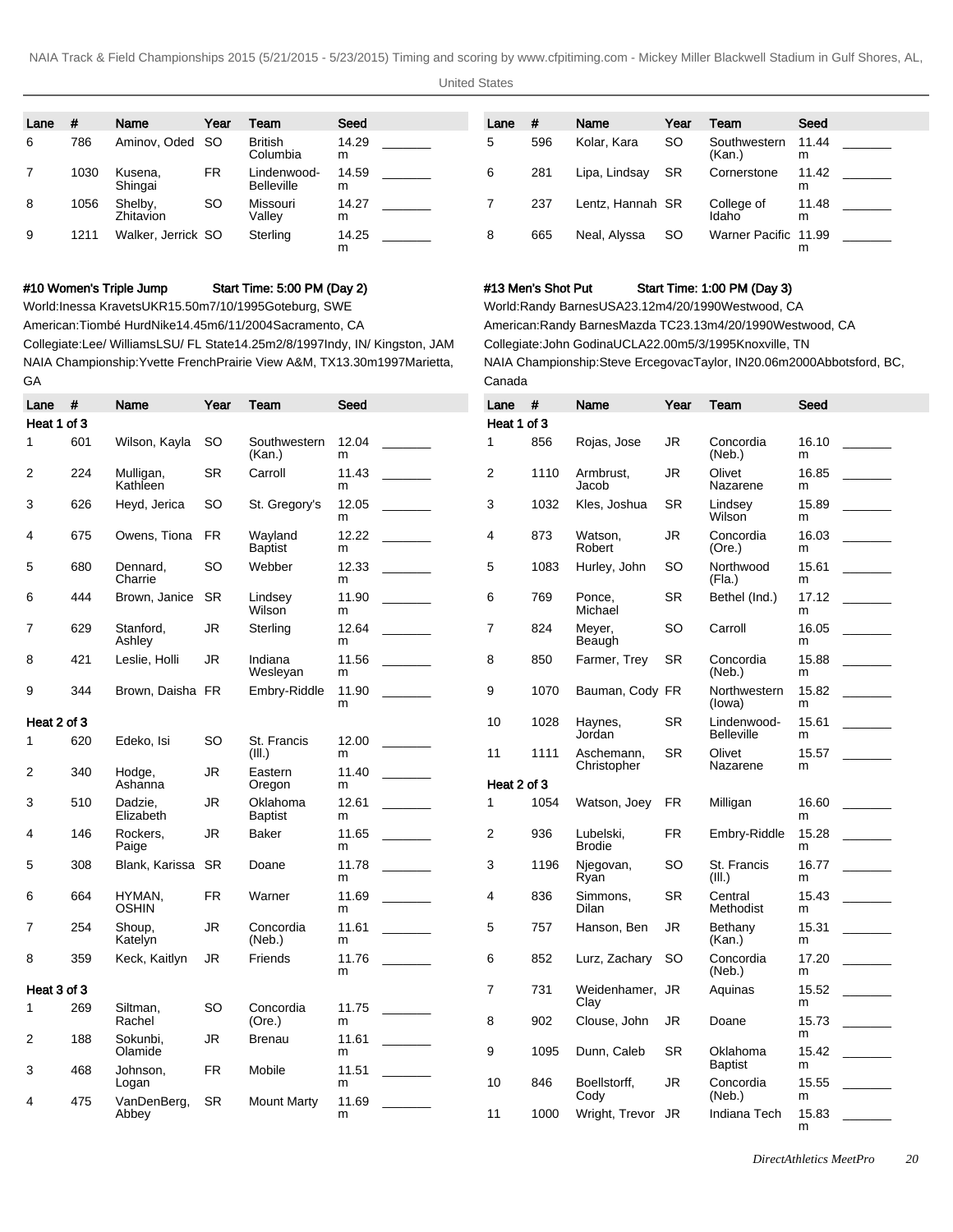United States

| Lane $#$       |      | Name                    | Year      | Team                   | Seed       | Lane           | #                | Name                      | Year      | Team                        | Seed       |  |
|----------------|------|-------------------------|-----------|------------------------|------------|----------------|------------------|---------------------------|-----------|-----------------------------|------------|--|
| Heat 3 of 3    |      |                         |           |                        |            | 3              | 375              | Veiock, Val               | <b>SR</b> | <b>Grand View</b>           | 14.76<br>m |  |
| 1              | 900  | Brittain, Zach          | <b>FR</b> | Doane                  | 16.15<br>m | $\overline{4}$ | 378              | Thoeny,                   | <b>JR</b> | <b>Great Falls</b>          | 13.20      |  |
| 2              | 864  | Koch, Josh              | <b>FR</b> | Concordia<br>(Ore.)    | 16.66<br>m | 5              | 288              | Ashley<br>Russell, Haley  | SR        | Cornerstone                 | m<br>13.50 |  |
| 3              | 1144 | Dozier,                 | <b>SR</b> | Siena Heights          | 15.87      |                |                  |                           |           |                             | m          |  |
| 4              | 1147 | Jonathan<br>Gray, Logan | JR.       | Siena Heights          | m<br>15.65 | 6              | 161              | Green,<br>Cinnamon        | <b>SR</b> | Bethel (Ind.)               | 13.98<br>m |  |
|                |      |                         |           |                        | m          | $\overline{7}$ | 658              | Freeman,<br>Tychelle      | <b>SR</b> | USC-Beaufort                | 13.44<br>m |  |
| 5              | 1071 | Ettleman, Levi          | <b>SR</b> | Northwestern<br>(lowa) | 16.66<br>m | 8              | 244              | Coley,                    | <b>JR</b> | Concordia                   | 14.39      |  |
| 6              | 1139 | Aebersold.<br>Gauge     | <b>SR</b> | Siena Heights          | 16.86<br>m | 9              | 315              | Stephanie<br>Henry, Carly | <b>SR</b> | (Neb.)<br>Doane             | m<br>14.32 |  |
| $\overline{7}$ | 1195 | Mitchell, Kyle          | <b>SO</b> | St. Francis            | 15.68      |                |                  |                           |           |                             | m          |  |
| 8              | 865  | Lake, Zach              | <b>JR</b> | (III.)<br>Concordia    | m<br>15.73 | 10             | 382              | Olsen, Sara               | <b>FR</b> | Hastings                    | 13.64<br>m |  |
|                |      |                         |           | (Ore.)                 | m          | 11             | 158              | Bell, Arianne             | <b>SR</b> | Bethel (Ind.)               | 13.72      |  |
| 9              | 963  | Paddock,<br>Cameron     | <b>JR</b> | <b>Grand View</b>      | 15.57<br>m | 12             | 252              | Robb, Kali                | <b>SO</b> | Concordia                   | m<br>14.21 |  |
| 10             | 1132 | Presley, Alex           | <b>FR</b> | Rio Grande             | 15.55<br>m |                |                  |                           |           | (Neb.)                      | m          |  |
| 11             | 899  | Berreckman,<br>Ben      | <b>FR</b> | Doane                  | 15.51<br>m |                | #16 Men's Discus |                           |           | Start Time: 5:00 PM (Day 2) |            |  |

Heat 1 of 3

#### #40 Women's Shot Put Start Time: 1:00 PM (Day 2)

World: Natalya Lisovskaya URS 22.63m 5/7/1987 Moscow, RUS American: Michelle Carter Nike 20.24m 5/22/2013 Des Moines, IA Collegiate: Meg Ritchie Arizona 18.99m 4/7/1983

NAIA Championship: Vivian Chukwuemeka Azusa Pacific, CA 18.17m 2002Olathe, KS

| Lane        | #   | <b>Name</b>          | Year      | Team                       | Seed       | 2              | 1071 | Ettleman, Levi SR         |           |
|-------------|-----|----------------------|-----------|----------------------------|------------|----------------|------|---------------------------|-----------|
| Heat 1 of 2 |     |                      |           |                            |            |                |      |                           |           |
| 1           | 535 | Blucker, Amy         | JR.       | Olivet<br>Nazarene         | 14.90<br>m | 3              | 1164 | Sanders,<br>Markus        | <b>SR</b> |
| 2           | 246 | Erdmann.<br>Brittany | <b>SR</b> | Concordia<br>(Neb.)        | 13.68<br>m | 4              | 1063 | Langston,<br>Austin       | <b>FR</b> |
| 3           | 570 | Hudson, Haley FR     |           | Siena Heights              | 13.66<br>m | 5              | 852  | Lurz, Zachary             | SO        |
| 4           | 524 | Kannady,<br>Paige    | <b>SR</b> | Oklahoma<br><b>Baptist</b> | 13.75<br>m | 6              | 1132 | Presley, Alex             | FR.       |
| 5           | 447 | Roberts.<br>Chanel   | <b>SO</b> | Lindsey<br><b>Wilson</b>   | 14.23<br>m | $\overline{7}$ | 768  | Micozzi, Elias            | SO.       |
| 6           | 579 | Renshaw,<br>Kasey    | <b>JR</b> | Siena Heights              | 13.47<br>m | 8              | 1154 | Stuckert.<br>Adam         | JR.       |
| 7           | 380 | Maag, Jennifer SR    |           | Hastings                   | 15.01<br>m | 9              | 1095 | Dunn, Caleb               | <b>SR</b> |
| 8           | 708 | Foster,<br>Meaghan   | JR.       | William Penn               | 13.33<br>m | 10             | 836  | Simmons,<br>Dilan         | <b>SR</b> |
| 9           | 300 | Leuenberger,         | <b>SO</b> | Dickinson St.              | 13.32      | Heat 2 of 3    |      |                           |           |
|             |     | Whitney              |           |                            | m          | 1              | 1075 | Kelley, Dalton            | SR.       |
| 10          | 367 | Davis, Jennifer FR   |           | <b>Grand View</b>          | 13.28<br>m | $\overline{2}$ | 1111 | Aschemann,<br>Christopher | <b>SR</b> |
| 11          | 270 | Warren,<br>McKenzie  | JR.       | Concordia<br>(Ore.)        | 14.95<br>m | 3              | 1161 | Parks, Danny              | <b>SR</b> |
| 12          | 474 | Cross, Allison       | <b>SO</b> | <b>Mount Marty</b>         | 13.12<br>m | 4              | 900  | Brittain, Zach            | FR.       |
| Heat 2 of 2 |     |                      |           |                            |            |                |      |                           |           |
| 1           | 326 | Vogt, Jessica        | <b>SR</b> | Doane                      | 14.06<br>m | 5              | 890  | Lake, Al                  | <b>FR</b> |
| 2           | 554 | Music.<br>Bryanna    | <b>FR</b> | Ottawa                     | 14.04<br>m | 6              | 1196 | Njegovan,<br>Ryan         | <b>SO</b> |
|             |     |                      |           |                            |            | $\overline{7}$ | 1146 | Goebel                    | IR.       |

World: Jurgen Schult GDR 74.08m 5/6/1986 Neubrandenburg, GER American: Ben Plucknett SoCal Striders 72.34m 6/7/1981 Stockholm, SWE Collegiate: Julian Wruck UCLA 68.16m 5/1/2013 Claremont, CA NAIA Championship: Ade Olukoju Azusa Pacific, CA 64.08m 1990Stephenville, TX

Lane # Name Year Team Seed

| 1           | 1274 | Seddon,<br>Derek          | SO        | <b>William Penn</b>        | 53.38<br>m |  |
|-------------|------|---------------------------|-----------|----------------------------|------------|--|
| 2           | 1071 | Ettleman, Levi            | <b>SR</b> | Northwestern<br>(lowa)     | 51.24<br>m |  |
| 3           | 1164 | Sanders.<br>Markus        | <b>SR</b> | Southern<br>Oregon         | 176' 9"    |  |
| 4           | 1063 | Langston,<br>Austin       | FR.       | Morningside                | 51.36<br>m |  |
| 5           | 852  | Lurz, Zachary             | SO        | Concordia<br>(Neb.)        | 53.06<br>m |  |
| 6           | 1132 | Presley, Alex             | <b>FR</b> | Rio Grande                 | 50.95<br>m |  |
| 7           | 768  | Micozzi, Elias            | SO        | Bethel (Ind.)              | 50.76<br>m |  |
| 8           | 1154 | Stuckert,<br>Adam         | JR        | Siena Heights              | 48.82<br>m |  |
| 9           | 1095 | Dunn, Caleb               | <b>SR</b> | Oklahoma<br><b>Baptist</b> | 48.70<br>m |  |
| 10          | 836  | Simmons,<br>Dilan         | <b>SR</b> | Central<br>Methodist       | 48.18<br>m |  |
| Heat 2 of 3 |      |                           |           |                            |            |  |
| 1           | 1075 | Kelley, Dalton            | <b>SR</b> | Northwestern<br>(lowa)     | 48.79<br>m |  |
| 2           | 1111 | Aschemann,<br>Christopher | <b>SR</b> | Olivet<br>Nazarene         | 50.85<br>m |  |
| 3           | 1161 | Parks, Danny              | <b>SR</b> | Southern<br>Oregon         | 54.58<br>m |  |
| 4           | 900  | Brittain, Zach            | <b>FR</b> | Doane                      | 49.95<br>m |  |
| 5           | 890  | Lake, Al                  | FR.       | Davenport                  | 49.69<br>m |  |
| 6           | 1196 | Njegovan,<br>Ryan         | SO        | St. Francis<br>(III.)      | 55.44<br>m |  |
| 7           | 1146 | Goebel,<br>Patrick        | JR        | Siena Heights              | 49.18<br>m |  |
|             |      |                           |           |                            |            |  |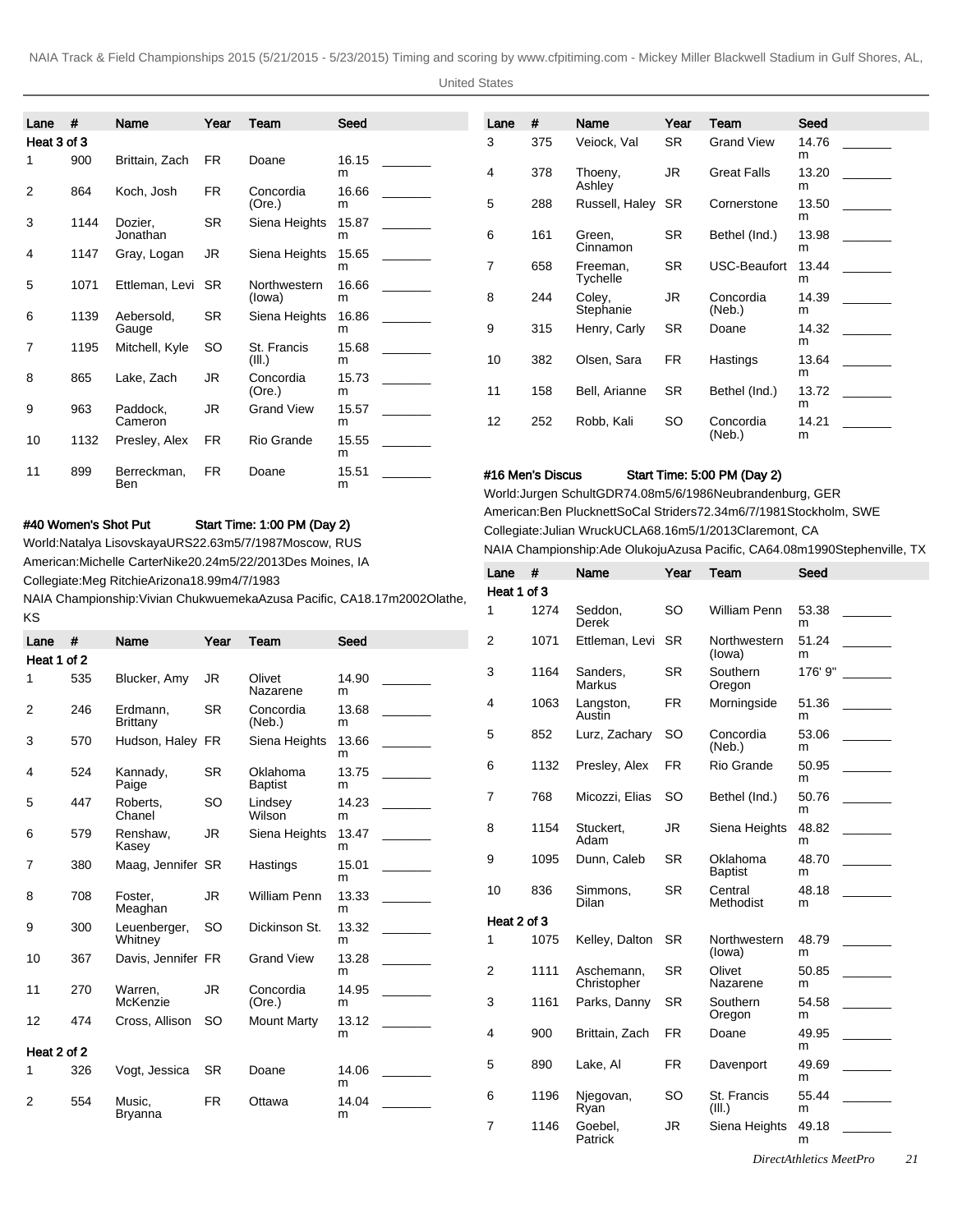United States

| Lane        | #    | Name                | Year      | Team                  | Seed       |  |
|-------------|------|---------------------|-----------|-----------------------|------------|--|
| 8           | 834  | Kukal, Jordan       | <b>SR</b> | Central<br>Methodist  | 48.66<br>m |  |
| 9           | 962  | Mitchell.<br>Taylor | SO        | <b>Grand View</b>     | 48.58<br>m |  |
| 10          | 757  | Hanson, Ben         | JR        | Bethany<br>(Kan.)     | 48.43<br>m |  |
| Heat 3 of 3 |      |                     |           |                       |            |  |
| 1           | 869  | Ramirez,<br>Justin  | <b>SR</b> | Concordia<br>(Ore.)   | 53.16<br>m |  |
| 2           | 845  | Barnes, Trey        | <b>FR</b> | Concordia<br>(Neb.)   | 50.37<br>m |  |
| 3           | 770  | Soptich, Alex       | JR        | Bethel (Ind.)         | 49.18<br>m |  |
| 4           | 1139 | Aebersold.<br>Gauge | <b>SR</b> | Siena Heights         | 49.79<br>m |  |
| 5           | 1183 | Goeller, Alex       | <b>FR</b> | St. Ambrose           | 48.12<br>m |  |
| 6           | 864  | Koch, Josh          | <b>FR</b> | Concordia<br>(Ore.)   | 48.98<br>m |  |
| 7           | 1015 | Willer, Nathan      | JR        | Jamestown             | 48.90<br>m |  |
| 8           | 1195 | Mitchell, Kyle      | SO        | St. Francis<br>(III.) | 48.77<br>m |  |
| 9           | 1110 | Armbrust.<br>Jacob  | JR.       | Olivet<br>Nazarene    | 63.17<br>m |  |

# #39 Women's Discus Start Time: 3:00 PM (Day 3)

World: Gabriele Reinsch GDR 76.80m 6/9/1988 Neubrandenburg, GER American: Gia Lewis-Smallwood Nike 69.17m 7/30/2014 Angers, FRA Collegiate: Meg Ritchie Arizona 67.48m 3/26/1981 Walnut, CA NAIA Championship: Annie Hess Concordia OR 58.69m 2008Edwardsville, IL

| Lane        | #   | Name                  | Year      | Team                       | Seed       |
|-------------|-----|-----------------------|-----------|----------------------------|------------|
| Heat 1 of 3 |     |                       |           |                            |            |
| 1           | 569 | Fuller, Rose          | <b>SR</b> | Siena Heights              | 42.87<br>m |
| 2           | 270 | Warren,<br>McKenzie   | JR        | Concordia<br>(Ore.)        | 49.72<br>m |
| 3           | 376 | Wells, Taylor         | <b>SO</b> | <b>Grand View</b>          | 43.83<br>m |
| 4           | 244 | Coley,<br>Stephanie   | JR        | Concordia<br>(Neb.)        | 45.64<br>m |
| 5           | 524 | Kannady,<br>Paige     | <b>SR</b> | Oklahoma<br><b>Baptist</b> | 45.75<br>m |
| 6           | 568 | Cousineau.<br>Rebecca | <b>SR</b> | Siena Heights              | 44.26<br>m |
| 7           | 183 | Cole, Dana            | JR        | <b>Brenau</b>              | 43.36<br>m |
| 8           | 134 | Stancle.<br>Ayanna    | <b>SR</b> | Aquinas                    | 49.91<br>m |
| 9           | 169 | Ourada, Sierra FR     |           | Bethel (Tenn.)             | 42.81<br>m |
| Heat 2 of 3 |     |                       |           |                            |            |
| 1           | 577 | O'neill, Ashley       | SO.       | Siena Heights              | 44.03<br>m |
| 2           | 535 | Blucker, Amy          | JR        | Olivet<br>Nazarene         | 45.95<br>m |
| 3           | 375 | Veiock, Val           | <b>SR</b> | <b>Grand View</b>          | 45.26<br>m |
| 4           | 156 | Darden.<br>Morgan     | JR        | Bethany<br>(Kan.)          | 42.71<br>m |
| 5           | 448 | Walker, Kerry-<br>Ann | JR        | Lindsey<br>Wilson          | 42.85<br>m |

| Lane           | #   | Name                    | Year      | Team                  | Seed       |  |
|----------------|-----|-------------------------|-----------|-----------------------|------------|--|
| 6              | 315 | Henry, Carly            | <b>SR</b> | Doane                 | 47.36<br>m |  |
| 7              | 257 | Svoboda,<br>Katricia    | SO.       | Concordia<br>(Neb.)   | 48.00<br>m |  |
| 8              | 252 | Robb, Kali              | SO        | Concordia<br>(Neb.)   | 45.52<br>m |  |
| 9              | 288 | Russell, Haley          | <b>SR</b> | Cornerstone           | 44.41<br>m |  |
| Heat 3 of 3    |     |                         |           |                       |            |  |
| 1              | 300 | Leuenberger,<br>Whitney | SO        | Dickinson St.         | 42.73<br>m |  |
| $\overline{2}$ | 342 | Cook, Lynetta           | SR.       | Edward<br>Waters      | 44.35<br>m |  |
| 3              | 625 | Safforld,<br>LaCrissa   | <b>SR</b> | St. Francis<br>(III.) | 49.07<br>m |  |
| 4              | 190 | Blake, Kaylee           | SO        | <b>Briar Cliff</b>    | 43.48<br>m |  |
| 5              | 265 | Mattos.<br>Jessica      | SR.       | Concordia<br>(Ore.)   | 50.00<br>m |  |
| 6              | 538 | Gee, Hannah             | SO        | Olivet<br>Nazarene    | 45.92<br>m |  |
| 7              | 243 | Cleveland.<br>Kattie    | JR        | Concordia<br>(Neb.)   | 45.84<br>m |  |
| 8              | 380 | Maag, Jennifer SR       |           | Hastings              | 48.23<br>m |  |
| 9              | 427 | Stearns, Emily          | SR        | Indiana<br>Wesleyan   | 45.94<br>m |  |

#### #31 Men's Hammer Start Time: 1:00 PM (Day 1)

World: Yuriy Sedykh RUS 86.74m 7/30/1986 Stuttgart, GER American: Lance Deal NYAC 82.52m 8/7/1996 Milan, ITA Collegiate: Balazs Kiss So. California 81.94m 4/19/1995 Tucson, AZ NAIA Championship: Per Karlsson Point Loma Nazarene, CA 70.46m 1992Abbotsford, BD, Canada

| Lane        | #    | Name                      | Year      | Team                 | Seed       |
|-------------|------|---------------------------|-----------|----------------------|------------|
| Heat 1 of 2 |      |                           |           |                      |            |
| 1           | 869  | Ramirez,<br>Justin        | <b>SR</b> | Concordia<br>(Ore.)  | 55.79<br>m |
| 2           | 847  | Braniff, Brock            | JR.       | Concordia<br>(Neb.)  | 53.95<br>m |
| 3           | 852  | Lurz, Zachary             | SO        | Concordia<br>(Neb.)  | 60.44<br>m |
| 4           | 856  | Rojas, Jose               | JR        | Concordia<br>(Neb.)  | 54.49<br>m |
| 5           | 834  | Kukal, Jordan             | <b>SR</b> | Central<br>Methodist | 54.16<br>m |
| 6           | 1164 | Sanders.<br>Markus        | SR.       | Southern<br>Oregon   | 193' 3"    |
| 7           | 851  | Kreutzer.<br>Philip       | SO        | Concordia<br>(Neb.)  | 53.57<br>m |
| 8           | 1161 | Parks, Danny              | <b>SR</b> | Southern<br>Oregon   | 52.07<br>m |
| Heat 2 of 2 |      |                           |           |                      |            |
| 1           | 850  | Farmer, Trey              | SR        | Concordia<br>(Neb.)  | 54.60<br>m |
| 2           | 857  | Slechta.<br>Joshua        | JR.       | Concordia<br>(Neb.)  | 58.66<br>m |
| 3           | 1111 | Aschemann.<br>Christopher | SR.       | Olivet<br>Nazarene   | 52.70<br>m |
| 4           | 836  | Simmons,<br>Dilan         | SR        | Central<br>Methodist | <b>NM</b>  |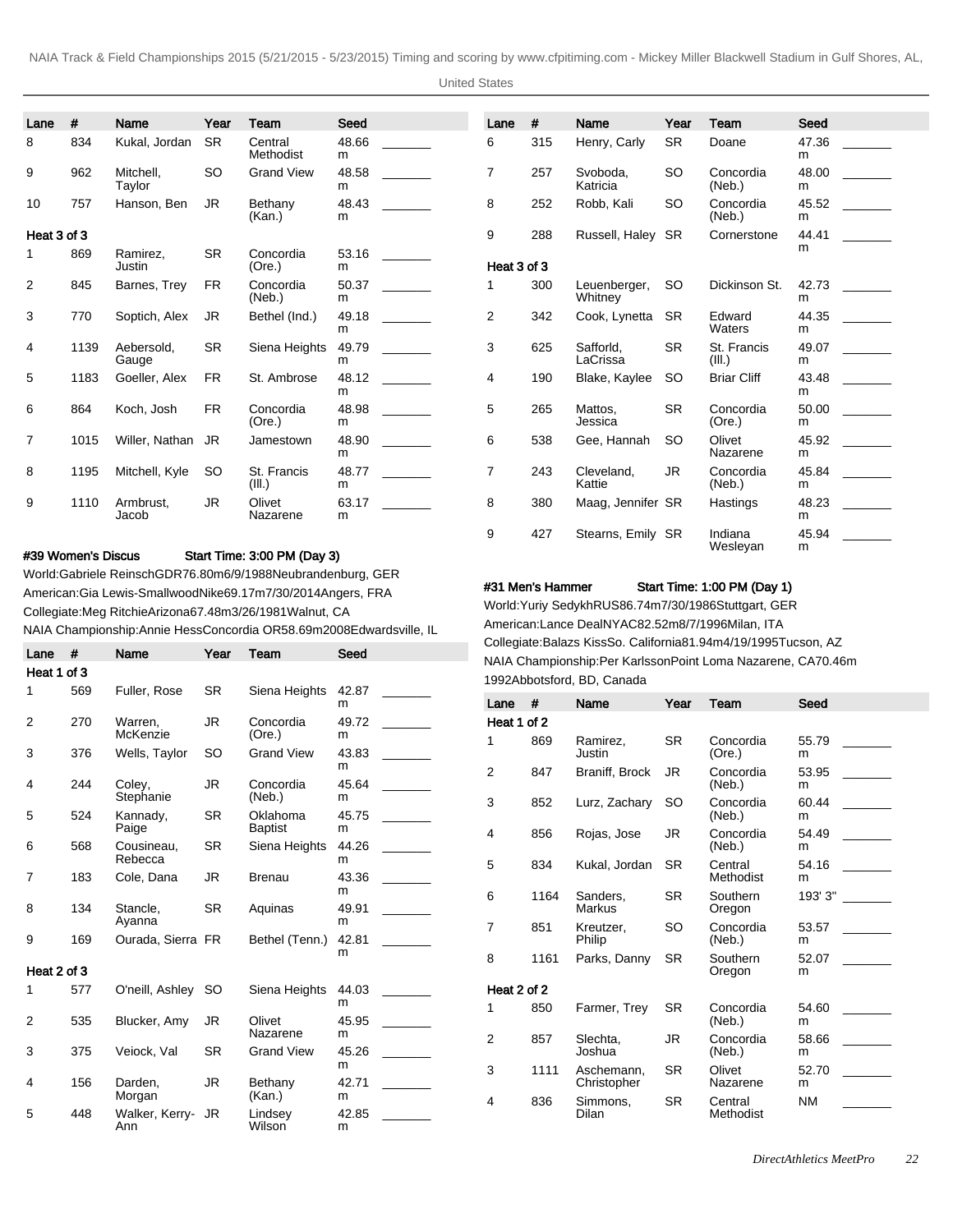United States

| Lane | #   | Name                 | Year      | Team                | Seed       | Lane | #   | Name                 | Year      | Team                 | Seed       |
|------|-----|----------------------|-----------|---------------------|------------|------|-----|----------------------|-----------|----------------------|------------|
| 5    | 846 | Boellstorff.<br>Cody | JR        | Concordia<br>(Neb.) | 62.69<br>m | 6    | 270 | Warren.<br>McKenzie  | JR        | Concordia<br>(Ore.)  | 51.90<br>m |
| 6    | 769 | Ponce,<br>Michael    | <b>SR</b> | Bethel (Ind.)       | 54.63<br>m |      | 243 | Cleveland,<br>Kattie | JR        | Concordia<br>(Neb.)  | 54.21<br>m |
|      | 757 | Hanson, Ben          | JR        | Bethany<br>(Kan.)   | 57.42<br>m | 8    | 623 | Pedone.<br>Nicole    | <b>SR</b> | St. Francis<br>(III. | <b>NM</b>  |
| 8    | 903 | Hillman, Levi        | JR        | Doane               | 52.09<br>m | 9    | 220 | Gerry, Alexis        | JR        | Carroll              | 49.32<br>m |

#### #2 Women's Hammer Start Time: 10:00 AM (Day 1)

World: Anita Wlodarczyk POL 79.58m 7/31/2014 Berlin, GER American: Amanda Bingson Nike 75.73m 5/22/2013 Des Moines, IA Collegiate: Jenny Dahlgren Georgia 72.94m 3/13/2007 Athens, GA NAIA Championship: Reta Woodard Embry-Riddle 61.64m 4/23/2013 Marion, IN

| Lane        | #   | Name                        | Year | Team                | Seed       |  |
|-------------|-----|-----------------------------|------|---------------------|------------|--|
| Heat 1 of 3 |     |                             |      |                     |            |  |
| 1           | 251 | Perry, Nicole               | JR   | Concordia<br>(Neb.) | 50.22<br>m |  |
| 2           | 521 | Hummingbird,<br>Dakota      | SO   | Oklahoma<br>Baptist | 47.74<br>m |  |
| 3           | 244 | Coley,<br>Stephanie         | JR   | Concordia<br>(Neb.) | 52.69<br>m |  |
| 4           | 246 | Erdmann,<br><b>Brittany</b> | SR   | Concordia<br>(Neb.) | 51.83<br>m |  |
| 5           | 375 | Veiock, Val                 | SR   | <b>Grand View</b>   | 54.57<br>m |  |
| 6           | 540 | Johnson.<br>Valerie         | FR.  | Olivet<br>Nazarene  | 47.70<br>m |  |
| 7           | 368 | Jones, Amber                | JR   | <b>Grand View</b>   | <b>NM</b>  |  |
| 8           | 248 | King,<br>Elizabeth          | JR   | Concordia<br>(Neb.) | 57.86<br>m |  |
| 9           | 554 | Music.<br>Bryanna           | FR   | Ottawa              | 47.12<br>m |  |
| Heat 2 of 3 |     |                             |      |                     |            |  |
| 1           | 568 | Cousineau,<br>Rebecca       | SR   | Siena Heights       | 50.40<br>m |  |
| 2           | 317 | Johnson, Riley              | JR   | Doane               | 48.91<br>m |  |
| 3           | 265 | Mattos,<br>Jessica          | SR   | Concordia<br>(Ore.) | 48.72<br>m |  |
| 4           | 233 | Kopp, Preston               | SO   | Clarke              | 48.91<br>m |  |
| 5           | 252 | Robb, Kali                  | SO   | Concordia<br>(Neb.) | 57.01<br>m |  |
| 6           | 296 | James.<br>Marissa           | FR.  | Davenport           | 48.15<br>m |  |
| 7           | 371 | Krebs, Jena                 | SR   | <b>Grand View</b>   | 53.17<br>m |  |
| 8           | 478 | Hanson, Kayla               | SR   | <b>Mount Mercy</b>  | 48.59<br>m |  |
| Heat 3 of 3 |     |                             |      |                     |            |  |
| 1           | 156 | Darden.<br>Morgan           | JR   | Bethany<br>(Kan.)   | 51.02<br>m |  |
| 2           | 535 | Blucker, Amy                | JR   | Olivet<br>Nazarene  | 54.32<br>m |  |
| 3           | 249 | Meyer,<br>Sydney            | SO   | Concordia<br>(Neb.) | 51.71<br>m |  |
| 4           | 380 | Maag, Jennifer SR           |      | Hastings            | 53.64<br>m |  |
| 5           | 579 | Renshaw,<br>Kasey           | JR   | Siena Heights       | 58.10<br>m |  |

#### #1 Men's Javelin Start Time: 4:30 PM (Day 2)

World: Jan Zelezny CZE 98.48m 4/25/1996 Jena, GER

American: Breaux Greer adidas 91.29m 5/21/2007 Indianapolis, IN

Collegiate: Patrik Boden Texas 89.10m 2/24/1990 Austin, TX

NAIA Championship: Rick Simoncic Pittsburg State, KS 75.46m 1986Russellville, AR

| Lane        | #    | Name                 | Year      | Team                         | Seed       |  |
|-------------|------|----------------------|-----------|------------------------------|------------|--|
| Heat 1 of 2 |      |                      |           |                              |            |  |
| 1           | 1122 | Lundsten,<br>Trevor  | SO        | Oregon Tech                  | 58.27<br>m |  |
| 2           | 860  | Callahan,<br>Tyler   | <b>SR</b> | Concordia<br>(Ore.)          | 63.29<br>m |  |
| 3           | 972  | Petersen,<br>Zane    | SO        | Hastings                     | 56.43<br>m |  |
| 4           | 819  | Barnett, David       | SO.       | Carroll                      | 57.96<br>m |  |
| 5           | 756  | Derr, Seth           | SO        | Bethany<br>(Kan.)            | 66.30<br>m |  |
| 6           | 920  | Reardon,<br>Logan    | SO        | Eastern<br>Oregon            | 56.53<br>m |  |
| 7           | 1238 | Bludworth.<br>Keegan | JR        | Viterbo                      | 60.90<br>m |  |
| 8           | 775  | Drieling, Adam JR    |           | <b>Briar Cliff</b>           | 56.15<br>m |  |
| Heat 2 of 2 |      |                      |           |                              |            |  |
| 1           | 828  | Seeberger,<br>Josh   | <b>JR</b> | Carroll                      | 58.46<br>m |  |
| 2           | 795  | Smith, Connor        | <b>SR</b> | <b>British</b><br>Columbia   | 62.35<br>m |  |
| 3           | 754  | Grove, Dylan         | JR.       | <b>Benedictine</b><br>(Kan.) | 59.14<br>m |  |
| 4           | 910  | Wolken, Kale         | JR        | Doane                        | 58.47<br>m |  |
| 5           | 954  | Racette,<br>Derek    | <b>SR</b> | Friends                      | 62.45<br>m |  |
| 6           | 949  | Liby, Nathan         | <b>FR</b> | Friends                      | 56.63<br>m |  |
| 7           | 844  | Foster, Jordan       | <b>SR</b> | Concordia<br>(Mich.)         | 57.38<br>m |  |
| 8           | 1134 | Moody,<br>Jonathan   | JR        | <b>SCAD</b><br>Savannah      | 57.91<br>m |  |

#### #3 Women's Javelin Start Time: 9:00 AM (Day 2)

World: Barbora Špotáková CZE 72.28m 8/13/2008 Stuttgart, GER American: Kara Winger Asics 66.67m 5/25/2010 Des Moines, IA Collegiate: Irina Kharun Indiana 61.82m 5/13/2003 Sacramento, CA NAIA Championship: Liz Gleadle British Columbia, BC 56.09m 2010Marion, IN

| Lane        | . . | Name             | Year | <b>Team</b> | Seed       |
|-------------|-----|------------------|------|-------------|------------|
| Heat 1 of 2 |     |                  |      |             |            |
| 1           | 220 | Gerry, Alexis JR |      | Carroll     | 39.70<br>m |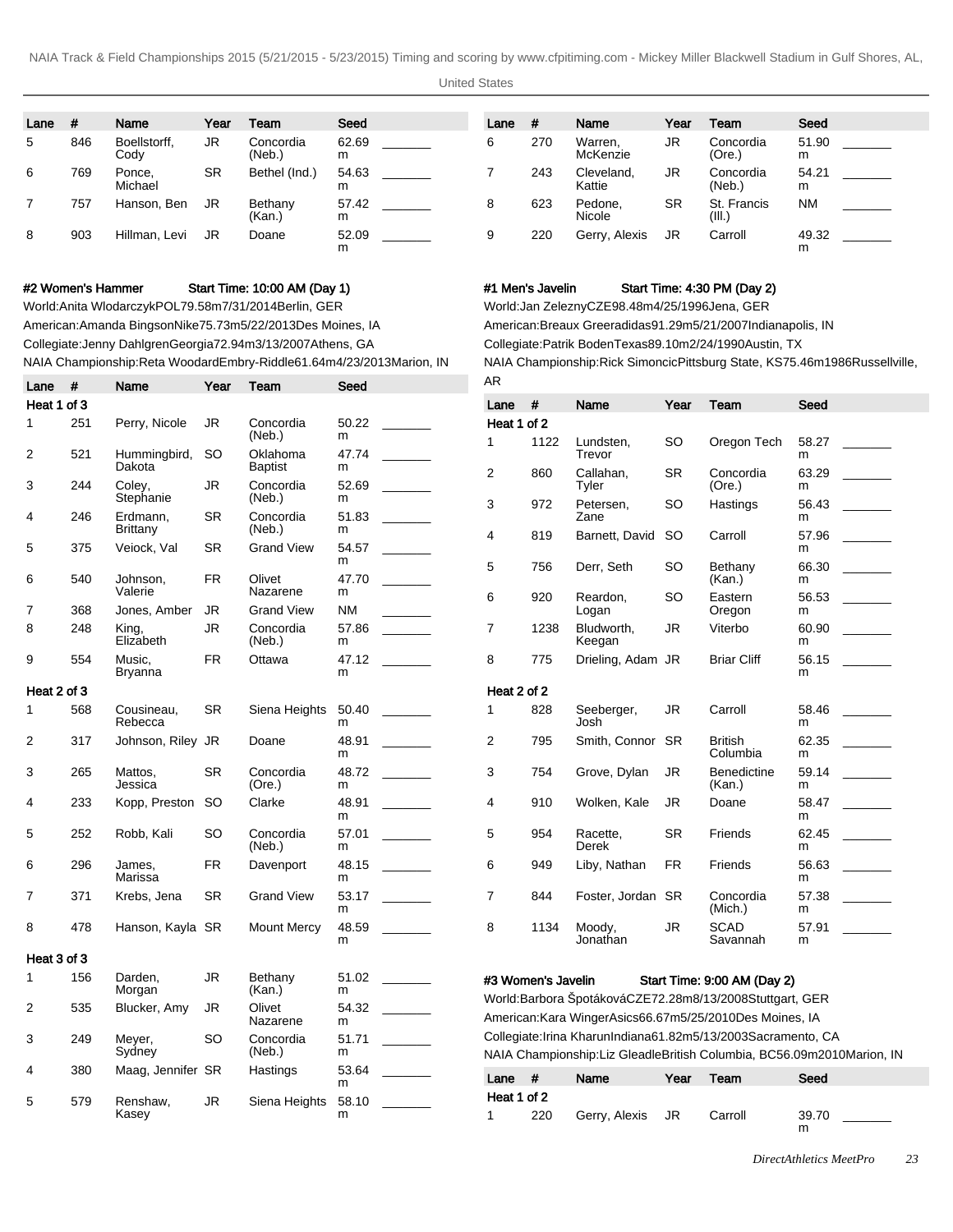United States

| Lane        | #    | Name                                                                              | Year      | Team                                                            | Seed       |                                                                            | Lane           | $\#$       | Name                                                                                       | Year          | Team                         | Seed      |                          |
|-------------|------|-----------------------------------------------------------------------------------|-----------|-----------------------------------------------------------------|------------|----------------------------------------------------------------------------|----------------|------------|--------------------------------------------------------------------------------------------|---------------|------------------------------|-----------|--------------------------|
| 2           | 257  | Svoboda,                                                                          | <b>SO</b> | Concordia                                                       | 41.23      |                                                                            | 9              | 859        | Wiechman,                                                                                  | <b>SO</b>     | Concordia                    | <b>NM</b> |                          |
|             |      | Katricia                                                                          |           | (Neb.)                                                          | m          |                                                                            |                |            | Lucas                                                                                      |               | (Neb.)                       |           |                          |
| 3           | 362  | Young,<br>Aubree                                                                  | SO        | Friends                                                         | 44.30<br>m |                                                                            | 10             | 1120       | Brattain,<br>Daniel                                                                        | <b>FR</b>     | Oregon Tech                  | ΝM        |                          |
| 4           | 155  | Burton,<br>Miranda                                                                | JR        | Bethany<br>(Kan.)                                               | 43.57<br>m |                                                                            | 11             | 1121       | Gretz, Seth                                                                                | <b>FR</b>     | Oregon Tech                  | ΝM        |                          |
| 5           | 214  | Harman,                                                                           | FR        | Campbellsville                                                  | 39.75      |                                                                            | 12             | 1099       | Neal, Caleb                                                                                | <b>SR</b>     | Oklahoma<br><b>Baptist</b>   | <b>NM</b> |                          |
|             |      | Brianna                                                                           |           |                                                                 | m          |                                                                            | 13             | 745        | Robke, Tyson                                                                               | <b>SO</b>     | Baker                        | ΝM        | $\overline{\phantom{a}}$ |
| 6           | 493  | Ettleman,<br>Karen                                                                | <b>SR</b> | Northwestern<br>(lowa)                                          | 43.27<br>m |                                                                            | 14             | 897        | Sease,<br>Tommy                                                                            | <b>FR</b>     | Dickinson St.                | ΝM        |                          |
| 7           | 143  | Miller, Jordan                                                                    | <b>SO</b> | Baker                                                           | 43.29<br>m |                                                                            | 15             | 910        | Wolken, Kale                                                                               | JR            | Doane                        | ΝM        |                          |
| 8           | 377  | Statton, Taylor JR                                                                |           | <b>Great Falls</b>                                              | 40.17<br>m |                                                                            | 16             | 849        | Cook,<br><b>Brandon</b>                                                                    | <sub>SO</sub> | Concordia<br>(Neb.)          | ΝM        |                          |
| 9           | 371  | Krebs, Jena                                                                       | SR        | <b>Grand View</b>                                               | 40.45      |                                                                            |                |            |                                                                                            |               |                              |           |                          |
| 10          | 553  | Swanson,                                                                          | <b>SR</b> | Oregon Tech                                                     | m<br>46.72 |                                                                            |                |            | Men's Decathion #3 Shot Put                                                                |               | Start Time: 10:00 AM (Day 1) |           |                          |
|             |      | Joelle                                                                            |           |                                                                 | m          |                                                                            |                |            | World: Randy Barnes USA 23.12m 4/20/1990 Westwood, CA                                      |               |                              |           |                          |
| Heat 2 of 2 |      |                                                                                   |           |                                                                 |            |                                                                            |                |            | American: Randy Barnes Mazda TC 23.13m 4/20/1990 Westwood, CA                              |               |                              |           |                          |
| 1           | 261  | Buchholz,                                                                         | <b>SR</b> | Concordia                                                       | 46.51      |                                                                            |                |            | Collegiate: John Godina UCLA 22.00m 5/3/1995 Knoxville, TN                                 |               |                              |           |                          |
| 2           | 227  | Emma<br>Schmidt,                                                                  | SO        | (Ore.)<br>Carroll                                               | m<br>43.66 |                                                                            | Canada         |            | NAIA Championship: Steve Ercegovac Taylor, IN 20.06m 2000Abbotsford, BC,                   |               |                              |           |                          |
|             |      | Crystal                                                                           |           |                                                                 | m          |                                                                            | Lane           | $\pmb{\#}$ | Name                                                                                       | Year          | Team                         | Seed      |                          |
| 3           | 191  | Ausman,<br>Christine                                                              | <b>SR</b> | <b>British</b><br>Columbia                                      | 42.90<br>m |                                                                            | Heat 1 of 1    |            |                                                                                            |               |                              |           |                          |
| 4           | 449  | Baray-Forgit,                                                                     | <b>SR</b> | Loyola-New                                                      | 40.54      |                                                                            | 1              | 1121       | Gretz, Seth                                                                                | <b>FR</b>     | Oregon Tech                  | ΝM        |                          |
|             |      | Stevie                                                                            |           | Orleans                                                         | m          |                                                                            | $\overline{2}$ | 1285       | McCollum,<br>Benjamin                                                                      | <b>SR</b>     | Westmont                     | ΝM        |                          |
| 5           | 264  | Corbett,<br>Amber                                                                 | JR        | Concordia<br>(Ore.)                                             | 39.27<br>m |                                                                            | 3              | 922        | Rosenau,                                                                                   | JR            | Eastern                      | ΝM        |                          |
| 6           | 248  | King,<br>Elizabeth                                                                | JR        | Concordia<br>(Neb.)                                             | 46.04<br>m |                                                                            | 4              | 905        | Ryan<br>Krueger, Jake                                                                      | <b>SR</b>     | Oregon<br>Doane              | ΝM        |                          |
| 7           | 683  | Ellsworth,<br>Shelby                                                              | <b>SR</b> | Westminster<br>(Utah)                                           | 42.28<br>m |                                                                            | 5              | 897        | Sease,<br>Tommy                                                                            | <b>FR</b>     | Dickinson St.                | ΝM        |                          |
| 8           | 558  | Gray, Jaime                                                                       | FR        | <b>SCAD</b><br>Savannah                                         | 39.30<br>m |                                                                            | 6              | 1099       | Neal, Caleb                                                                                | <b>SR</b>     | Oklahoma                     | <b>NM</b> |                          |
| 9           | 308  | Blank, Karissa SR                                                                 |           | Doane                                                           | 42.24      |                                                                            | 7              | 859        | Wiechman,                                                                                  | <b>SO</b>     | <b>Baptist</b><br>Concordia  | ΝM        |                          |
| 10          | 298  | Herbst, Paitton FR                                                                |           | Dickinson St.                                                   | m<br>39.24 |                                                                            | 8              | 849        | Lucas<br>Cook,                                                                             | <b>SO</b>     | (Neb.)<br>Concordia          | ΝM        |                          |
|             |      |                                                                                   |           |                                                                 | m          |                                                                            |                |            | <b>Brandon</b>                                                                             |               | (Neb.)                       |           |                          |
|             |      |                                                                                   |           |                                                                 |            |                                                                            | 9              | 910        | Wolken, Kale                                                                               | JR            | Doane                        | ΝM        |                          |
|             |      | Men's Decathlon #2 Long Jump<br>World: Mike Powell USA 8.95m 7/30/1991 Tokyo, JPN |           | Start Time: 10:00 AM (Day 1)                                    |            |                                                                            | 10             | 1120       | Brattain,<br>Daniel                                                                        | <b>FR</b>     | Oregon Tech                  | ΝM        |                          |
|             |      |                                                                                   |           | American: Mike Powell Foot Locker AC 8.95m 7/30/1991 Tokyo, JPN |            |                                                                            | 11             | 1283       | Asselin,<br>James                                                                          | $\mathsf{JR}$ | Westmont                     | <b>NM</b> |                          |
|             |      |                                                                                   |           | Collegiate: Erick Walder Arkansas 8.74m 3/2/1994 El Paso, TX    |            | NAIA Championship: Joshua Owusu Angelo State, TX 8.09m 1974Arkadelphia, AR | 12             | 928        | Bullock,<br>James                                                                          | <b>JR</b>     | Embry-Riddle                 | <b>NM</b> |                          |
| Lane $#$    |      | Name                                                                              | Year      | Team                                                            | Seed       |                                                                            | 13             | 960        | Stevens,<br>Joshua                                                                         | JR            | Graceland                    | ΝM        |                          |
| Heat 1 of 1 |      |                                                                                   |           |                                                                 |            |                                                                            | 14             | 1077       | Strofaci,                                                                                  | SR            | Northwestern                 | NM.       |                          |
| 1.          | 1077 | Strofaci,                                                                         | <b>SR</b> | Northwestern                                                    | <b>NM</b>  |                                                                            |                |            | Jordan                                                                                     |               | (lowa)                       |           |                          |
| 2           | 905  | Jordan<br>Krueger, Jake                                                           | <b>SR</b> | (lowa)<br>Doane                                                 | <b>NM</b>  |                                                                            | 15             | 745        | Robke, Tyson                                                                               | <b>SO</b>     | Baker                        | ΝM        |                          |
| 3           | 1285 | McCollum,                                                                         | SR        | Westmont                                                        | ΝM         |                                                                            | 16             | 751        | Connealy,<br>Jacob                                                                         | <b>SR</b>     | Benedictine<br>(Kan.)        | ΝM        |                          |
| 4           | 922  | Benjamin<br>Rosenau,                                                              | <b>JR</b> | Eastern                                                         | <b>NM</b>  |                                                                            |                |            |                                                                                            |               |                              |           |                          |
|             |      | Ryan                                                                              |           | Oregon                                                          |            |                                                                            |                |            | Men's Decathlon #4 High Jump<br>World: Javier Sotomayor CUB 2.45m 6/27/1993 Salamanca, ESP |               | Start Time: 10:00 AM (Day 1) |           |                          |
| 5           | 751  | Connealy,<br>Jacob                                                                | <b>SR</b> | <b>Benedictine</b><br>(Kan.)                                    | ΝM         |                                                                            |                |            | American: Charles Austin unattached 2.40m 7/7/1991 Zurich, SWI                             |               |                              |           |                          |
| 6           | 960  | Stevens,<br>Joshua                                                                | <b>JR</b> | Graceland                                                       | <b>NM</b>  |                                                                            |                |            | Collegiate: Hollis Conway S. W. Louisiana 2.38m 5/3/1989 Provo, UT                         |               |                              |           |                          |
| 7           | 928  | Bullock,<br>James                                                                 | JR        | Embry-Riddle                                                    | NM         |                                                                            | Lane #         |            | NAIA Championship: Mike Mason British Columbia 2.22m 2006Fresno, CA<br>Name                | Year          | Team                         | Seed      |                          |
| 8           | 1283 | Asselin,                                                                          | <b>JR</b> | Westmont                                                        | NM         |                                                                            | Heat 1 of 1    |            |                                                                                            |               |                              |           |                          |

James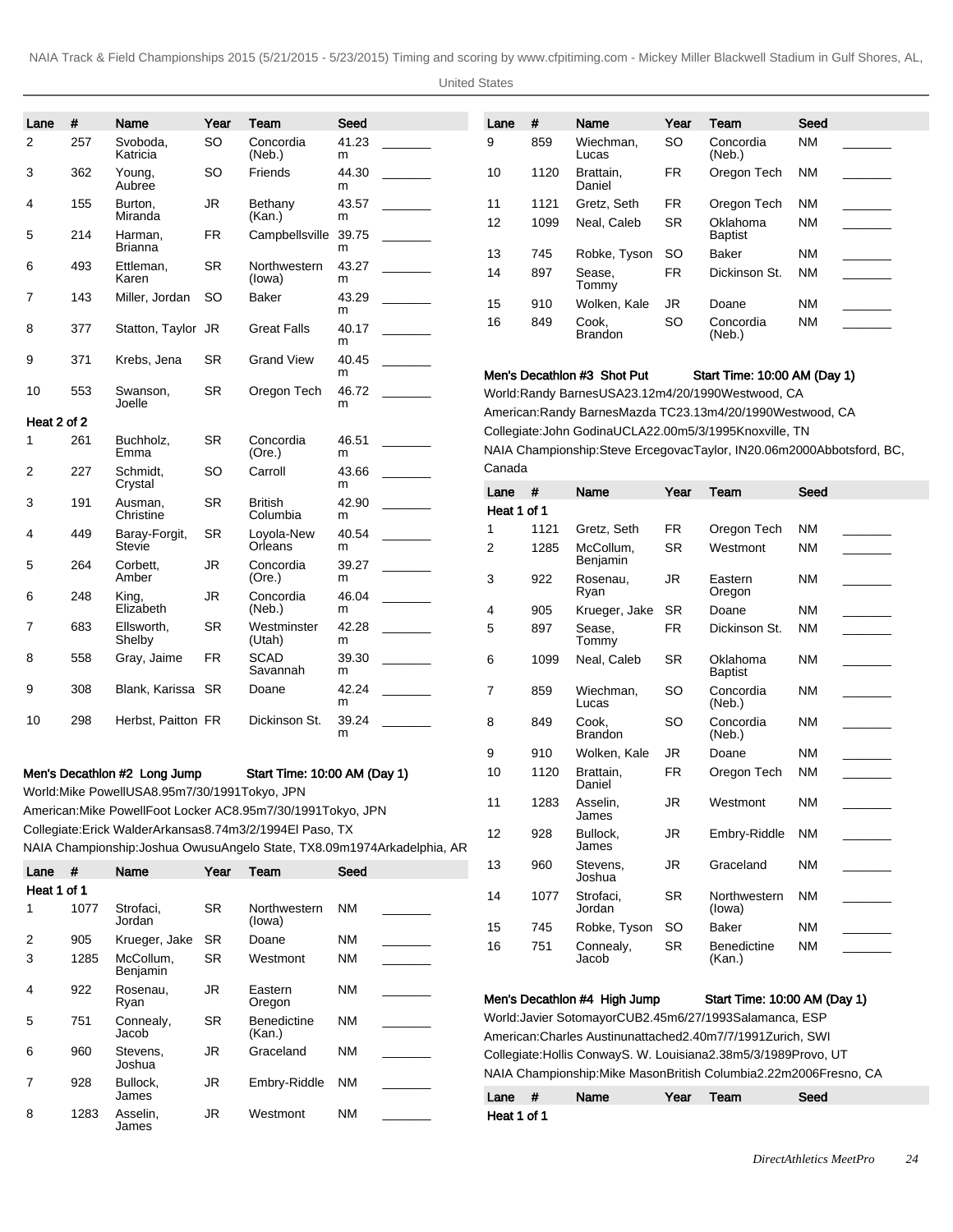United States

| Lane                                                                                         | $\#$ | Name                                                                  | Year      | Team                         | Seed       |                                                                              | Lane                | #          | Name                                                                                                                                        | Year      | Team                         | Seed      |                          |
|----------------------------------------------------------------------------------------------|------|-----------------------------------------------------------------------|-----------|------------------------------|------------|------------------------------------------------------------------------------|---------------------|------------|---------------------------------------------------------------------------------------------------------------------------------------------|-----------|------------------------------|-----------|--------------------------|
| 1                                                                                            | 897  | Sease,<br>Tommy                                                       | <b>FR</b> | Dickinson St.                | <b>NM</b>  |                                                                              | 15                  | 1121       | Gretz, Seth                                                                                                                                 | FR        | Oregon Tech                  | <b>NM</b> |                          |
| 2                                                                                            | 922  | Rosenau,<br>Ryan                                                      | <b>JR</b> | Eastern<br>Oregon            | <b>NM</b>  |                                                                              | 16                  | 928        | Bullock,<br>James                                                                                                                           | JR.       | Embry-Riddle                 | <b>NM</b> |                          |
| 3                                                                                            | 928  | Bullock,<br>James                                                     | JR        | Embry-Riddle                 | <b>NM</b>  |                                                                              |                     |            | Men's Decathion #8 Pole Vault                                                                                                               |           | Start Time: 9:30 PM (Day 2)  |           |                          |
| 4                                                                                            | 849  | Cook,<br><b>Brandon</b>                                               | <b>SO</b> | Concordia<br>(Neb.)          | <b>NM</b>  |                                                                              |                     |            | World: Sergey Bubka UKR 6.14m 6/31/1994 Donet's, UKR<br>American: Brad Walker Nike 6.04m 5/8/2008 Eugene, OR                                |           |                              |           |                          |
| 5                                                                                            | 1077 | Strofaci,<br>Jordan                                                   | <b>SR</b> | Northwestern<br>(lowa)       | <b>NM</b>  |                                                                              |                     |            | Collegiate: Lawrence Johnson Tennessee 5.98m 4/25/1996 Knoxville, TN                                                                        |           |                              |           |                          |
| 6                                                                                            | 1285 | McCollum,<br>Benjamin                                                 | <b>SR</b> | Westmont                     | <b>NM</b>  |                                                                              | Lane                | #          | NAIA Championship: Billy Olson Abilene Christian, TX 5.56m 1982Charleston, WV<br>Name                                                       | Year      | Team                         | Seed      |                          |
| 7                                                                                            | 751  | Connealy,<br>Jacob                                                    | <b>SR</b> | <b>Benedictine</b><br>(Kan.) | ΝM         |                                                                              | Heat 1 of 1<br>1    |            |                                                                                                                                             | <b>SO</b> |                              |           |                          |
| 8                                                                                            | 905  | Krueger, Jake                                                         | <b>SR</b> | Doane                        | <b>NM</b>  |                                                                              |                     | 849        | Cook,<br><b>Brandon</b>                                                                                                                     |           | Concordia<br>(Neb.)          | ΝM        |                          |
| 9                                                                                            | 910  | Wolken, Kale                                                          | <b>JR</b> | Doane                        | <b>NM</b>  | $\overline{\phantom{a}}$                                                     | 2                   | 922        | Rosenau,                                                                                                                                    | JR        | Eastern                      | <b>NM</b> |                          |
| 10                                                                                           | 1120 | Brattain,<br>Daniel                                                   | <b>FR</b> | Oregon Tech                  | <b>NM</b>  |                                                                              | 3                   | 745        | Ryan<br>Robke, Tyson                                                                                                                        | <b>SO</b> | Oregon<br>Baker              | <b>NM</b> |                          |
| 11                                                                                           | 960  | Stevens,<br>Joshua                                                    | <b>JR</b> | Graceland                    | <b>NM</b>  |                                                                              | 4                   | 928        | Bullock,<br>James                                                                                                                           | <b>JR</b> | Embry-Riddle                 | ΝM        |                          |
| 12                                                                                           | 1099 | Neal, Caleb                                                           | <b>SR</b> | Oklahoma<br><b>Baptist</b>   | ΝM         |                                                                              | 5                   | 1077       | Strofaci,<br>Jordan                                                                                                                         | <b>SR</b> | Northwestern<br>(lowa)       | ΝM        |                          |
| 13                                                                                           | 1121 | Gretz, Seth                                                           | <b>FR</b> | Oregon Tech                  | <b>DNS</b> |                                                                              | 6                   | 905        | Krueger, Jake                                                                                                                               | <b>SR</b> | Doane                        | <b>NM</b> |                          |
| 14                                                                                           | 859  | Wiechman,<br>Lucas                                                    | <b>SO</b> | Concordia<br>(Neb.)          | <b>NM</b>  |                                                                              | 7                   | 751        | Connealy,<br>Jacob                                                                                                                          | <b>SR</b> | <b>Benedictine</b><br>(Kan.) | <b>NM</b> |                          |
| 15                                                                                           | 1283 | Asselin,<br>James                                                     | JR        | Westmont                     | <b>NM</b>  |                                                                              | 8                   | 1283       | Asselin,<br>James                                                                                                                           | <b>JR</b> | Westmont                     | ΝM        |                          |
| 16                                                                                           | 745  | Robke, Tyson SO                                                       |           | Baker                        | <b>NM</b>  |                                                                              | 9                   | 910        | Wolken, Kale                                                                                                                                | <b>JR</b> | Doane                        | <b>NM</b> |                          |
|                                                                                              |      |                                                                       |           |                              |            |                                                                              |                     |            |                                                                                                                                             |           |                              |           |                          |
|                                                                                              |      | Men's Decathion #7 Discus                                             |           | Start Time: 9:30 PM (Day 2)  |            |                                                                              | 10                  | 1120       | Brattain,<br>Daniel                                                                                                                         | <b>FR</b> | Oregon Tech                  | ΝM        | $\overline{\phantom{a}}$ |
|                                                                                              |      | World: Jurgen Schult GDR 74.08m 5/6/1986 Neubrandenburg, GER          |           |                              |            |                                                                              | 11                  | 1121       | Gretz, Seth                                                                                                                                 | <b>FR</b> | Oregon Tech                  | NM.       |                          |
|                                                                                              |      | American: Ben Plucknett SoCal Striders 72.34m 6/7/1981 Stockholm, SWE |           |                              |            |                                                                              | 12                  | 1099       | Neal, Caleb                                                                                                                                 | SR        | Oklahoma<br><b>Baptist</b>   | <b>NM</b> |                          |
|                                                                                              |      | Collegiate: Julian Wruck UCLA 68.16m 5/1/2013 Claremont, CA           |           |                              |            | NAIA Championship: Ade Olukoju Azusa Pacific, CA 64.08m 1990Stephenville, TX | 13                  | 859        | Wiechman,<br>Lucas                                                                                                                          | <b>SO</b> | Concordia<br>(Neb.)          | ΝM        |                          |
|                                                                                              |      | Name                                                                  | Year      | Team                         | Seed       |                                                                              | 14                  | 1285       | McCollum,<br>Benjamin                                                                                                                       | <b>SR</b> | Westmont                     | ΝM        |                          |
|                                                                                              | 1283 | Asselin,                                                              | <b>JR</b> | Westmont                     | <b>NM</b>  |                                                                              | 15                  | 960        | Stevens,<br>Joshua                                                                                                                          | JR        | Graceland                    | <b>NM</b> |                          |
|                                                                                              | 751  | James<br>Connealy,                                                    | <b>SR</b> | <b>Benedictine</b>           | <b>NM</b>  |                                                                              | 16                  | 897        | Sease,<br>Tommy                                                                                                                             | <b>FR</b> | Dickinson St.                | <b>NM</b> |                          |
|                                                                                              | 905  | Jacob<br>Krueger, Jake                                                | <b>SR</b> | (Kan.)<br>Doane              | ΝM         |                                                                              |                     |            |                                                                                                                                             |           |                              |           |                          |
|                                                                                              | 1077 | Strofaci,<br>Jordan                                                   | <b>SR</b> | Northwestern<br>(lowa)       | <b>NM</b>  |                                                                              |                     |            | Men's Decathlon #9 Javelin<br>World: Jan Zelezny CZE 98.48m 4/25/1996 Jena, GER                                                             |           | Start Time: 9:30 PM (Day 2)  |           |                          |
|                                                                                              | 897  | Sease,<br>Tommy                                                       | <b>FR</b> | Dickinson St.                | <b>NM</b>  |                                                                              |                     |            | American: Breaux Greer adidas 91.29m 5/21/2007 Indianapolis, IN                                                                             |           |                              |           |                          |
|                                                                                              | 922  | Rosenau,<br>Ryan                                                      | <b>JR</b> | Eastern<br>Oregon            | <b>NM</b>  |                                                                              |                     |            | Collegiate: Patrik Boden Texas 89.10m 2/24/1990 Austin, TX<br>NAIA Championship: Rick Simoncic Pittsburg State, KS 75.46m 1986Russellville, |           |                              |           |                          |
|                                                                                              | 910  | Wolken, Kale                                                          | JR        | Doane                        | <b>NM</b>  |                                                                              | AR                  |            |                                                                                                                                             |           |                              |           |                          |
|                                                                                              | 859  | Wiechman,<br>Lucas                                                    | <b>SO</b> | Concordia<br>(Neb.)          | <b>NM</b>  |                                                                              | Lane<br>Heat 1 of 1 | $\pmb{\#}$ | Name                                                                                                                                        | Year      | Team                         | Seed      |                          |
|                                                                                              | 960  | Stevens,<br>Joshua                                                    | JR        | Graceland                    | <b>NM</b>  |                                                                              | 1                   | 1121       | Gretz, Seth                                                                                                                                 | <b>FR</b> | Oregon Tech                  | <b>NM</b> |                          |
|                                                                                              | 745  | Robke, Tyson                                                          | <b>SO</b> | Baker                        | <b>NM</b>  |                                                                              | 2                   | 1283       | Asselin,<br>James                                                                                                                           | JR        | Westmont                     | <b>NM</b> |                          |
|                                                                                              | 1120 | Brattain,<br>Daniel                                                   | <b>FR</b> | Oregon Tech                  | <b>NM</b>  |                                                                              | 3                   | 922        | Rosenau,<br>Ryan                                                                                                                            | JR.       | Eastern<br>Oregon            | <b>NM</b> |                          |
|                                                                                              | 1099 | Neal, Caleb                                                           | <b>SR</b> | Oklahoma<br><b>Baptist</b>   | <b>NM</b>  |                                                                              | 4                   | 897        | Sease,<br>Tommy                                                                                                                             | <b>FR</b> | Dickinson St.                | ΝM        |                          |
| Lane $#$<br>Heat 1 of 1<br>1<br>2<br>3<br>4<br>5<br>6<br>7<br>8<br>9<br>10<br>11<br>12<br>13 | 849  | Cook,<br><b>Brandon</b>                                               | <b>SO</b> | Concordia<br>(Neb.)          | <b>NM</b>  |                                                                              | 5                   | 1077       | Strofaci,<br>Jordan                                                                                                                         | <b>SR</b> | Northwestern<br>(lowa)       | <b>NM</b> |                          |

Benjamin

(Neb.)

Brandon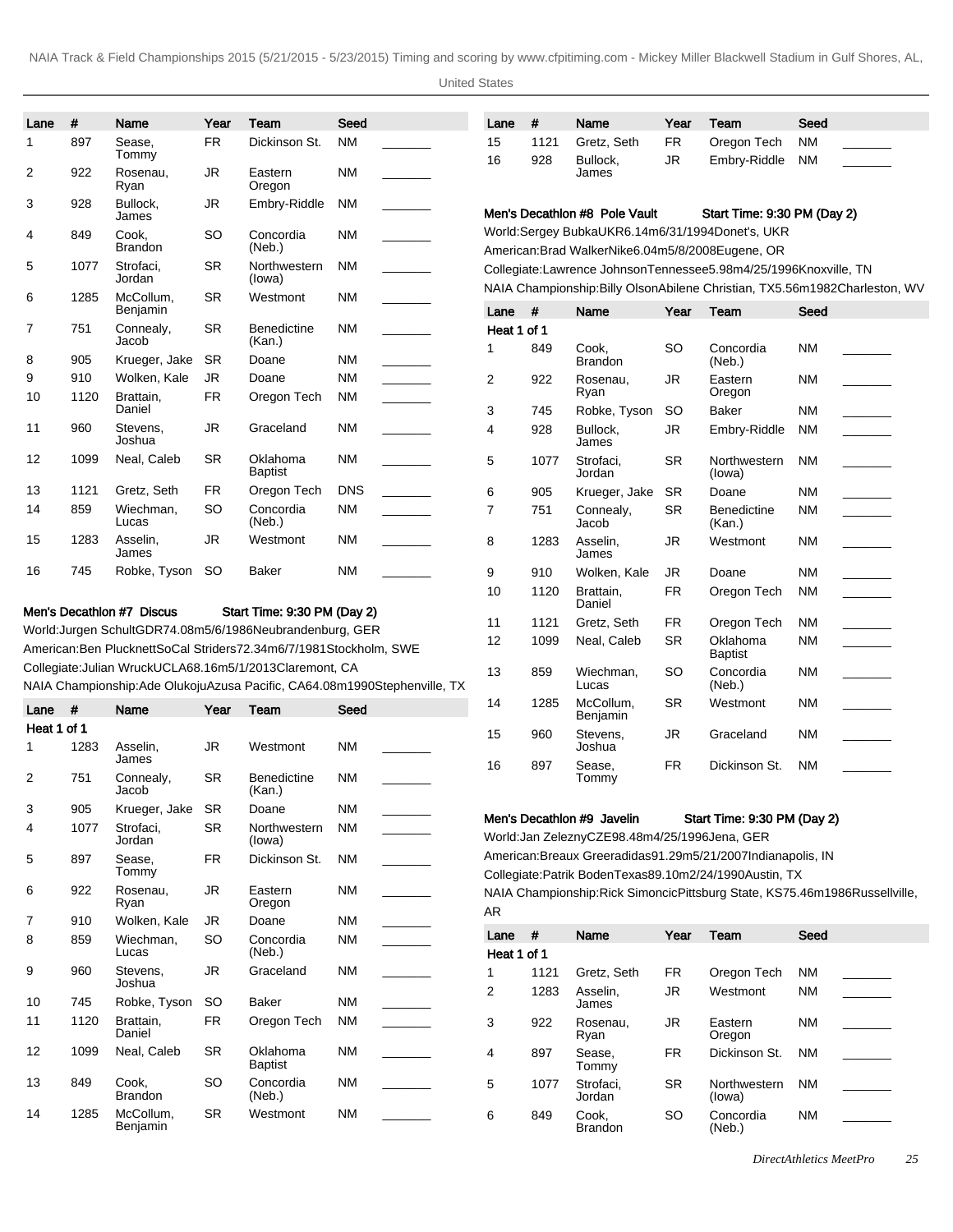United States

|             | #    | Name                                                                              | Year      | Team                                                                  | Seed       |                                                                            |                       |                | NAIA Championship: Dominique DeGrammont Azusa Pacific, AZ 13.74 |           |                              |            |
|-------------|------|-----------------------------------------------------------------------------------|-----------|-----------------------------------------------------------------------|------------|----------------------------------------------------------------------------|-----------------------|----------------|-----------------------------------------------------------------|-----------|------------------------------|------------|
| 7           | 751  | Connealy,<br>Jacob                                                                | <b>SR</b> | <b>Benedictine</b><br>(Kan.)                                          | <b>NM</b>  |                                                                            |                       | 2003Olathe, KS |                                                                 |           |                              |            |
|             | 859  | Wiechman,<br>Lucas                                                                | SO        | Concordia<br>(Neb.)                                                   | <b>NM</b>  |                                                                            | Lane #<br>Heat 1 of 4 |                | Name                                                            | Year      | Team                         | Seed       |
|             | 1285 | McCollum,<br>Benjamin                                                             | <b>SR</b> | Westmont                                                              | <b>NM</b>  |                                                                            | 1                     |                |                                                                 |           |                              |            |
| 10          | 1120 | Brattain,<br>Daniel                                                               | <b>FR</b> | Oregon Tech                                                           | <b>NM</b>  |                                                                            | 2                     | 928            | Bullock,<br>James                                               | JR        | Embry-Riddle                 | ΝT         |
| 11          | 928  | Bullock,<br>James                                                                 | JR        | Embry-Riddle                                                          | NM         |                                                                            | 3<br>4                | 1120           | Brattain,                                                       | <b>FR</b> | Oregon Tech                  | NT         |
| 12          | 1099 | Neal, Caleb                                                                       | <b>SR</b> | Oklahoma<br><b>Baptist</b>                                            | <b>NM</b>  |                                                                            | 5                     |                | Daniel                                                          |           |                              |            |
| 13          | 745  | Robke, Tyson                                                                      | <b>SO</b> | Baker                                                                 | <b>NM</b>  |                                                                            | 6                     | 910            | Wolken, Kale                                                    | JR        | Doane                        | ΝT         |
| 14          | 905  | Krueger, Jake                                                                     | <b>SR</b> | Doane                                                                 | <b>NM</b>  |                                                                            | 7                     |                |                                                                 |           |                              |            |
| 15          | 960  | Stevens,<br>Joshua                                                                | <b>JR</b> | Graceland                                                             | ΝM         |                                                                            | 8                     | 960            | Stevens,<br>Joshua                                              | JR        | Graceland                    | NT         |
| 16          | 910  | Wolken, Kale                                                                      | JR        | Doane                                                                 | <b>NM</b>  |                                                                            | 9<br>Heat 2 of 4      |                |                                                                 |           |                              |            |
|             |      |                                                                                   |           |                                                                       |            |                                                                            | 1                     |                |                                                                 |           |                              |            |
|             |      | Men's Decathion #1 100 Meters<br>World: Usain Bolt JAM 9.58 7/16/2009 Berlin, GER |           | Start Time: 10:00 AM (Day 1)                                          |            |                                                                            | 2                     | 1099           | Neal, Caleb                                                     | <b>SR</b> | Oklahoma<br><b>Baptist</b>   | NT         |
|             |      |                                                                                   |           | American: Tyson Gay adidas 9.69 8/20/2009 Shanghai, CHN               |            |                                                                            | 3                     |                |                                                                 |           |                              |            |
|             |      |                                                                                   |           | Collegiate: Ngoni Makusha Florida State 9.89 5/10/2011 Des Moines, IA |            | NAIA Championship: Davidson Ezinwa Azusa Pacafic, CA 10.05 1992Abbotsford, | $\overline{4}$        | 751            | Connealy,<br>Jacob                                              | <b>SR</b> | <b>Benedictine</b><br>(Kan.) | NT         |
| BC, Canada  |      |                                                                                   |           |                                                                       |            |                                                                            | 5                     |                |                                                                 |           |                              |            |
| Lane        | #    | Name                                                                              | Year      | Team                                                                  | Seed       |                                                                            | 6                     | 905            | Krueger, Jake SR                                                |           | Doane                        | ΝT         |
| Heat 1 of 2 |      |                                                                                   |           |                                                                       |            |                                                                            | 7                     |                |                                                                 |           |                              |            |
|             | 910  | Wolken, Kale                                                                      | <b>JR</b> | Doane                                                                 | <b>NT</b>  |                                                                            | 8                     | 745            | Robke, Tyson SO                                                 |           | Baker                        | NT         |
|             | 1121 | Gretz, Seth                                                                       | FR        | Oregon Tech                                                           | <b>DNS</b> |                                                                            | 9                     |                |                                                                 |           |                              |            |
|             | 1099 | Neal, Caleb                                                                       | <b>SR</b> | Oklahoma<br><b>Baptist</b>                                            | NT         |                                                                            | Heat 3 of 4<br>1      |                |                                                                 |           |                              |            |
| 4           | 1285 | McCollum,<br>Benjamin                                                             | <b>SR</b> | Westmont                                                              | ΝT         |                                                                            | 2                     | 849            | Cook,<br>Brandon                                                | <b>SO</b> | Concordia<br>(Neb.)          | NT         |
| 5           | 751  | Connealy,<br>Jacob                                                                | <b>SR</b> | <b>Benedictine</b><br>(Kan.)                                          | NT         |                                                                            | 3<br>4                | 1283           | Asselin,                                                        | <b>JR</b> | Westmont                     | ΝT         |
| 6           | 905  | Krueger, Jake                                                                     | <b>SR</b> | Doane                                                                 | NT         |                                                                            |                       |                | James                                                           |           |                              |            |
| 7           | 922  | Rosenau,<br>Ryan                                                                  | JR        | Eastern<br>Oregon                                                     | ΝT         |                                                                            | 5                     |                |                                                                 |           |                              |            |
| 8           | 928  | Bullock.<br>James                                                                 | JR        | Embry-Riddle                                                          | NT         |                                                                            | 6<br>7                | 1121           | Gretz, Seth                                                     | FR        | Oregon Tech                  | <b>DNS</b> |
| Heat 2 of 2 |      |                                                                                   |           |                                                                       |            |                                                                            | 8                     | 1077           | Strofaci,                                                       | <b>SR</b> | Northwestern                 | NT         |
| 1           | 897  | Sease.<br>Tommy                                                                   | <b>FR</b> | Dickinson St.                                                         | NT         |                                                                            | 9                     |                | Jordan                                                          |           | (lowa)                       |            |
| 2           | 960  | Stevens.<br>Joshua                                                                | <b>JR</b> | Graceland                                                             | <b>NT</b>  |                                                                            | Heat 4 of 4<br>1      |                |                                                                 |           |                              |            |
| 3           | 745  | Robke, Tyson                                                                      | <b>SO</b> | Baker                                                                 | NT         |                                                                            | 2                     | 859            | Wiechman,                                                       | <b>SO</b> | Concordia                    | NT         |
| 4           | 1283 | Asselin.<br>James                                                                 | JR        | Westmont                                                              | NT         |                                                                            | 3                     |                | Lucas                                                           |           | (Neb.)                       |            |
| 5           | 849  | Cook,<br><b>Brandon</b>                                                           | SO        | Concordia<br>(Neb.)                                                   | <b>NT</b>  |                                                                            | 4                     | 1285           | McCollum,<br>Benjamin                                           | <b>SR</b> | Westmont                     | NT         |
| 6           | 1120 | Brattain,<br>Daniel                                                               | FR        | Oregon Tech                                                           | ΝT         |                                                                            | 5                     |                |                                                                 |           |                              |            |
|             | 1077 | Strofaci,                                                                         | <b>SR</b> | Northwestern<br>(lowa)                                                | NT         |                                                                            | 6<br>7                | 922            | Rosenau,<br>Ryan                                                | JR.       | Eastern<br>Oregon            | NT         |
| 7           |      | Jordan                                                                            |           |                                                                       |            |                                                                            |                       |                |                                                                 |           |                              |            |
| 8           | 859  | Wiechman,<br>Lucas                                                                | SO        | Concordia<br>(Neb.)                                                   | <b>NT</b>  |                                                                            | 8                     | 897            | Sease,<br>Tommy                                                 | <b>FR</b> | Dickinson St.                | NT         |

World: Aries Merritt USA 12.80 8/7/2012 Brussels, BEL American: Aries Merritt Reebok 12.80 8/7/2012 Brussels, BEL Collegiate: Renaldo Nehemiah Maryland 13.00 4/6/1979 Westwood, CA

# Men's Decathlon #5 400 Meters Start Time: 10:00 AM (Day 1)

World: Michael Johnson USA 43.18 7/26/1999 Seville, ESP American: Michael Johnson Nike 43.18 7/26/1999 Seville, SPA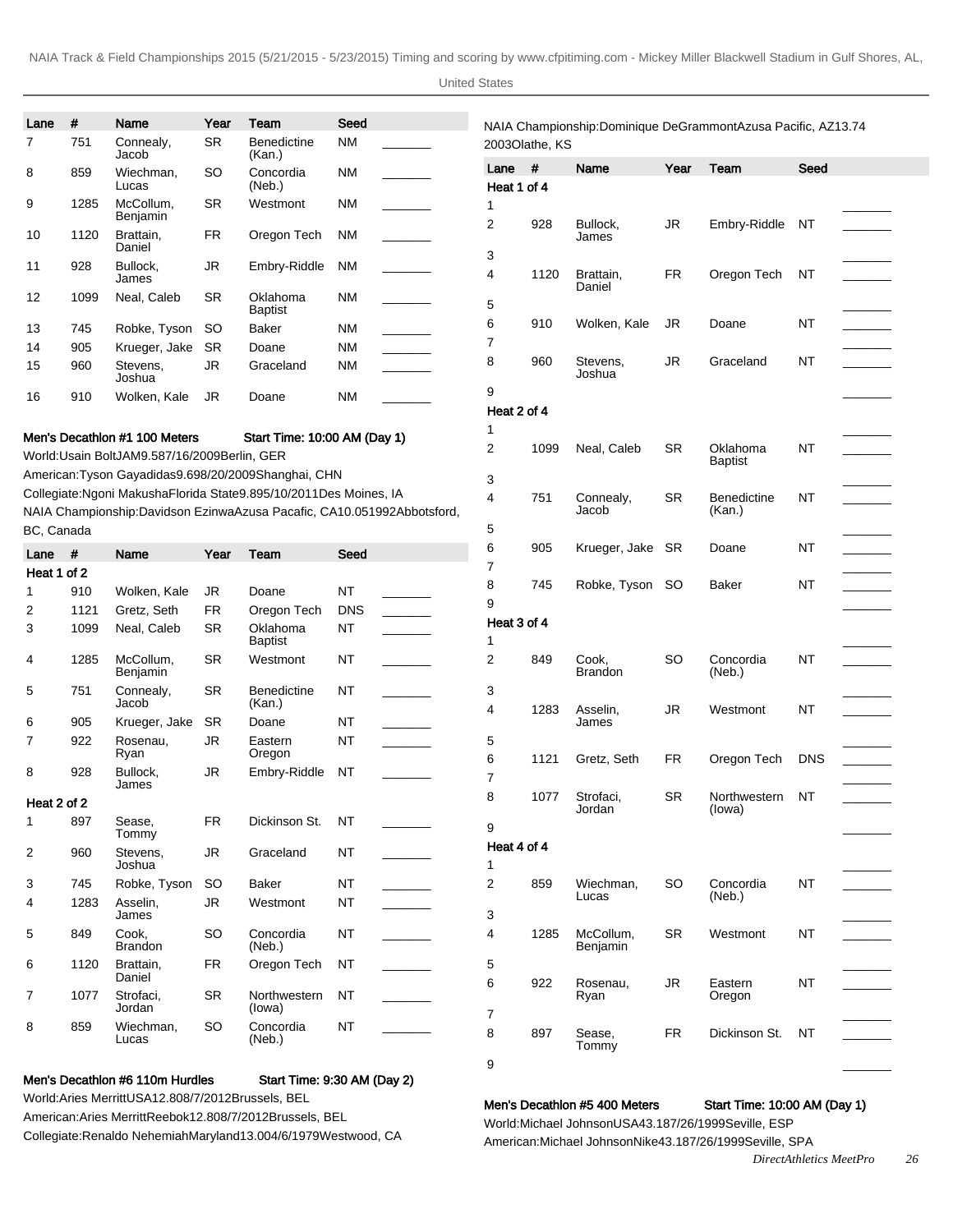TX

United States

Collegiate: Quincy Watts So. California 44.00 5/6/1992 Austin, TX NAIA Championship: Devon Morris Wayland Baptist, TX 45.07 1986Russellville, AR

| Lane           | #    | Name                    | Year      | Team                         | Seed       |  |
|----------------|------|-------------------------|-----------|------------------------------|------------|--|
| Heat 1 of 2    |      |                         |           |                              |            |  |
| 1              | 922  | Rosenau,<br>Ryan        | JR        | Eastern<br>Oregon            | <b>NT</b>  |  |
| 2              | 960  | Stevens.<br>Joshua      | JR        | Graceland                    | NΤ         |  |
| 3              | 897  | Sease,<br>Tommy         | <b>FR</b> | Dickinson St.                | NΤ         |  |
| 4              | 1099 | Neal, Caleb             | <b>SR</b> | Oklahoma<br><b>Baptist</b>   | <b>NT</b>  |  |
| 5              | 1285 | McCollum,<br>Benjamin   | <b>SR</b> | Westmont                     | NΤ         |  |
| 6              | 905  | Krueger, Jake           | <b>SR</b> | Doane                        | NΤ         |  |
| 7              | 928  | Bullock.<br>James       | JR.       | Embry-Riddle                 | NΤ         |  |
| 8              | 859  | Wiechman,<br>Lucas      | <b>SO</b> | Concordia<br>(Neb.)          | <b>NT</b>  |  |
| Heat 2 of 2    |      |                         |           |                              |            |  |
| 1              | 910  | Wolken, Kale            | JR        | Doane                        | <b>NT</b>  |  |
| $\overline{2}$ | 1121 | Gretz, Seth             | <b>FR</b> | Oregon Tech                  | <b>DNS</b> |  |
| 3              | 1077 | Strofaci,<br>Jordan     | <b>SR</b> | Northwestern<br>(lowa)       | NT         |  |
| 4              | 849  | Cook.<br><b>Brandon</b> | SO.       | Concordia<br>(Neb.)          | NT         |  |
| 5              | 1283 | Asselin,<br>James       | JR        | Westmont                     | NΤ         |  |
| 6              | 751  | Connealy,<br>Jacob      | <b>SR</b> | <b>Benedictine</b><br>(Kan.) | <b>NT</b>  |  |
| 7              | 745  | Robke, Tyson            | SO.       | Baker                        | NΤ         |  |
| 8              | 1120 | Brattain,<br>Daniel     | FR        | Oregon Tech                  | NT         |  |

#### Men's Decathlon #10 1500 Meters Start Time: 9:30 PM (Day 2)

World: Hicham El Guerrouj MAR 3:26.00 6/14/1998 Rome, ITA American: Bernard Lagat Nike 3:29.30 7/28/2005 Rieti, ITA Collegiate: Sydney Maree Villanova 3:35.30 5/6/1981 Baton Rouge, LA NAIA Championship: Silas Kisorio Oklahoma Christian 3:41.39 2012Marion, IN

| #<br>Lane   |      | Year<br>Name            |           | Team                         | Seed |  |  |
|-------------|------|-------------------------|-----------|------------------------------|------|--|--|
| Heat 1 of 1 |      |                         |           |                              |      |  |  |
| 1           | 922  | Rosenau,<br>Ryan        | JR        | Eastern<br>Oregon            | NT   |  |  |
| 2           | 960  | Stevens,<br>Joshua      | JR        | Graceland                    | NΤ   |  |  |
| 3           | 905  | Krueger, Jake           | <b>SR</b> | Doane                        | NT   |  |  |
| 4           | 1120 | Brattain,<br>Daniel     | FR.       | Oregon Tech                  | NT   |  |  |
| 5           | 910  | Wolken, Kale            | JR        | Doane                        | NT   |  |  |
| 6           | 745  | Robke, Tyson            | SO.       | Baker                        | NT   |  |  |
| 7           | 897  | Sease,<br>Tommy         | FR.       | Dickinson St.                | NΤ   |  |  |
| 8           | 849  | Cook.<br><b>Brandon</b> | SO        | Concordia<br>(Neb.)          | NΤ   |  |  |
| 9           | 1285 | McCollum,<br>Benjamin   | <b>SR</b> | Westmont                     | NT   |  |  |
| 10          | 751  | Connealy,<br>Jacob      | <b>SR</b> | <b>Benedictine</b><br>(Kan.) | NT   |  |  |
| 11          | 928  | Bullock,<br>.lames      | JR        | Embry-Riddle                 | NT   |  |  |

| Lane | #    | Name                | Year | Team                       | Seed |  |
|------|------|---------------------|------|----------------------------|------|--|
| 12   | 1283 | Asselin,<br>James   | JR   | Westmont                   | NT   |  |
| 13   | 1121 | Gretz, Seth         | FR   | Oregon Tech                | NT   |  |
| 14   | 859  | Wiechman,<br>Lucas  | SO   | Concordia<br>(Neb.)        | NT   |  |
| 15   | 1077 | Strofaci,<br>Jordan | SR   | Northwestern<br>(lowa)     | NT   |  |
| 16   | 1099 | Neal, Caleb         | SR   | Oklahoma<br><b>Baptist</b> | NT   |  |

#### Women's Outdoor Heptathlon #2 High Jump Start Time: 10:30 AM (Day

1) World: Stefka Kostadinova BUL 2.09m 7/30/1987 Rome, ITA American: Chaunte Lowe Nike 2.05m 5/26/2010 Des Moines, IA Collegiate: Brigetta Barrett Arizona 1.99m 4/11/2013 Los Angeles. CA NAIA Championship: Latrese Johnson Azusa Pacific, CA 1.89m 1991Stephenville,

| Lane        | #   | Name                | Year      | Team                       | Seed      |  |
|-------------|-----|---------------------|-----------|----------------------------|-----------|--|
| Heat 1 of 1 |     |                     |           |                            |           |  |
| 1           | 493 | Ettleman,<br>Karen  | <b>SR</b> | Northwestern<br>(lowa)     | <b>NM</b> |  |
| 2           | 529 | Robinson, Kim SO    |           | Oklahoma<br><b>Baptist</b> | <b>NM</b> |  |
| 3           | 313 | Gokie, Kylie        | SO.       | Doane                      | <b>NM</b> |  |
| 4           | 685 | Collier, Becky      | <b>SO</b> | Westmont                   | <b>NM</b> |  |
| 5           | 310 | DeVries, Erin       | <b>SR</b> | Doane                      | <b>NM</b> |  |
| 6           | 157 | Large, Halsie       | JR        | Bethany<br>(Kan.)          | <b>NM</b> |  |
| 7           | 312 | Fye, Breanna        | JR        | Doane                      | <b>NM</b> |  |
| 8           | 434 | Evans, Janaa        | <b>SO</b> | Langston                   | <b>NM</b> |  |
| 9           | 283 | Murray,<br>Brittany | SR        | Cornerstone                | <b>NM</b> |  |
| 10          | 688 | Holding,<br>Kristan | JR        | Westmont                   | <b>NM</b> |  |
| 11          | 308 | Blank, Karissa      | <b>SR</b> | Doane                      | <b>NM</b> |  |
| 12          | 266 | Pfaff, Holly        | SR        | Concordia<br>(Ore.)        | <b>NM</b> |  |
| 13          | 234 | Nichols, Myra       | <b>SR</b> | Clarke                     | <b>NM</b> |  |
| 14          | 359 | Keck, Kaitlyn       | JR        | Friends                    | <b>NM</b> |  |
| 15          | 499 | Stevens,<br>Abigail | JR        | Northwestern<br>(lowa)     | <b>NM</b> |  |
| 16          | 707 | Richmond.<br>Jennah | SO        | William<br>Jessup          | <b>NM</b> |  |
|             |     |                     |           |                            |           |  |

#### Women's Outdoor Heptathlon #3 Shot Put Start Time: 10:30 AM (Day 1)

World: Natalya Lisovskaya URS 22.63m 5/7/1987 Moscow, RUS

American: Michelle Carter Nike 20.24m 5/22/2013 Des Moines, IA

Collegiate: Meg Ritchie Arizona 18.99m 4/7/1983

NAIA Championship: Vivian Chukwuemeka Azusa Pacific, CA 18.17m 2002Olathe, KS

| Lane        | #   | Name                | Year | Team                   | Seed |  |
|-------------|-----|---------------------|------|------------------------|------|--|
| Heat 1 of 1 |     |                     |      |                        |      |  |
| 1           | 493 | Ettleman,<br>Karen  | SR.  | Northwestern<br>(lowa) | NM.  |  |
| 2           | 312 | Fye, Breanna        | - JR | Doane                  | NM   |  |
| 3           | 707 | Richmond,<br>Jennah | SO   | William<br>Jessup      | NM   |  |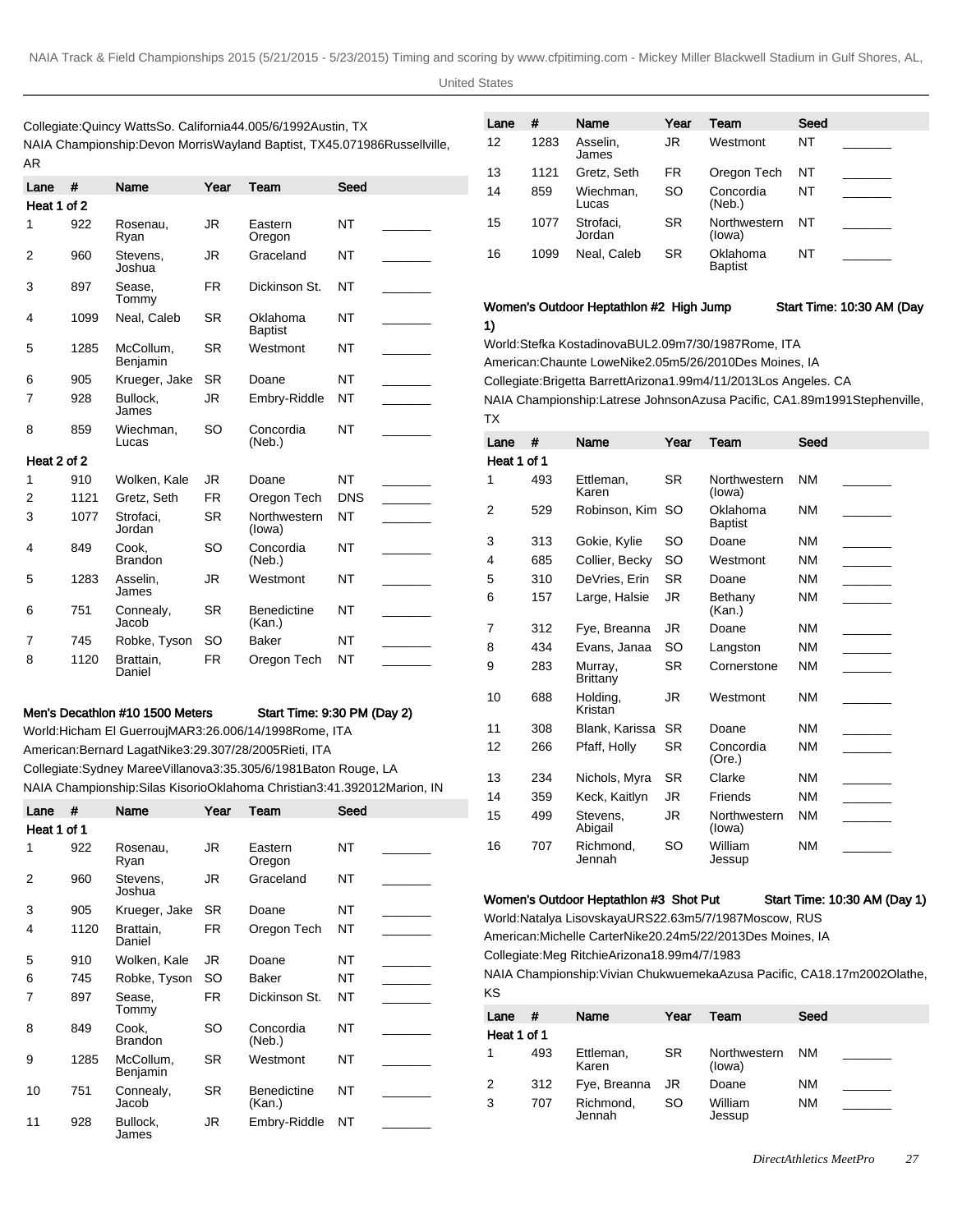United States

| Lane | #   | Name                       | Year      | Team                   | Seed      | Lane           |
|------|-----|----------------------------|-----------|------------------------|-----------|----------------|
| 4    | 499 | Stevens,<br>Abigail        | <b>JR</b> | Northwestern<br>(lowa) | <b>NM</b> | Heat<br>1      |
| 5    | 157 | Large, Halsie              | JR        | Bethany<br>(Kan.)      | <b>NM</b> | $\overline{2}$ |
| 6    | 313 | Gokie, Kylie               | SO        | Doane                  | <b>NM</b> |                |
| 7    | 308 | Blank, Karissa             | <b>SR</b> | Doane                  | <b>NM</b> | 3              |
| 8    | 688 | Holding,                   | JR        | Westmont               | <b>NM</b> | 4              |
|      |     | Kristan                    |           |                        |           | 5              |
| 9    | 434 | Evans, Janaa               | SO        | Langston               | <b>NM</b> |                |
| 10   | 283 | Murray,<br><b>Brittany</b> | <b>SR</b> | Cornerstone            | <b>NM</b> | 6<br>7         |
| 11   | 359 | Keck, Kaitlyn              | JR        | Friends                | <b>NM</b> | 8              |
| 12   | 266 | Pfaff, Holly               | <b>SR</b> | Concordia<br>(Ore.)    | <b>NM</b> | 9              |
| 13   | 234 | Nichols, Myra              | SR.       | Clarke                 | NM        |                |
| 14   | 529 | Robinson, Kim              | <b>SO</b> | Oklahoma<br>Baptist    | <b>NM</b> | 10             |
| 15   | 685 | Collier, Becky             | SO        | Westmont               | <b>NM</b> | 11             |
| 16   | 310 | DeVries, Erin              | <b>SR</b> | Doane                  | <b>NM</b> | 12             |
|      |     |                            |           |                        |           | 13             |

### Women's Outdoor Heptathlon #5 Long Jump Start Time: 10:30 AM (Day

2)

World: Galina Chistyakova URS 7.52m 5/11/1988 St. Petersburg, RUS American: Jackie Joyner-Kersee Honda 7.49m 4/22/1994 New York, NY Collegiate: Jackie Joyner-Kersee UCLA 6.99m 4/4/1985 Westwood, CA NAIA Championship: Ruky Abdulai Simon Fraser 6.70m 2007Fresno, CA

| Lane           | #   | Name                                                         | Year      | Team                       | Seed                         |
|----------------|-----|--------------------------------------------------------------|-----------|----------------------------|------------------------------|
| Heat 1 of 1    |     |                                                              |           |                            |                              |
| 1              | 312 | Fye, Breanna                                                 | JR.       | Doane                      | <b>NM</b>                    |
| $\overline{2}$ | 493 | Ettleman,<br>Karen                                           | <b>SR</b> | Northwestern<br>(lowa)     | <b>NM</b>                    |
| 3              | 313 | Gokie, Kylie                                                 | SO        | Doane                      | <b>NM</b>                    |
| 4              | 308 | Blank, Karissa                                               | SR        | Doane                      | <b>NM</b>                    |
| 5              | 266 | Pfaff, Holly                                                 | <b>SR</b> | Concordia<br>(Ore.)        | <b>NM</b>                    |
| 6              | 310 | DeVries, Erin                                                | SR.       | Doane                      | <b>NM</b>                    |
| 7              | 707 | Richmond.<br>Jennah                                          | SO        | William<br>Jessup          | <b>NM</b>                    |
| 8              | 688 | Holding,<br>Kristan                                          | JR        | Westmont                   | <b>NM</b>                    |
| 9              | 283 | Murray,<br>Brittany                                          | SR.       | Cornerstone                | <b>NM</b>                    |
| 10             | 234 | Nichols, Myra                                                | <b>SR</b> | Clarke                     | <b>NM</b>                    |
| 11             | 685 | Collier, Becky                                               | SO        | Westmont                   | <b>NM</b>                    |
| 12             | 157 | Large, Halsie                                                | JR.       | Bethany<br>(Kan.)          | <b>NM</b>                    |
| 13             | 434 | Evans, Janaa                                                 | SO        | Langston                   | <b>NM</b>                    |
| 14             | 529 | Robinson, Kim                                                | <b>SO</b> | Oklahoma<br><b>Baptist</b> | <b>NM</b>                    |
| 15             | 359 | Keck, Kaitlyn                                                | JR        | Friends                    | <b>NM</b>                    |
| 16             | 499 | Stevens.<br>Abigail                                          | JR.       | Northwestern<br>(lowa)     | <b>NM</b>                    |
|                |     | Women's Outdoor Heptathlon #6 Javelin                        |           |                            | Start Time: 10:30 AM (Day 2) |
|                |     | World: Barbora Špotáková CZE 72.28m 8/13/2008 Stuttgart, GER |           |                            |                              |
|                |     | American: Kara Winger Asics 66.67m 5/25/2010 Des Moines, IA  |           |                            |                              |

Collegiate: Irina Kharun Indiana 61.82m 5/13/2003 Sacramento, CA

NAIA Championship: Liz Gleadle British Columbia, BC 56.09m 2010Marion, IN

| Lane        | #   | Name                | Year      | Team                       | Seed      |  |
|-------------|-----|---------------------|-----------|----------------------------|-----------|--|
| Heat 1 of 1 |     |                     |           |                            |           |  |
| 1           | 529 | Robinson, Kim SO    |           | Oklahoma<br><b>Baptist</b> | <b>NM</b> |  |
| 2           | 493 | Ettleman.<br>Karen  | SR        | Northwestern<br>(lowa)     | <b>NM</b> |  |
| 3           | 359 | Keck, Kaitlyn       | JR        | Friends                    | <b>NM</b> |  |
| 4           | 312 | Fye, Breanna        | JR        | Doane                      | <b>NM</b> |  |
| 5           | 707 | Richmond,<br>Jennah | SO        | William<br>Jessup          | <b>NM</b> |  |
| 6           | 310 | DeVries, Erin       | SR        | Doane                      | <b>NM</b> |  |
| 7           | 685 | Collier, Becky      | SO        | Westmont                   | <b>NM</b> |  |
| 8           | 688 | Holding,<br>Kristan | JR        | Westmont                   | <b>NM</b> |  |
| 9           | 283 | Murray,<br>Brittany | SR        | Cornerstone                | <b>NM</b> |  |
| 10          | 266 | Pfaff, Holly        | <b>SR</b> | Concordia<br>(Ore.)        | <b>NM</b> |  |
| 11          | 313 | Gokie, Kylie        | SO        | Doane                      | <b>NM</b> |  |
| 12          | 434 | Evans, Janaa        | SO        | Langston                   | <b>NM</b> |  |
| 13          | 157 | Large, Halsie       | <b>JR</b> | Bethany<br>(Kan.)          | <b>NM</b> |  |
| 14          | 234 | Nichols, Myra       | SR        | Clarke                     | <b>NM</b> |  |
| 15          | 499 | Stevens,<br>Abigail | <b>JR</b> | Northwestern<br>(lowa)     | <b>NM</b> |  |
| 16          | 308 | Blank, Karissa      | <b>SR</b> | Doane                      | <b>NM</b> |  |

### Women's Outdoor Heptathlon #1 100m Hurdles Start Time: 10:30 AM (Day 1)

World: Yordanka Donkova BUL 12.21 7/20/1988 Stara Zagora, BUL American: Brianna Rollins Clemson 12.26 5/22/2013 Des Moines, IA Collegiate: Brianna Rollins Clemson 12.39 5/8/2013 Eugene, OR NAIA Championship: Crystal Bardge Embry-Riddle FL 13.28 2012Marion, IN

| Lane<br>Heat 1 of 4 | #   | Name                | Year      | Team                       | Seed      |  |
|---------------------|-----|---------------------|-----------|----------------------------|-----------|--|
| 1                   |     |                     |           |                            |           |  |
| 2                   | 310 | DeVries, Erin       | <b>SR</b> | Doane                      | NT        |  |
| 3                   |     |                     |           |                            |           |  |
| 4                   | 707 | Richmond,<br>Jennah | SO        | William<br>Jessup          | NT        |  |
| 5                   |     |                     |           |                            |           |  |
| 6                   | 234 | Nichols, Myra       | <b>SR</b> | Clarke                     | <b>NT</b> |  |
| 7                   |     |                     |           |                            |           |  |
| 8                   | 266 | Pfaff, Holly        | <b>SR</b> | Concordia<br>(Ore.)        | <b>NT</b> |  |
| 9                   |     |                     |           |                            |           |  |
| Heat 2 of 4         |     |                     |           |                            |           |  |
| 1                   |     |                     |           |                            |           |  |
| 2                   | 493 | Ettleman,<br>Karen  | <b>SR</b> | Northwestern<br>(lowa)     | NT        |  |
| 3                   |     |                     |           |                            |           |  |
| 4                   | 529 | Robinson, Kim SO    |           | Oklahoma<br><b>Baptist</b> | <b>NT</b> |  |
| 5                   |     |                     |           |                            |           |  |
| 6                   | 308 | Blank, Karissa SR   |           | Doane                      | <b>NT</b> |  |
| 7                   |     |                     |           |                            |           |  |
| 8                   | 685 | Collier, Becky      | <b>SO</b> | Westmont                   | <b>NT</b> |  |
| 9                   |     |                     |           |                            |           |  |
|                     |     |                     |           |                            |           |  |